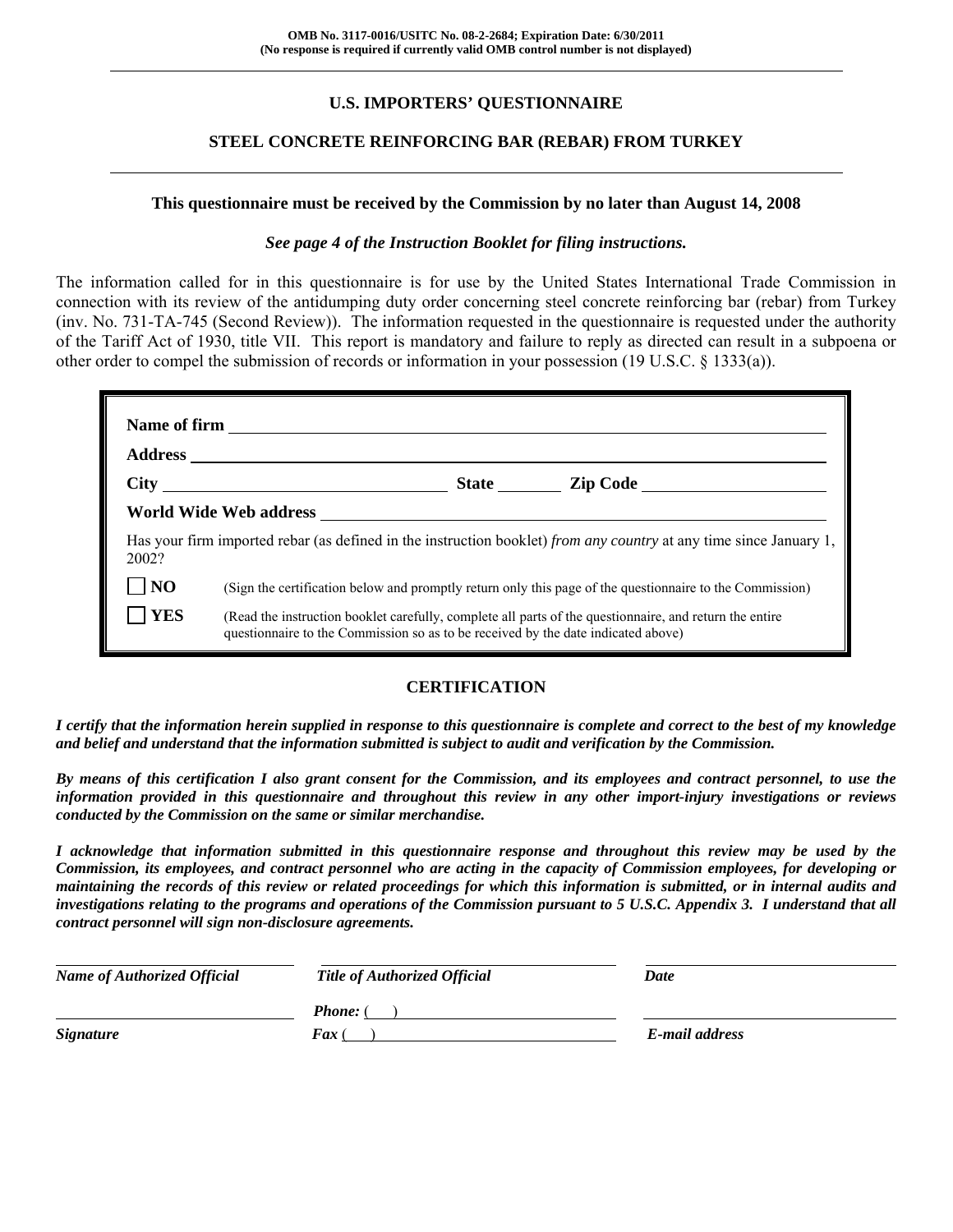#### **PART I.—GENERAL INFORMATION**

The questions in this questionnaire have been reviewed with market participants to ensure that issues of concern are adequately addressed and that data requests are sufficient, meaningful, and as limited as possible. Public reporting burden for this questionnaire is estimated to average 40 hours per response, including the time for reviewing instructions, searching existing data sources, gathering the data needed, and completing and reviewing the questionnaire. Send comments regarding the accuracy of this burden estimate or any other aspect of this collection of information, including suggestions for reducing the burden, to the Office of Investigations, U.S. International Trade Commission, 500 E Street, SW, Washington, DC 20436.

I-1a. Please report below the actual number of hours required and the cost to your firm of preparing the reply to this questionnaire and completing the form.

hours dollars

- I-1b. We are interested in any comments you may have for improving this questionnaire in general or the clarity of specific questions. Please attach such comments to your response or send them to the above address.
- I-2. Provide the name and address of establishment(s) covered by this questionnaire (see page 3 of the instruction booklet for reporting guidelines). If your firm is publicly traded, please specify the stock exchange and trading symbol.

|           | Is your firm owned, in whole or in part, by any other firm? |                               |
|-----------|-------------------------------------------------------------|-------------------------------|
| $\Box$ No | $\Box$ Yes--List the following information.                 |                               |
| Firm name | Address                                                     | <b>Extent of</b><br>ownership |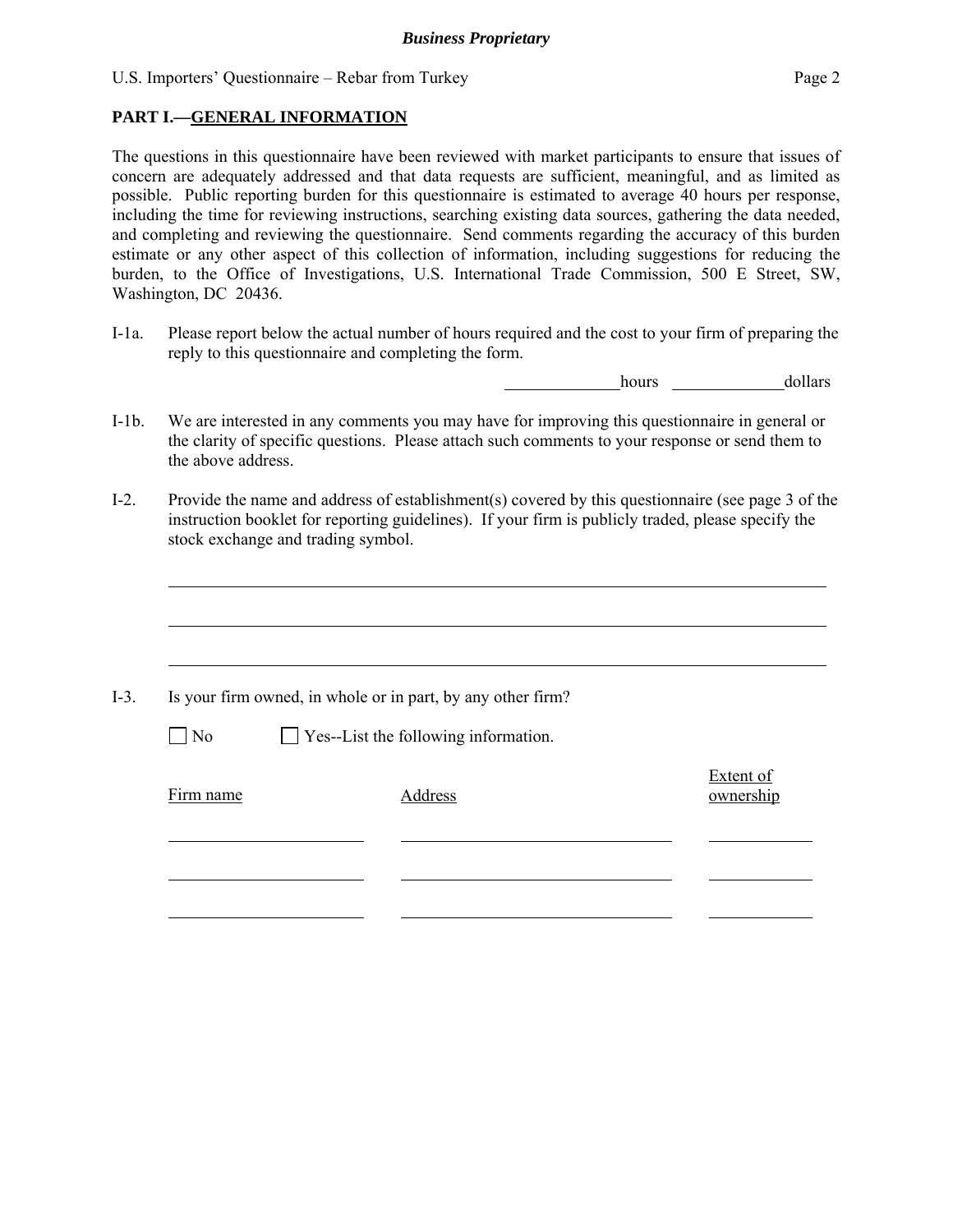#### **PART I.--GENERAL INFORMATION***--Continued*

I-4. Does your firm have any related firms, either domestic or foreign, which are engaged in importing rebar from Turkey into the United States or which are engaged in exporting rebar from Turkey to the United States?

| N <sub>0</sub>        |                                       | Yes--List the following information.                                                                                                                                                                                                                                 |                                        |
|-----------------------|---------------------------------------|----------------------------------------------------------------------------------------------------------------------------------------------------------------------------------------------------------------------------------------------------------------------|----------------------------------------|
| Firm name             |                                       | <b>Address</b>                                                                                                                                                                                                                                                       | Affiliation                            |
|                       |                                       |                                                                                                                                                                                                                                                                      |                                        |
|                       |                                       | Does your firm have any related firms, either domestic or foreign, which are engaged in<br>importing rebar from countries other than Turkey into the United States or which are engaged in<br>exporting rebar from countries other than Turkey to the United States? |                                        |
| $\Box$ No             |                                       | $\Box$ Yes--List the following information.                                                                                                                                                                                                                          |                                        |
| Firm name and country |                                       | <b>Address</b>                                                                                                                                                                                                                                                       | Affiliation                            |
| production of rebar?  |                                       | Does your firm have any related firms, either domestic or foreign, which are engaged in the                                                                                                                                                                          |                                        |
| $\exists$ No          |                                       | Yes--List the following information.                                                                                                                                                                                                                                 |                                        |
| Firm name             |                                       | Address                                                                                                                                                                                                                                                              | Affiliation                            |
|                       |                                       |                                                                                                                                                                                                                                                                      |                                        |
| may be applicable.    |                                       | Please indicate the nature of your firm's importing operations on rebar. More than one answer                                                                                                                                                                        |                                        |
| Importer of record    |                                       |                                                                                                                                                                                                                                                                      | Takes title to the imported product(s) |
|                       | Consignee of the imported products(s) |                                                                                                                                                                                                                                                                      | Customs broker or freight forwarder    |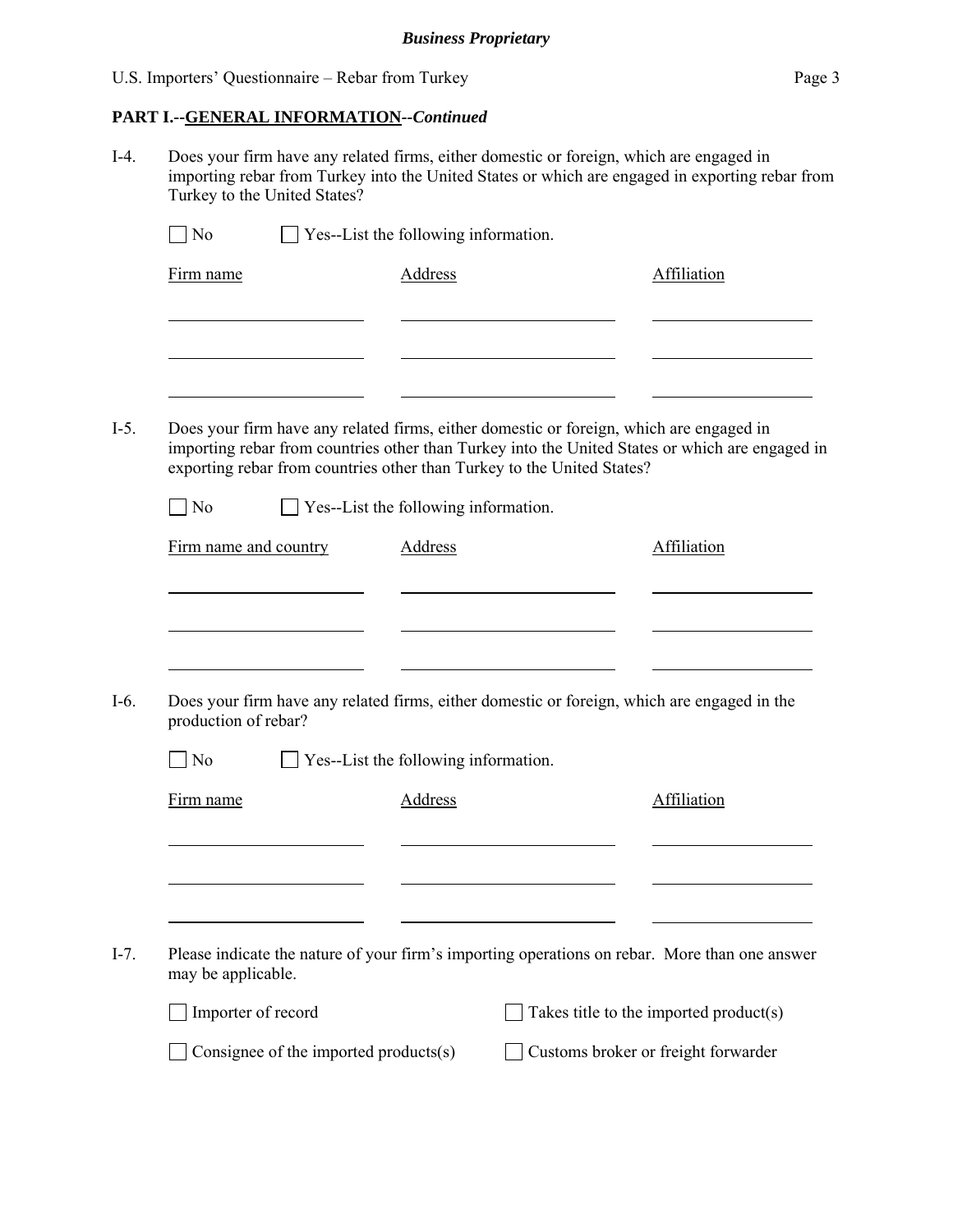$\overline{a}$ 

#### **PART I.--GENERAL INFORMATION***--Continued*

I-8. If your firm is an importer of record of rebar but is not the consignee, please list the consignees below (firm name, address, telephone number, and individual to contact).

| Firm name      |                                   | <b>Address</b>                                                        | Contact person and phone<br>number                                                                                                                                                                  |
|----------------|-----------------------------------|-----------------------------------------------------------------------|-----------------------------------------------------------------------------------------------------------------------------------------------------------------------------------------------------|
|                |                                   |                                                                       |                                                                                                                                                                                                     |
|                | trade zones or bonded warehouses. |                                                                       | Please indicate whether your firm enters rebar into, or withdraws such merchandise from, foreign                                                                                                    |
|                | Foreign trade zones               | $\overline{N_0}$<br>Yes                                               |                                                                                                                                                                                                     |
|                | Bonded warehouses                 | N <sub>0</sub><br><b>Yes</b>                                          |                                                                                                                                                                                                     |
|                | bond) program.                    |                                                                       | Please indicate whether your firm imports rebar under the TIB (temporary importation under                                                                                                          |
| N <sub>o</sub> | Yes                               |                                                                       |                                                                                                                                                                                                     |
|                |                                   | discuss, or analyze expected future market conditions for rebar?      | In Parts II and III of this questionnaire we request a copy of your company's business plan. Does<br>your company or any related firm have a business plan or any internal documents that describe, |
| N <sub>o</sub> |                                   | requested documents, please explain why not.                          | $\Box$ Yes-Please provide the requested documents. If you are not providing the                                                                                                                     |
|                |                                   |                                                                       |                                                                                                                                                                                                     |
|                |                                   | relief investigations in the United States or in any other countries? | To your knowledge, have the products subject to this review been the subject of any other import                                                                                                    |
| N <sub>o</sub> |                                   | Yes-Please specify.                                                   |                                                                                                                                                                                                     |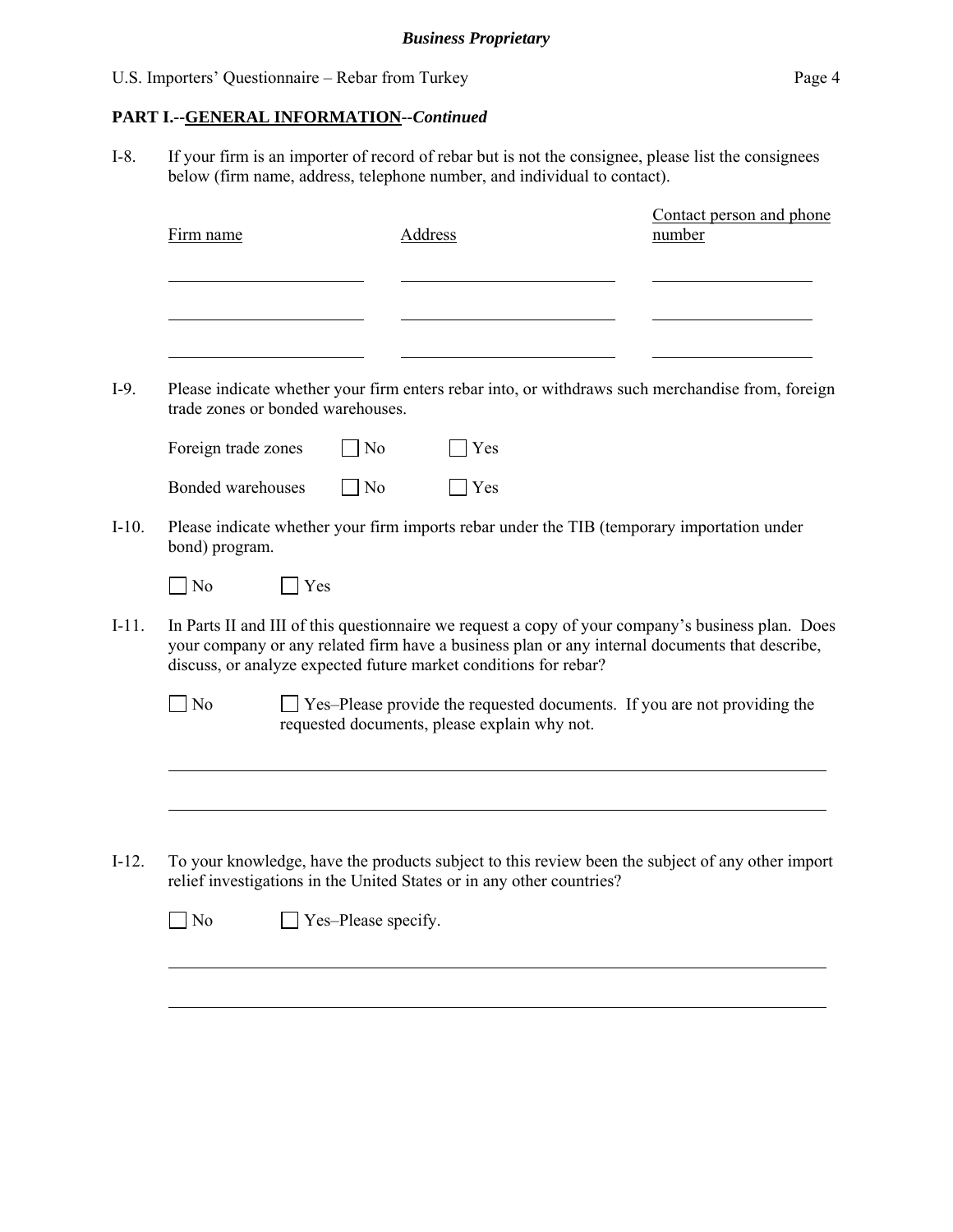### **PART II.--TRADE AND RELATED INFORMATION**

Further information on this part of the questionnaire can be obtained from Joshua Kaplan (202-205-1384, joshua.kaplan@usitc.gov). Supply all data requested on a calendar-year basis.

II-1. Who should be contacted regarding the requested trade and related information?

|                                         | Name and title                                                                                                                                     |                                                                             |                                                                                                                                                                                                |
|-----------------------------------------|----------------------------------------------------------------------------------------------------------------------------------------------------|-----------------------------------------------------------------------------|------------------------------------------------------------------------------------------------------------------------------------------------------------------------------------------------|
|                                         |                                                                                                                                                    |                                                                             |                                                                                                                                                                                                |
|                                         |                                                                                                                                                    |                                                                             |                                                                                                                                                                                                |
|                                         | Phone number                                                                                                                                       |                                                                             | E-mail address                                                                                                                                                                                 |
|                                         | the importation of rebar since January 1, 2002?                                                                                                    |                                                                             | Has your firm experienced any change in the character of its operations or organization relating to                                                                                            |
| Facility openings                       |                                                                                                                                                    | Relocations                                                                 |                                                                                                                                                                                                |
| Expansions                              |                                                                                                                                                    | Acquisitions                                                                |                                                                                                                                                                                                |
| Consolidations                          |                                                                                                                                                    | Closures                                                                    |                                                                                                                                                                                                |
| $\Box$ Prolonged shutdowns <sup>1</sup> |                                                                                                                                                    |                                                                             | Revised labor agreements <sup>2</sup>                                                                                                                                                          |
|                                         | Other (please identify)                                                                                                                            |                                                                             |                                                                                                                                                                                                |
|                                         | Changes in wages, benefits, work rules, or other changes in labor agreements.<br>filings, or other internal documentation that address this issue. |                                                                             | Please supply details as to the time, nature, and significance of any such changes, and provide<br>underlying assumptions, together with relevant portions of business plans, public corporate |
|                                         | noted above) relating to the importation of rebar in the future?                                                                                   | Yes-Supply details as to the time, nature, and significance of such changes | Does your firm anticipate any changes in the character of your operations or organization (as                                                                                                  |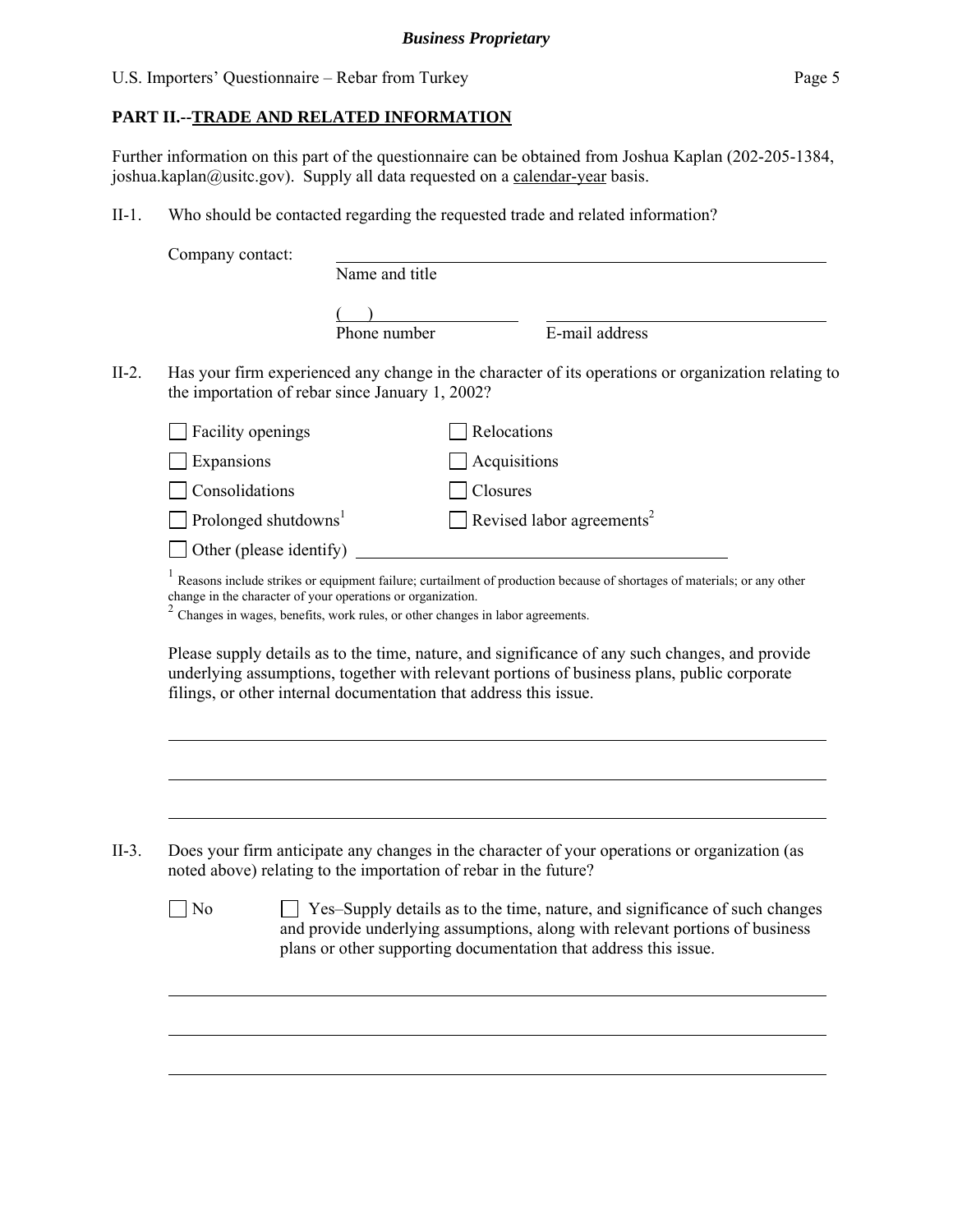$\overline{a}$ 

 $\overline{a}$ 

 $\overline{a}$ 

l

 $\overline{a}$ 

 $\overline{a}$ 

#### **PART II.--TRADE AND RELATED INFORMATION***--Continued*

- II-4. Would your firm anticipate any changes in the character of your operations or organization (as noted above) relating to the importation of rebar in the future if the antidumping duty order on rebar from Turkey were to be revoked?
	- No  $\Box$  Yes–Supply details as to the time, nature, and significance of such changes and provide underlying assumptions, along with relevant portions of business plans or other supporting documentation that address this issue.

II-5. Has your firm imported or arranged for the importation of rebar from Turkey for delivery after June 30, 2008?

No  $\Box$  Yes–Indicate when such orders are to be delivered and the quantities involved.

| ( <i>Quantity</i> in short tons) |                 |                 |               |                 |  |  |  |
|----------------------------------|-----------------|-----------------|---------------|-----------------|--|--|--|
| <b>Source</b>                    | $07/08 - 09/08$ | $10/08 - 12/08$ | $1/09 - 3/09$ | $04/09 - 06/09$ |  |  |  |
|                                  |                 |                 |               |                 |  |  |  |
| Turkey                           |                 |                 |               |                 |  |  |  |

II-6. If your firm also produces rebar in the United States, please indicate your reasons for importing this product. If your reasons differ by source, please elaborate.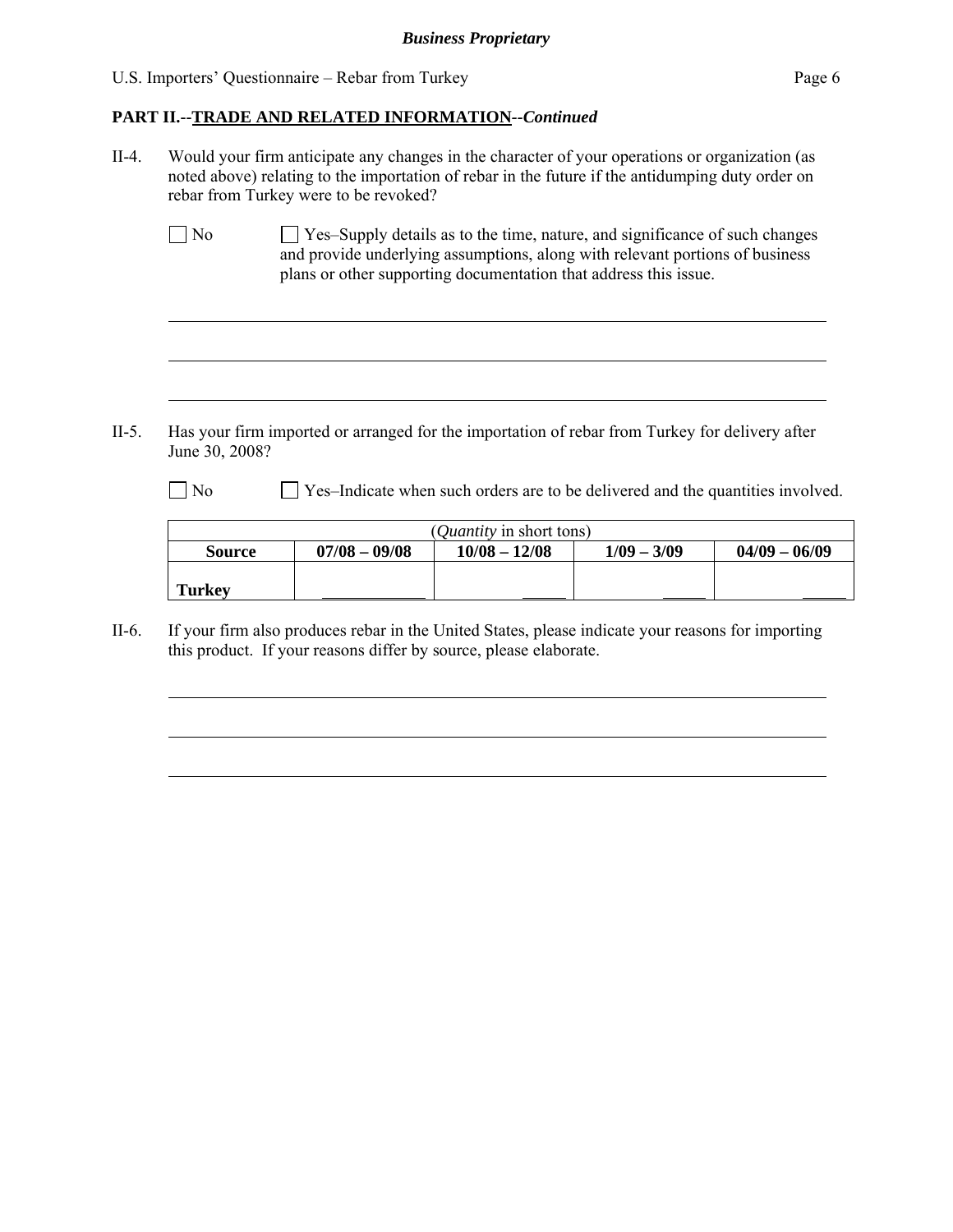II-7a. **IMPORTS FROM SUBJECT SOURCE**.–Report your firm's imports and your firm's shipments and inventories of rebar imported from Turkey by your firm during the specified periods. (See definitions in the instruction booklet.)

# **TURKEY**

### **Only include imports from companies** *other than* **the following:**

- **1. Colakoglu Metalurji A.S.**
- **2. ICDAS Celik Enerji Tersane ve Ulasim Sanayi, A.S.**
- **3. Diler Demir Celik Endustrisi ve Ticaret A.S./Diler Dis Ticaret A.S./Yazici Demir Celik Sanayi ve Turizm Ticaret A.S.**

| Quantity (in short tons), value (in \$1,000)         |      |      |      |      |      |      |
|------------------------------------------------------|------|------|------|------|------|------|
| <b>Item</b>                                          | 2002 | 2003 | 2004 | 2005 | 2006 | 2007 |
| Beginning-of-period inventories (quantity)           |      |      |      |      |      |      |
| $Imports:$ <sup>1</sup>                              |      |      |      |      |      |      |
| Within the specified region                          |      |      |      |      |      |      |
| Quantity of imports                                  |      |      |      |      |      |      |
| Value of imports                                     |      |      |      |      |      |      |
| Outside the specified region                         |      |      |      |      |      |      |
| Quantity of imports                                  |      |      |      |      |      |      |
| Value of imports                                     |      |      |      |      |      |      |
| <b>Total</b>                                         |      |      |      |      |      |      |
| Quantity of imports                                  |      |      |      |      |      |      |
| Value of imports                                     |      |      |      |      |      |      |
| U.S. shipments:                                      |      |      |      |      |      |      |
| <b>Commercial shipments to locations--</b>           |      |      |      |      |      |      |
| Within the specified region                          |      |      |      |      |      |      |
| Quantity of commercial shipments                     |      |      |      |      |      |      |
| Value of commercial shipments                        |      |      |      |      |      |      |
| Outside the specified region                         |      |      |      |      |      |      |
| Quantity of commercial shipments                     |      |      |      |      |      |      |
| Value of commercial shipments                        |      |      |      |      |      |      |
| <b>Total</b>                                         |      |      |      |      |      |      |
| Quantity                                             |      |      |      |      |      |      |
| Value                                                |      |      |      |      |      |      |
| Internal consumption/company transfers:              |      |      |      |      |      |      |
| Within the specified region                          |      |      |      |      |      |      |
| Quantity of internal consumption/transfers           |      |      |      |      |      |      |
| Value <sup>2</sup> of internal consumption/transfers |      |      |      |      |      |      |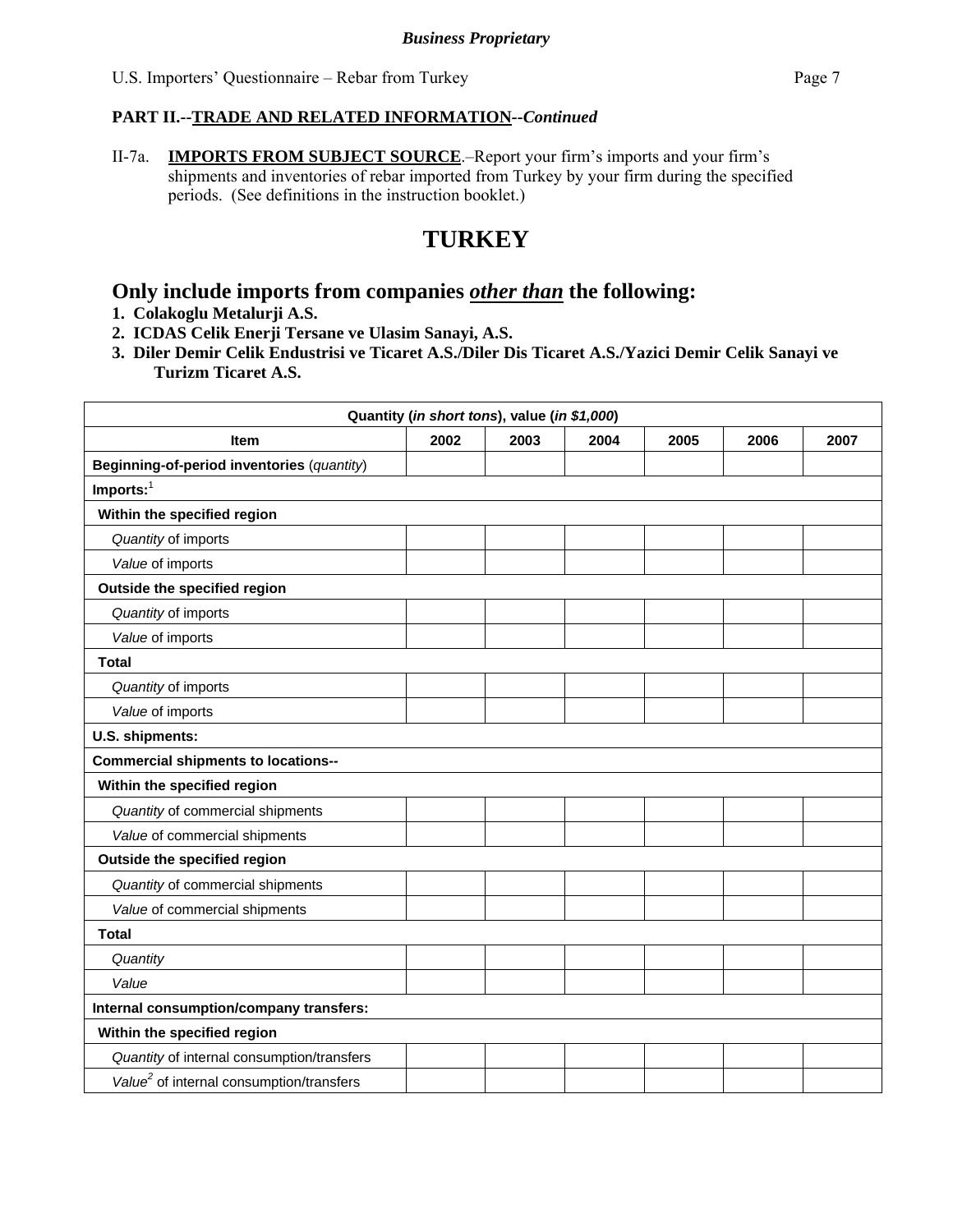|                                                                                                                                                                                                                                                                                                                                                                                                                                                                                                                                                                                                                                               |      | Quantity (in short tons), value (in \$1,000) |      |      |      |      |
|-----------------------------------------------------------------------------------------------------------------------------------------------------------------------------------------------------------------------------------------------------------------------------------------------------------------------------------------------------------------------------------------------------------------------------------------------------------------------------------------------------------------------------------------------------------------------------------------------------------------------------------------------|------|----------------------------------------------|------|------|------|------|
| <b>Item</b>                                                                                                                                                                                                                                                                                                                                                                                                                                                                                                                                                                                                                                   | 2002 | 2003                                         | 2004 | 2005 | 2006 | 2007 |
| Outside the specified region                                                                                                                                                                                                                                                                                                                                                                                                                                                                                                                                                                                                                  |      |                                              |      |      |      |      |
| Quantity of internal consumption/transfers                                                                                                                                                                                                                                                                                                                                                                                                                                                                                                                                                                                                    |      |                                              |      |      |      |      |
| Value <sup>2</sup> of internal consumption/transfers                                                                                                                                                                                                                                                                                                                                                                                                                                                                                                                                                                                          |      |                                              |      |      |      |      |
| <b>Total</b>                                                                                                                                                                                                                                                                                                                                                                                                                                                                                                                                                                                                                                  |      |                                              |      |      |      |      |
| Quantity                                                                                                                                                                                                                                                                                                                                                                                                                                                                                                                                                                                                                                      |      |                                              |      |      |      |      |
| Value                                                                                                                                                                                                                                                                                                                                                                                                                                                                                                                                                                                                                                         |      |                                              |      |      |      |      |
| Export shipments: <sup>3</sup>                                                                                                                                                                                                                                                                                                                                                                                                                                                                                                                                                                                                                |      |                                              |      |      |      |      |
| Quantity of export shipments                                                                                                                                                                                                                                                                                                                                                                                                                                                                                                                                                                                                                  |      |                                              |      |      |      |      |
| Value of export shipments                                                                                                                                                                                                                                                                                                                                                                                                                                                                                                                                                                                                                     |      |                                              |      |      |      |      |
| End-of-period inventories <sup>4</sup> (quantity)                                                                                                                                                                                                                                                                                                                                                                                                                                                                                                                                                                                             |      |                                              |      |      |      |      |
| U.S. shipments to firms that are only<br>distributors that are located:                                                                                                                                                                                                                                                                                                                                                                                                                                                                                                                                                                       |      |                                              |      |      |      |      |
| Within the specified region (quantity) <sup>5</sup>                                                                                                                                                                                                                                                                                                                                                                                                                                                                                                                                                                                           |      |                                              |      |      |      |      |
| Outside the specified region (quantity) <sup>6</sup>                                                                                                                                                                                                                                                                                                                                                                                                                                                                                                                                                                                          |      |                                              |      |      |      |      |
| Total to firms that are only distributors<br>(quantity)                                                                                                                                                                                                                                                                                                                                                                                                                                                                                                                                                                                       |      |                                              |      |      |      |      |
| U.S. shipments to firms that are only end<br>users that are located:                                                                                                                                                                                                                                                                                                                                                                                                                                                                                                                                                                          |      |                                              |      |      |      |      |
| Within the specified region (quantity) <sup>5</sup>                                                                                                                                                                                                                                                                                                                                                                                                                                                                                                                                                                                           |      |                                              |      |      |      |      |
| Outside the specified region (quantity) <sup>6</sup>                                                                                                                                                                                                                                                                                                                                                                                                                                                                                                                                                                                          |      |                                              |      |      |      |      |
| Total to firms that are only end users<br>(quantity)                                                                                                                                                                                                                                                                                                                                                                                                                                                                                                                                                                                          |      |                                              |      |      |      |      |
| U.S. shipments to firms that are both end<br>users and distributors that are located:                                                                                                                                                                                                                                                                                                                                                                                                                                                                                                                                                         |      |                                              |      |      |      |      |
| Within the specified region (quantity) <sup>5</sup>                                                                                                                                                                                                                                                                                                                                                                                                                                                                                                                                                                                           |      |                                              |      |      |      |      |
| Outside the specified region (quantity) <sup>6</sup>                                                                                                                                                                                                                                                                                                                                                                                                                                                                                                                                                                                          |      |                                              |      |      |      |      |
| Total to firms that are both end users and<br>distributors (quantity)                                                                                                                                                                                                                                                                                                                                                                                                                                                                                                                                                                         |      |                                              |      |      |      |      |
| Please identify the foreign producers, if known:                                                                                                                                                                                                                                                                                                                                                                                                                                                                                                                                                                                              |      |                                              |      |      |      |      |
| <sup>2</sup> Sales to related firms (including internal consumption) must be valued at fair market value. In the event that you use a<br>different basis for valuing these sales within your company, please specify that basis (e.g., cost, cost plus, etc.) and provide<br>value data using that basis for 2002-07 below:                                                                                                                                                                                                                                                                                                                   |      |                                              |      |      |      |      |
| <sup>3</sup> Identify your principal export markets:<br><sup>4</sup> Reconciliation of data.--Please note that the quantities reported above should reconcile as follows: beginning-of-period<br>inventories, plus production, less total shipments, equals end-of-period inventories. Do the data reported reconcile?<br>$\Box$ No--Please explain:<br>_l Yes<br><sup>5</sup> Please note that the total of U.S. shipments to all distributors and end users within the region should equal the total of<br>commercial U.S. shipments to locations inside the region plus transfers to related U.S. establishments/firms that are inside the |      |                                              |      |      |      |      |

region **plus** your plant's internal consumption (if your plant is located inside the specified region).<br><sup>6</sup> Please note that the total of U.S. shipments to all distributors and end users outside the region should equal the commercial U.S. shipments to locations outside the region **plus** transfers to related U.S. establishments/firms that are outside the region **plus** your plant's internal consumption (if your plant is located outside the specified region).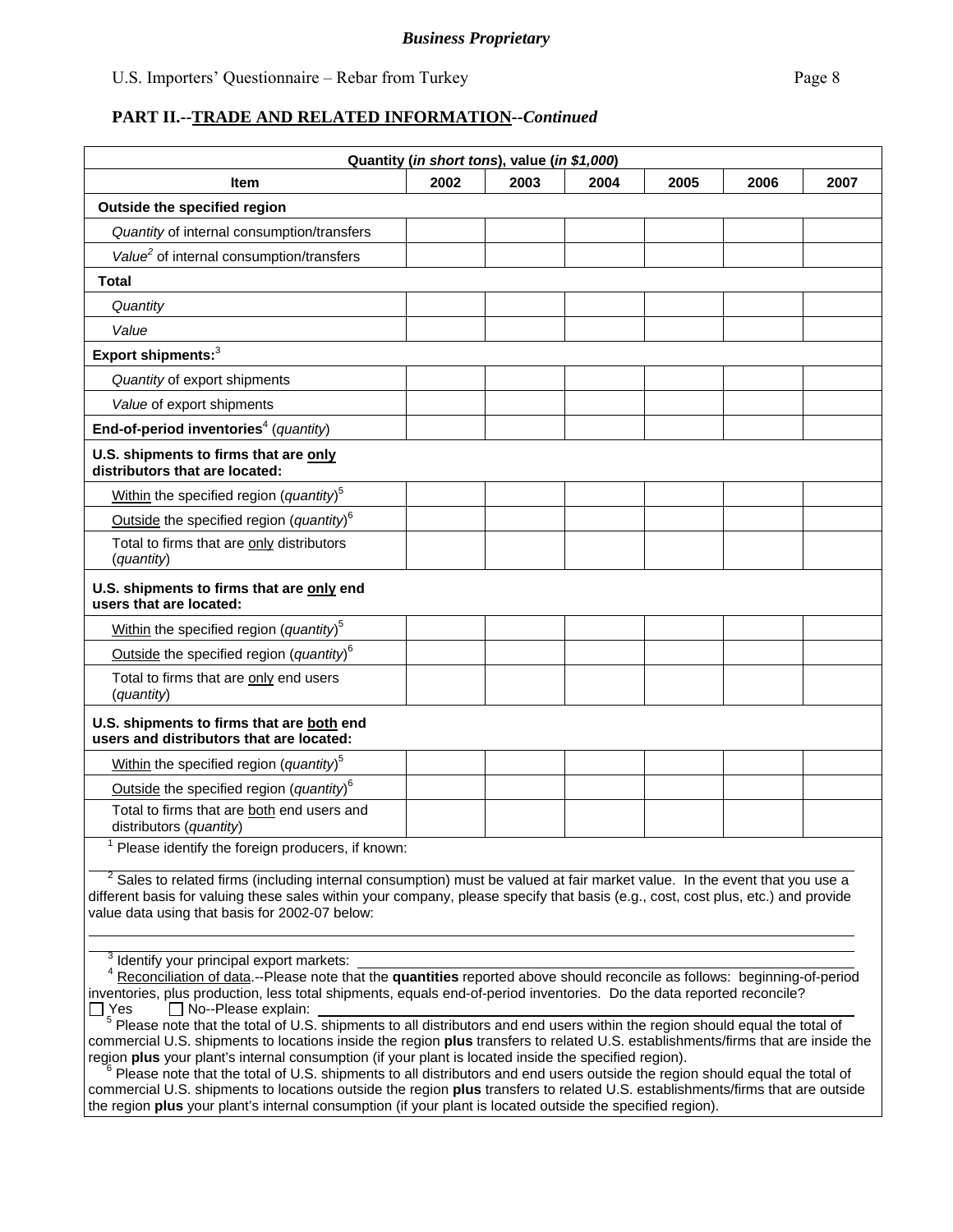II-7b. **IMPORTS FROM SUBJECT SOURCE**.–Report your firm's imports and your firm's shipments and inventories of rebar imported from Turkey by your firm during the specified periods. (See definitions in the instruction booklet.)

# **TURKEY**

### **Only include imports from companies** *other than* **the following:**

- **1. Colakoglu Metalurji A.S.**
- **2. ICDAS Celik Enerji Tersane ve Ulasim Sanayi, A.S.**
- **3. Diler Demir Celik Endustrisi ve Ticaret A.S./Diler Dis Ticaret A.S./Yazici Demir Celik Sanayi ve Turizm Ticaret A.S.**

| Quantity (in short tons), value (in \$1,000)         |                   |                   |  |  |  |
|------------------------------------------------------|-------------------|-------------------|--|--|--|
| <b>Item</b>                                          | January-June 2007 | January-June 2008 |  |  |  |
| Beginning-of-period inventories (quantity)           |                   |                   |  |  |  |
| $Imports:$ <sup>1</sup>                              |                   |                   |  |  |  |
| Within the specified region                          |                   |                   |  |  |  |
| Quantity of imports                                  |                   |                   |  |  |  |
| Value of imports                                     |                   |                   |  |  |  |
| Outside the specified region                         |                   |                   |  |  |  |
| Quantity of imports                                  |                   |                   |  |  |  |
| Value of imports                                     |                   |                   |  |  |  |
| <b>Total</b>                                         |                   |                   |  |  |  |
| Quantity of imports                                  |                   |                   |  |  |  |
| Value of imports                                     |                   |                   |  |  |  |
| U.S. shipments:                                      |                   |                   |  |  |  |
| <b>Commercial shipments to locations--</b>           |                   |                   |  |  |  |
| Within the specified region                          |                   |                   |  |  |  |
| Quantity of commercial shipments                     |                   |                   |  |  |  |
| Value of commercial shipments                        |                   |                   |  |  |  |
| Outside the specified region                         |                   |                   |  |  |  |
| Quantity of commercial shipments                     |                   |                   |  |  |  |
| Value of commercial shipments                        |                   |                   |  |  |  |
| <b>Total</b>                                         |                   |                   |  |  |  |
| Quantity                                             |                   |                   |  |  |  |
| Value                                                |                   |                   |  |  |  |
| Internal consumption/company transfers:              |                   |                   |  |  |  |
| Within the specified region                          |                   |                   |  |  |  |
| Quantity of internal consumption/transfers           |                   |                   |  |  |  |
| Value <sup>2</sup> of internal consumption/transfers |                   |                   |  |  |  |
| Outside the specified region                         |                   |                   |  |  |  |
| Quantity of internal consumption/transfers           |                   |                   |  |  |  |
| Value <sup>2</sup> of internal consumption/transfers |                   |                   |  |  |  |
|                                                      |                   |                   |  |  |  |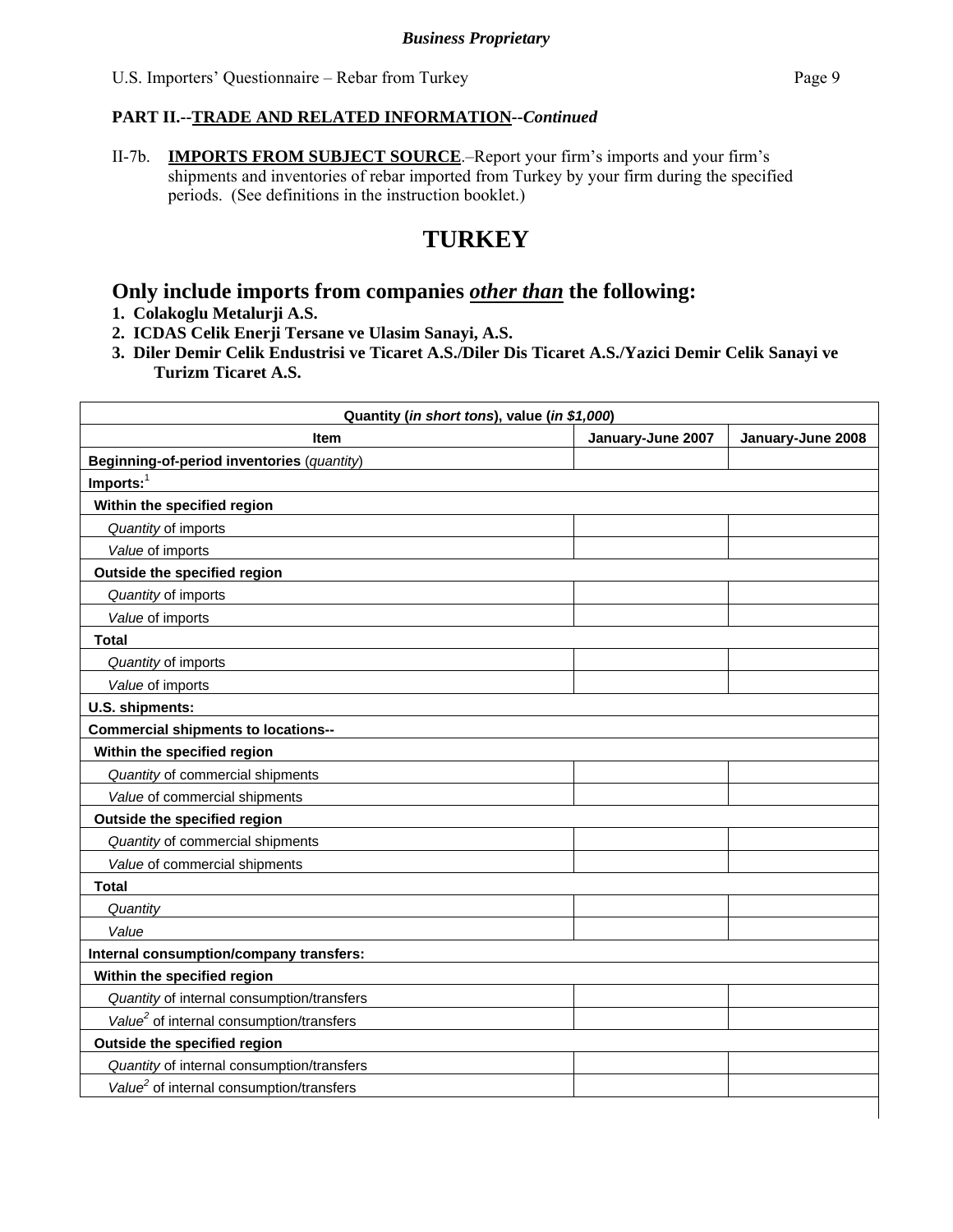| Quantity (in short tons), value (in \$1,000)                                                                                                                                                                                                                                                                       |                   |                   |  |  |  |
|--------------------------------------------------------------------------------------------------------------------------------------------------------------------------------------------------------------------------------------------------------------------------------------------------------------------|-------------------|-------------------|--|--|--|
| <b>Item</b>                                                                                                                                                                                                                                                                                                        | January-June 2007 | January-June 2008 |  |  |  |
| <b>Total</b>                                                                                                                                                                                                                                                                                                       |                   |                   |  |  |  |
| Quantity                                                                                                                                                                                                                                                                                                           |                   |                   |  |  |  |
| Value                                                                                                                                                                                                                                                                                                              |                   |                   |  |  |  |
| Export shipments: <sup>3</sup>                                                                                                                                                                                                                                                                                     |                   |                   |  |  |  |
| Quantity of export shipments                                                                                                                                                                                                                                                                                       |                   |                   |  |  |  |
| Value of export shipments                                                                                                                                                                                                                                                                                          |                   |                   |  |  |  |
| End-of-period inventories <sup>4</sup> (quantity)                                                                                                                                                                                                                                                                  |                   |                   |  |  |  |
| U.S. shipments to firms that are only distributors that are located:                                                                                                                                                                                                                                               |                   |                   |  |  |  |
| Within the specified region (quantity) <sup>5</sup>                                                                                                                                                                                                                                                                |                   |                   |  |  |  |
| Outside the specified region (quantity) <sup>6</sup>                                                                                                                                                                                                                                                               |                   |                   |  |  |  |
| Total to firms that are only distributors (quantity)                                                                                                                                                                                                                                                               |                   |                   |  |  |  |
| U.S. shipments to firms that are only end users that are located:                                                                                                                                                                                                                                                  |                   |                   |  |  |  |
| Within the specified region (quantity) <sup>5</sup>                                                                                                                                                                                                                                                                |                   |                   |  |  |  |
| Outside the specified region (quantity) <sup>6</sup>                                                                                                                                                                                                                                                               |                   |                   |  |  |  |
| Total to firms that are only end users (quantity)                                                                                                                                                                                                                                                                  |                   |                   |  |  |  |
| U.S. shipments to firms that are both end users and distributors that                                                                                                                                                                                                                                              |                   |                   |  |  |  |
| are located:                                                                                                                                                                                                                                                                                                       |                   |                   |  |  |  |
| Within the specified region (quantity) <sup>5</sup>                                                                                                                                                                                                                                                                |                   |                   |  |  |  |
| Outside the specified region (quantity) <sup>6</sup>                                                                                                                                                                                                                                                               |                   |                   |  |  |  |
| Total to firms that are both end users and distributors (quantity)                                                                                                                                                                                                                                                 |                   |                   |  |  |  |
| Please identify the foreign producers, if known:                                                                                                                                                                                                                                                                   |                   |                   |  |  |  |
|                                                                                                                                                                                                                                                                                                                    |                   |                   |  |  |  |
| $2$ Sales to related firms (including internal consumption) must be valued at fair market value. In the event that you use a<br>different basis for valuing these sales within your company, please specify that basis (e.g., cost, cost plus, etc.) and provide<br>value data using that basis for 2002-07 below: |                   |                   |  |  |  |

<sup>3</sup> Identify your principal export markets:

 <sup>4</sup> Reconciliation of data.--Please note that the **quantities** reported above should reconcile as follows: beginning-of-period inventories, plus production, less total shipments, equals end-of-period inventories. Do the data reported reconcile?

 $\overline{a}$ 

 $\Box$  Yes  $\Box$  No--Please explain:  $\Box$ <br><sup>5</sup> Please note that the total of U.S. shipments to all distributors and end users within the region should equal the total of commercial U.S. shipments to locations inside the region **plus** transfers to related U.S. establishments/firms that are inside

the region plus your plant's internal consumption (if your plant is located inside the specified region).<br><sup>6</sup> Please note that the total of U.S. shipments to all distributors and end users outside the region should equal t commercial U.S. shipments to locations outside the region **plus** transfers to related U.S. establishments/firms that are outside the region **plus** your plant's internal consumption (if your plant is located outside the specified region).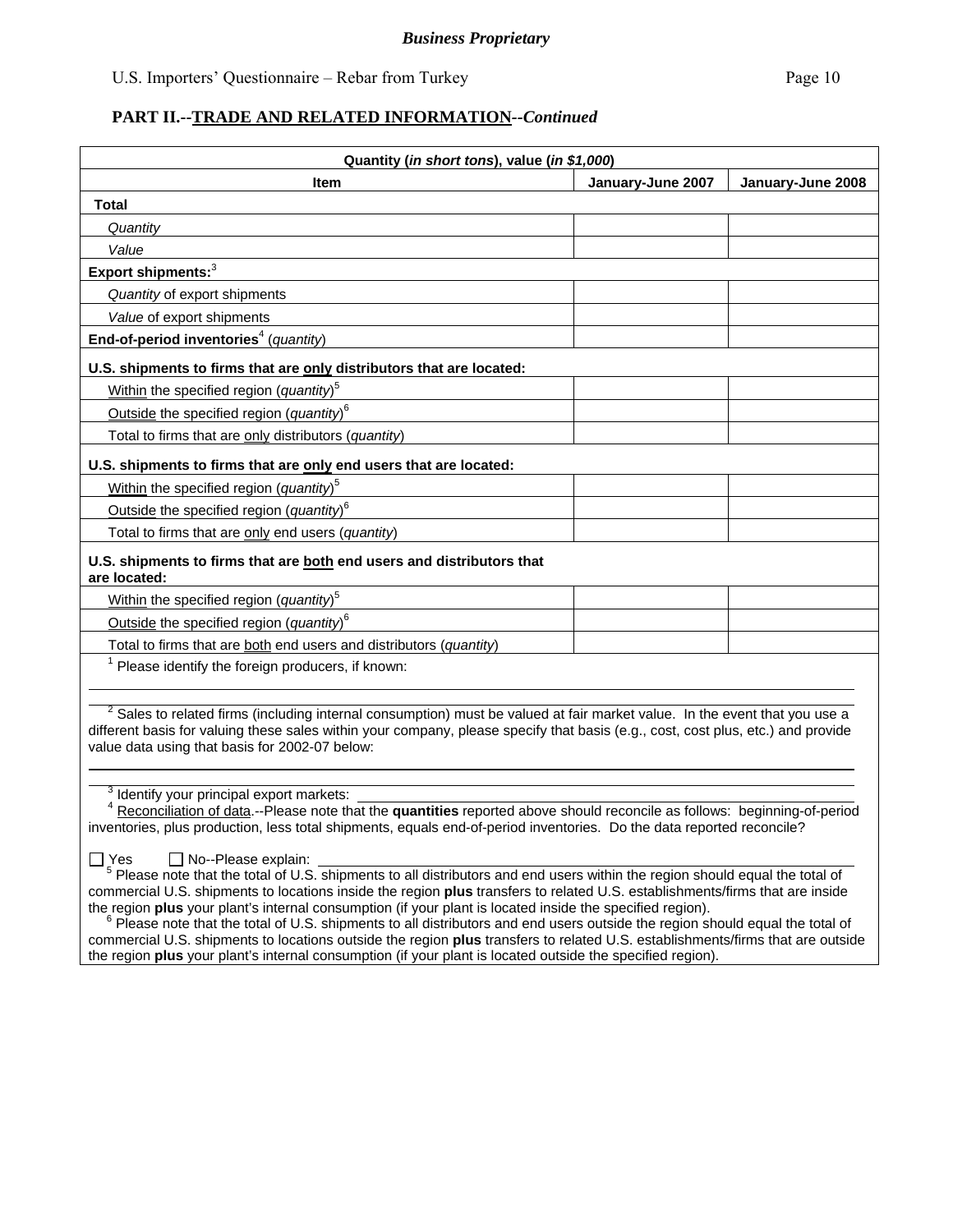II-7c. **IMPORTS FROM NONSUBJECT SOURCE**.–Report your firm's imports and your firm's shipments and inventories of rebar imported from nonsubject manufacturers/exporters in Turkey by your firm during the specified periods. (See definitions in the instruction booklet.)

# **TURKEY**

### **Only include imports from the following company: ICDAS Celik Enerji Tersane ve Ulasim Sanayi, A.S.**

| Quantity (in short tons), value (in \$1,000)         |      |      |      |      |      |      |  |  |
|------------------------------------------------------|------|------|------|------|------|------|--|--|
| <b>Item</b>                                          | 2002 | 2003 | 2004 | 2005 | 2006 | 2007 |  |  |
| Beginning-of-period inventories (quantity)           |      |      |      |      |      |      |  |  |
| $Imports:$ <sup>1</sup>                              |      |      |      |      |      |      |  |  |
| Within the specified region                          |      |      |      |      |      |      |  |  |
| Quantity of imports                                  |      |      |      |      |      |      |  |  |
| Value of imports                                     |      |      |      |      |      |      |  |  |
| Outside the specified region                         |      |      |      |      |      |      |  |  |
| Quantity of imports                                  |      |      |      |      |      |      |  |  |
| Value of imports                                     |      |      |      |      |      |      |  |  |
| <b>Total</b>                                         |      |      |      |      |      |      |  |  |
| Quantity of imports                                  |      |      |      |      |      |      |  |  |
| Value of imports                                     |      |      |      |      |      |      |  |  |
| U.S. shipments:                                      |      |      |      |      |      |      |  |  |
| <b>Commercial shipments to locations--</b>           |      |      |      |      |      |      |  |  |
| Within the specified region                          |      |      |      |      |      |      |  |  |
| Quantity of commercial shipments                     |      |      |      |      |      |      |  |  |
| Value of commercial shipments                        |      |      |      |      |      |      |  |  |
| Outside the specified region                         |      |      |      |      |      |      |  |  |
| Quantity of commercial shipments                     |      |      |      |      |      |      |  |  |
| Value of commercial shipments                        |      |      |      |      |      |      |  |  |
| <b>Total</b>                                         |      |      |      |      |      |      |  |  |
| Quantity                                             |      |      |      |      |      |      |  |  |
| Value                                                |      |      |      |      |      |      |  |  |
| Internal consumption/company transfers:              |      |      |      |      |      |      |  |  |
| Within the specified region                          |      |      |      |      |      |      |  |  |
| Quantity of internal consumption/transfers           |      |      |      |      |      |      |  |  |
| Value <sup>2</sup> of internal consumption/transfers |      |      |      |      |      |      |  |  |
| Outside the specified region                         |      |      |      |      |      |      |  |  |
| Quantity of internal consumption/transfers           |      |      |      |      |      |      |  |  |
| Value <sup>2</sup> of internal consumption/transfers |      |      |      |      |      |      |  |  |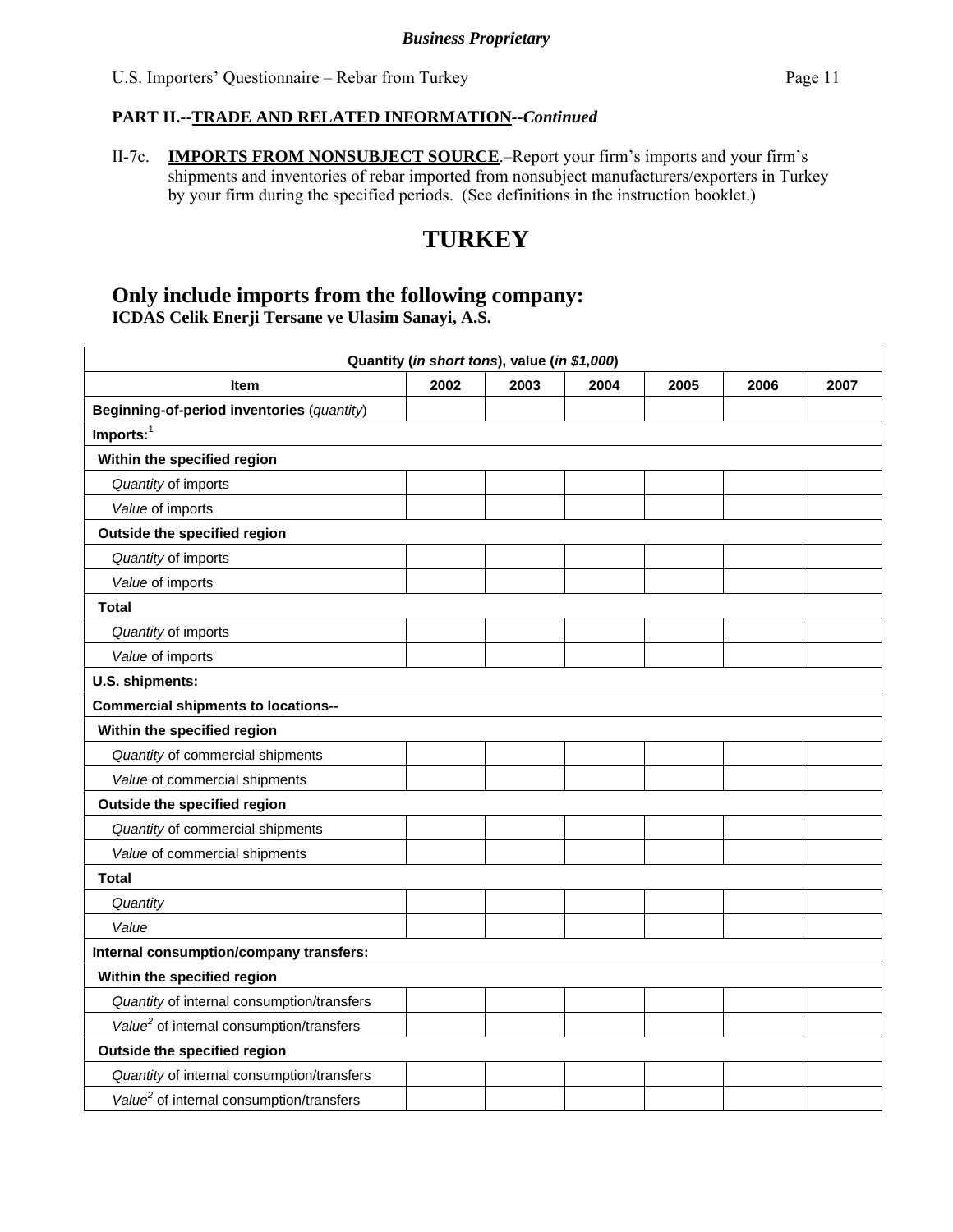| Quantity (in short tons), value (in \$1,000)                                                                                                                                                                                                                                                                                                                                                                                                                                                                                                                                                                                                                                                                                                                        |      |      |      |      |      |      |
|---------------------------------------------------------------------------------------------------------------------------------------------------------------------------------------------------------------------------------------------------------------------------------------------------------------------------------------------------------------------------------------------------------------------------------------------------------------------------------------------------------------------------------------------------------------------------------------------------------------------------------------------------------------------------------------------------------------------------------------------------------------------|------|------|------|------|------|------|
| Item                                                                                                                                                                                                                                                                                                                                                                                                                                                                                                                                                                                                                                                                                                                                                                | 2002 | 2003 | 2004 | 2005 | 2006 | 2007 |
| Total                                                                                                                                                                                                                                                                                                                                                                                                                                                                                                                                                                                                                                                                                                                                                               |      |      |      |      |      |      |
| Quantity                                                                                                                                                                                                                                                                                                                                                                                                                                                                                                                                                                                                                                                                                                                                                            |      |      |      |      |      |      |
| Value                                                                                                                                                                                                                                                                                                                                                                                                                                                                                                                                                                                                                                                                                                                                                               |      |      |      |      |      |      |
| Export shipments: <sup>3</sup>                                                                                                                                                                                                                                                                                                                                                                                                                                                                                                                                                                                                                                                                                                                                      |      |      |      |      |      |      |
| Quantity of export shipments                                                                                                                                                                                                                                                                                                                                                                                                                                                                                                                                                                                                                                                                                                                                        |      |      |      |      |      |      |
| Value of export shipments                                                                                                                                                                                                                                                                                                                                                                                                                                                                                                                                                                                                                                                                                                                                           |      |      |      |      |      |      |
| End-of-period inventories <sup>4</sup> (quantity)                                                                                                                                                                                                                                                                                                                                                                                                                                                                                                                                                                                                                                                                                                                   |      |      |      |      |      |      |
| U.S. shipments to firms that are only<br>distributors that are located:                                                                                                                                                                                                                                                                                                                                                                                                                                                                                                                                                                                                                                                                                             |      |      |      |      |      |      |
| Within the specified region (quantity) <sup>5</sup>                                                                                                                                                                                                                                                                                                                                                                                                                                                                                                                                                                                                                                                                                                                 |      |      |      |      |      |      |
| Outside the specified region (quantity) <sup>6</sup>                                                                                                                                                                                                                                                                                                                                                                                                                                                                                                                                                                                                                                                                                                                |      |      |      |      |      |      |
| Total to firms that are only distributors<br>(quantity)                                                                                                                                                                                                                                                                                                                                                                                                                                                                                                                                                                                                                                                                                                             |      |      |      |      |      |      |
| U.S. shipments to firms that are only end<br>users that are located:                                                                                                                                                                                                                                                                                                                                                                                                                                                                                                                                                                                                                                                                                                |      |      |      |      |      |      |
| Within the specified region (quantity) <sup>5</sup>                                                                                                                                                                                                                                                                                                                                                                                                                                                                                                                                                                                                                                                                                                                 |      |      |      |      |      |      |
| Outside the specified region (quantity) <sup>6</sup>                                                                                                                                                                                                                                                                                                                                                                                                                                                                                                                                                                                                                                                                                                                |      |      |      |      |      |      |
| Total to firms that are only end users<br>(quantity)                                                                                                                                                                                                                                                                                                                                                                                                                                                                                                                                                                                                                                                                                                                |      |      |      |      |      |      |
| U.S. shipments to firms that are both end<br>users and distributors that are located:                                                                                                                                                                                                                                                                                                                                                                                                                                                                                                                                                                                                                                                                               |      |      |      |      |      |      |
| Within the specified region (quantity) <sup>5</sup>                                                                                                                                                                                                                                                                                                                                                                                                                                                                                                                                                                                                                                                                                                                 |      |      |      |      |      |      |
| Outside the specified region (quantity) $6$                                                                                                                                                                                                                                                                                                                                                                                                                                                                                                                                                                                                                                                                                                                         |      |      |      |      |      |      |
| Total to firms that are both end users and<br>distributors (quantity)                                                                                                                                                                                                                                                                                                                                                                                                                                                                                                                                                                                                                                                                                               |      |      |      |      |      |      |
| <sup>1</sup> Please identify the foreign producers, if known:                                                                                                                                                                                                                                                                                                                                                                                                                                                                                                                                                                                                                                                                                                       |      |      |      |      |      |      |
| <sup>2</sup> Sales to related firms (including internal consumption) must be valued at fair market value. In the event that you use a<br>different basis for valuing these sales within your company, please specify that basis (e.g., cost, cost plus, etc.) and provide<br>value data using that basis for 2002-07 below:                                                                                                                                                                                                                                                                                                                                                                                                                                         |      |      |      |      |      |      |
| <sup>3</sup> Identify your principal export markets:<br><sup>4</sup> Reconciliation of data.--Please note that the quantities reported above should reconcile as follows: beginning-of-period<br>inventories, plus production, less total shipments, equals end-of-period inventories. Do the data reported reconcile?<br>No--Please explain:<br>l IYes                                                                                                                                                                                                                                                                                                                                                                                                             |      |      |      |      |      |      |
| <sup>5</sup> Please note that the total of U.S. shipments to all distributors and end users within the region should equal the total of<br>commercial U.S. shipments to locations inside the region plus transfers to related U.S. establishments/firms that are inside the<br>region plus your plant's internal consumption (if your plant is located inside the specified region).<br>Please note that the total of U.S. shipments to all distributors and end users outside the region should equal the total of<br>commercial U.S. shipments to locations outside the region plus transfers to related U.S. establishments/firms that are outside<br>the region plus your plant's internal consumption (if your plant is located outside the specified region). |      |      |      |      |      |      |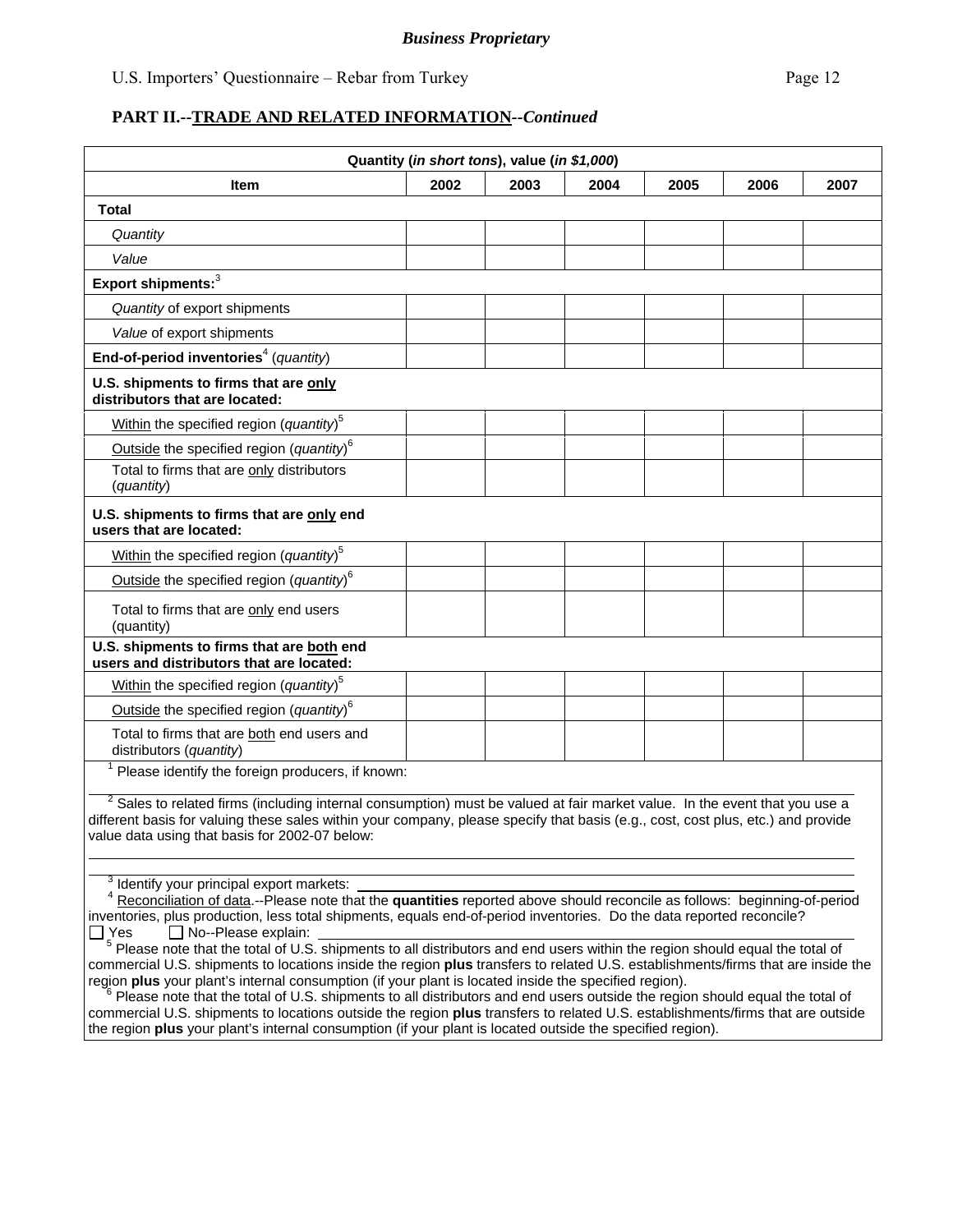II-7d. **IMPORTS FROM NONSUBJECT SOURCE**.–Report your firm's imports and your firm's shipments and inventories of rebar imported from nonsubject manufacturers/exporters in Turkey by your firm during the specified periods. (See definitions in the instruction booklet.)

# **TURKEY**

### **Only include imports from the following company: ICDAS Celik Enerji Tersane ve Ulasim Sanayi, A.S.**

| Quantity (in short tons), value (in \$1,000)         |                   |                   |  |  |
|------------------------------------------------------|-------------------|-------------------|--|--|
| <b>Item</b>                                          | January-June 2007 | January-June 2008 |  |  |
| Beginning-of-period inventories (quantity)           |                   |                   |  |  |
| $Imports:$ <sup>1</sup>                              |                   |                   |  |  |
| Within the specified region                          |                   |                   |  |  |
| Quantity of imports                                  |                   |                   |  |  |
| Value of imports                                     |                   |                   |  |  |
| Outside the specified region                         |                   |                   |  |  |
| Quantity of imports                                  |                   |                   |  |  |
| Value of imports                                     |                   |                   |  |  |
| <b>Total</b>                                         |                   |                   |  |  |
| Quantity of imports                                  |                   |                   |  |  |
| Value of imports                                     |                   |                   |  |  |
| U.S. shipments:                                      |                   |                   |  |  |
| <b>Commercial shipments to locations--</b>           |                   |                   |  |  |
| Within the specified region                          |                   |                   |  |  |
| Quantity of commercial shipments                     |                   |                   |  |  |
| Value of commercial shipments                        |                   |                   |  |  |
| Outside the specified region                         |                   |                   |  |  |
| Quantity of commercial shipments                     |                   |                   |  |  |
| Value of commercial shipments                        |                   |                   |  |  |
| <b>Total</b>                                         |                   |                   |  |  |
| Quantity                                             |                   |                   |  |  |
| Value                                                |                   |                   |  |  |
| Internal consumption/company transfers:              |                   |                   |  |  |
| Within the specified region                          |                   |                   |  |  |
| Quantity of internal consumption/transfers           |                   |                   |  |  |
| Value <sup>2</sup> of internal consumption/transfers |                   |                   |  |  |
| Outside the specified region                         |                   |                   |  |  |
| Quantity of internal consumption/transfers           |                   |                   |  |  |
| Value <sup>2</sup> of internal consumption/transfers |                   |                   |  |  |
| <b>Total</b>                                         |                   |                   |  |  |
| Quantity                                             |                   |                   |  |  |
| Value                                                |                   |                   |  |  |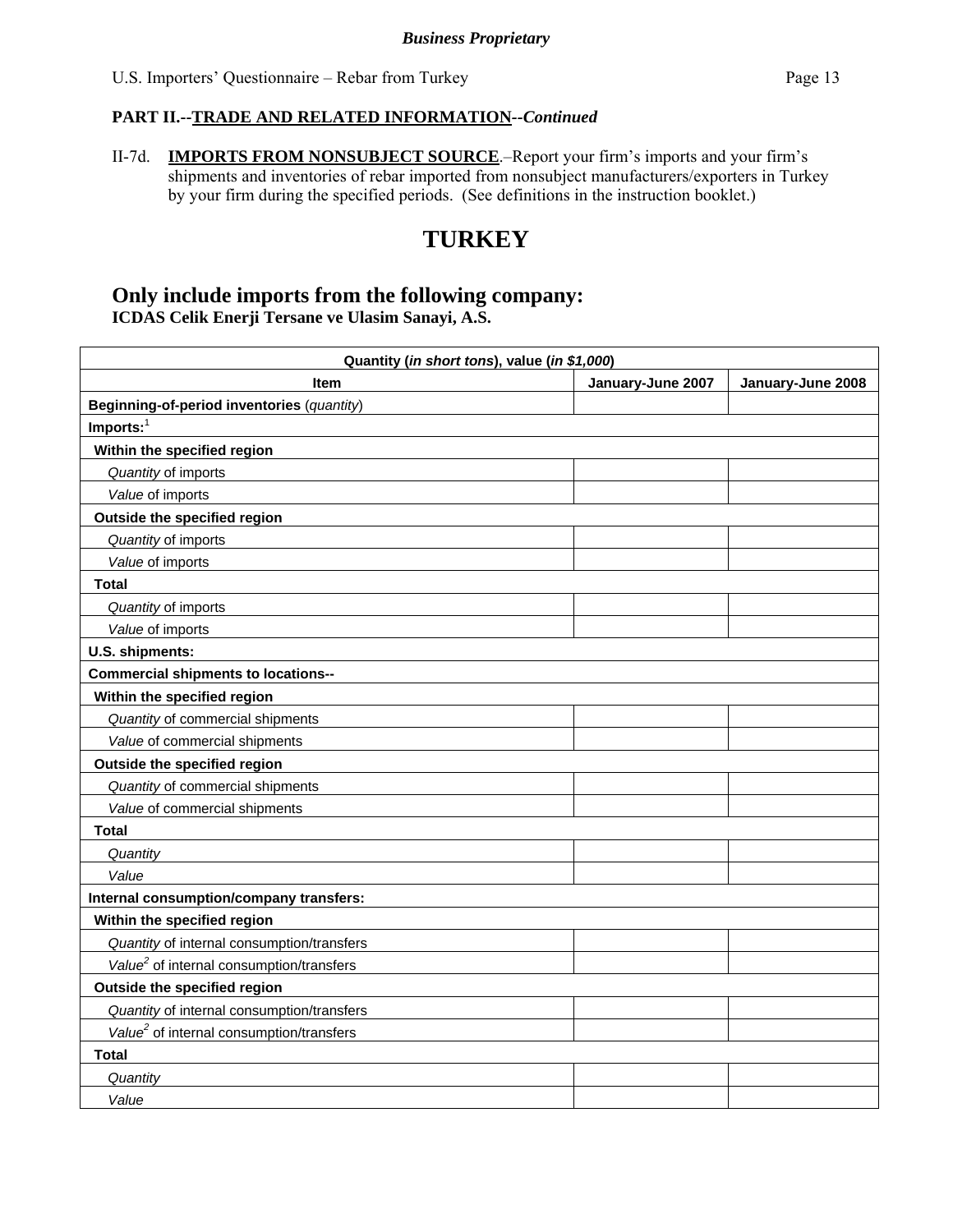| Quantity (in short tons), value (in \$1,000)                                                                                                                                                                                                                                                                                                                                                                                                                                                                                                                                                                                                                                                |                   |                   |  |  |  |
|---------------------------------------------------------------------------------------------------------------------------------------------------------------------------------------------------------------------------------------------------------------------------------------------------------------------------------------------------------------------------------------------------------------------------------------------------------------------------------------------------------------------------------------------------------------------------------------------------------------------------------------------------------------------------------------------|-------------------|-------------------|--|--|--|
| <b>Item</b>                                                                                                                                                                                                                                                                                                                                                                                                                                                                                                                                                                                                                                                                                 | January-June 2007 | January-June 2008 |  |  |  |
| Export shipments: $3$                                                                                                                                                                                                                                                                                                                                                                                                                                                                                                                                                                                                                                                                       |                   |                   |  |  |  |
| Quantity of export shipments                                                                                                                                                                                                                                                                                                                                                                                                                                                                                                                                                                                                                                                                |                   |                   |  |  |  |
| Value of export shipments                                                                                                                                                                                                                                                                                                                                                                                                                                                                                                                                                                                                                                                                   |                   |                   |  |  |  |
| End-of-period inventories <sup>4</sup> (quantity)                                                                                                                                                                                                                                                                                                                                                                                                                                                                                                                                                                                                                                           |                   |                   |  |  |  |
| U.S. shipments to firms that are only distributors that are located:                                                                                                                                                                                                                                                                                                                                                                                                                                                                                                                                                                                                                        |                   |                   |  |  |  |
| Within the specified region (quantity) <sup>5</sup>                                                                                                                                                                                                                                                                                                                                                                                                                                                                                                                                                                                                                                         |                   |                   |  |  |  |
| Outside the specified region (quantity) <sup>6</sup>                                                                                                                                                                                                                                                                                                                                                                                                                                                                                                                                                                                                                                        |                   |                   |  |  |  |
| Total to firms that are only distributors (quantity)                                                                                                                                                                                                                                                                                                                                                                                                                                                                                                                                                                                                                                        |                   |                   |  |  |  |
| U.S. shipments to firms that are only end users that are located:                                                                                                                                                                                                                                                                                                                                                                                                                                                                                                                                                                                                                           |                   |                   |  |  |  |
| Within the specified region (quantity) <sup>5</sup>                                                                                                                                                                                                                                                                                                                                                                                                                                                                                                                                                                                                                                         |                   |                   |  |  |  |
| Outside the specified region (quantity) <sup>6</sup>                                                                                                                                                                                                                                                                                                                                                                                                                                                                                                                                                                                                                                        |                   |                   |  |  |  |
| Total to firms that are only end users (quantity)                                                                                                                                                                                                                                                                                                                                                                                                                                                                                                                                                                                                                                           |                   |                   |  |  |  |
| U.S. shipments to firms that are both end users and distributors that<br>are located:                                                                                                                                                                                                                                                                                                                                                                                                                                                                                                                                                                                                       |                   |                   |  |  |  |
| Within the specified region (quantity) <sup>5</sup>                                                                                                                                                                                                                                                                                                                                                                                                                                                                                                                                                                                                                                         |                   |                   |  |  |  |
| Outside the specified region (quantity) $6$                                                                                                                                                                                                                                                                                                                                                                                                                                                                                                                                                                                                                                                 |                   |                   |  |  |  |
| Total to firms that are both end users and distributors (quantity)                                                                                                                                                                                                                                                                                                                                                                                                                                                                                                                                                                                                                          |                   |                   |  |  |  |
| <sup>1</sup> Please identify the foreign producers, if known:                                                                                                                                                                                                                                                                                                                                                                                                                                                                                                                                                                                                                               |                   |                   |  |  |  |
|                                                                                                                                                                                                                                                                                                                                                                                                                                                                                                                                                                                                                                                                                             |                   |                   |  |  |  |
| <sup>2</sup> Sales to related firms (including internal consumption) must be valued at fair market value. In the event that you use a<br>different basis for valuing these sales within your company, please specify that basis (e.g., cost, cost plus, etc.) and provide<br>value data using that basis for 2002-07 below:                                                                                                                                                                                                                                                                                                                                                                 |                   |                   |  |  |  |
| <sup>3</sup> Identify your principal export markets:<br><sup>4</sup> Reconciliation of data.--Please note that the quantities reported above should reconcile as follows: beginning-of-period<br>inventories, plus production, less total shipments, equals end-of-period inventories. Do the data reported reconcile?                                                                                                                                                                                                                                                                                                                                                                      |                   |                   |  |  |  |
| □ No--Please explain:<br>∏ Yes<br><sup>5</sup> Please note that the total of U.S. shipments to all distributors and end users within the region should equal the total of<br>commercial U.S. shipments to locations inside the region plus transfers to related U.S. establishments/firms that are inside<br>the region plus your plant's internal consumption (if your plant is located inside the specified region).<br>$6$ Please note that the total of U.S. shipments to all distributors and end users outside the region should equal the total of<br>commercial U.S. shipments to locations outside the region plus transfers to related U.S. establishments/firms that are outside |                   |                   |  |  |  |

the region **plus** your plant's internal consumption (if your plant is located outside the specified region).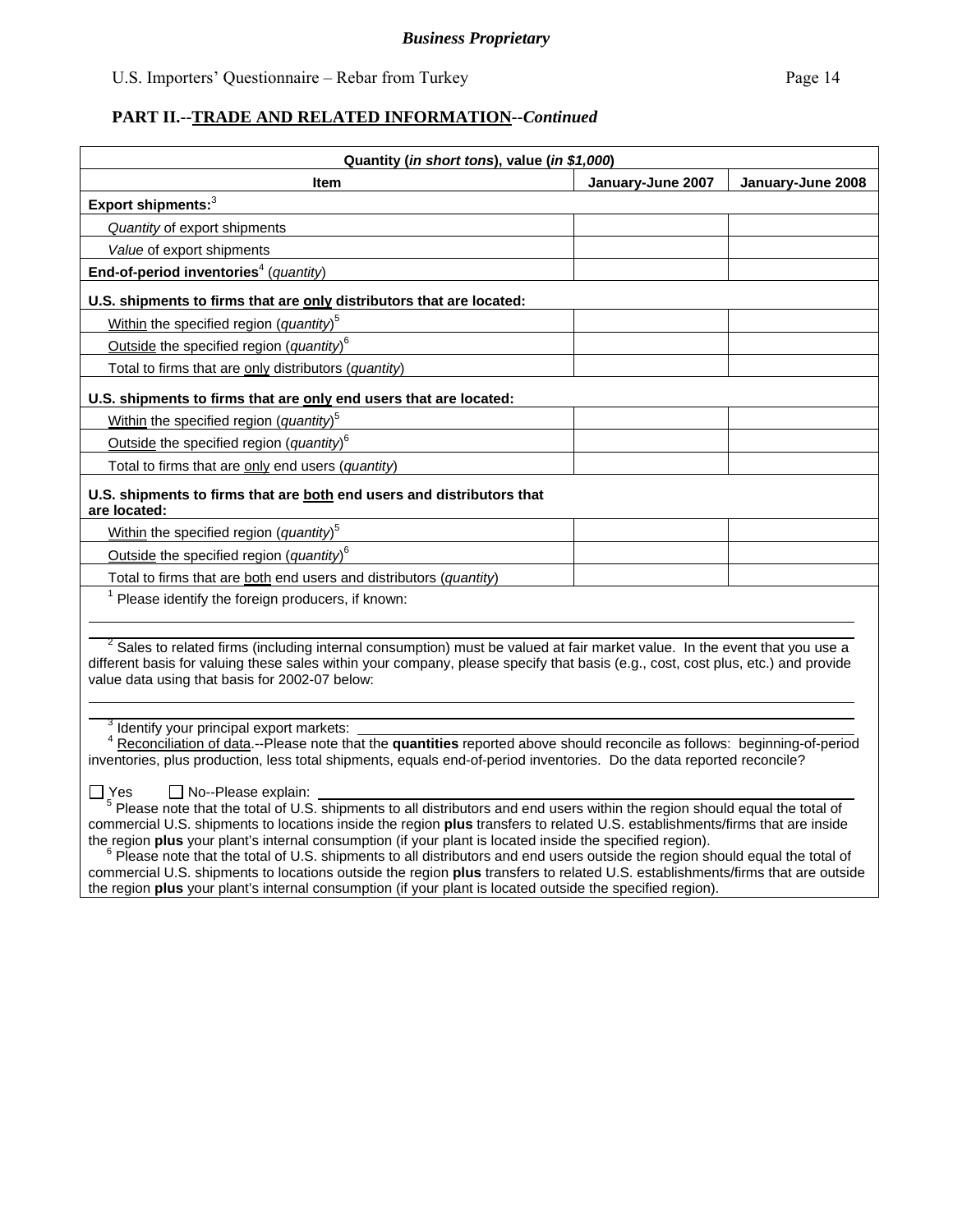II-7e. **IMPORTS FROM NONSUBJECT SOURCES**.–Report your firm's imports and your firm's shipments and inventories of rebar imported from nonsubject manufacturers/exporters in Turkey by your firm during the specified periods. (See definitions in the instruction booklet.)

# **TURKEY**

# **Only include imports from the following companies:**

- **1. Colakoglu Metalurji A.S.**.
- **2. Diler Demir Celik Endustrisi ve Ticaret A.S./Diler Dis Ticaret A.S./Yazici Demir Celik Sanayi ve Turizm Ticaret A.S.**

| Quantity (in short tons), value (in \$1,000)         |      |      |      |      |      |      |
|------------------------------------------------------|------|------|------|------|------|------|
| <b>Item</b>                                          | 2002 | 2003 | 2004 | 2005 | 2006 | 2007 |
| Beginning-of-period inventories (quantity)           |      |      |      |      |      |      |
| Imports: $1$                                         |      |      |      |      |      |      |
| Within the specified region                          |      |      |      |      |      |      |
| Quantity of imports                                  |      |      |      |      |      |      |
| Value of imports                                     |      |      |      |      |      |      |
| Outside the specified region                         |      |      |      |      |      |      |
| Quantity of imports                                  |      |      |      |      |      |      |
| Value of imports                                     |      |      |      |      |      |      |
| <b>Total</b>                                         |      |      |      |      |      |      |
| Quantity of imports                                  |      |      |      |      |      |      |
| Value of imports                                     |      |      |      |      |      |      |
| U.S. shipments:                                      |      |      |      |      |      |      |
| <b>Commercial shipments to locations--</b>           |      |      |      |      |      |      |
| Within the specified region                          |      |      |      |      |      |      |
| Quantity of commercial shipments                     |      |      |      |      |      |      |
| Value of commercial shipments                        |      |      |      |      |      |      |
| Outside the specified region                         |      |      |      |      |      |      |
| Quantity of commercial shipments                     |      |      |      |      |      |      |
| Value of commercial shipments                        |      |      |      |      |      |      |
| <b>Total</b>                                         |      |      |      |      |      |      |
| Quantity                                             |      |      |      |      |      |      |
| Value                                                |      |      |      |      |      |      |
| Internal consumption/company transfers:              |      |      |      |      |      |      |
| Within the specified region                          |      |      |      |      |      |      |
| Quantity of internal consumption/transfers           |      |      |      |      |      |      |
| Value <sup>2</sup> of internal consumption/transfers |      |      |      |      |      |      |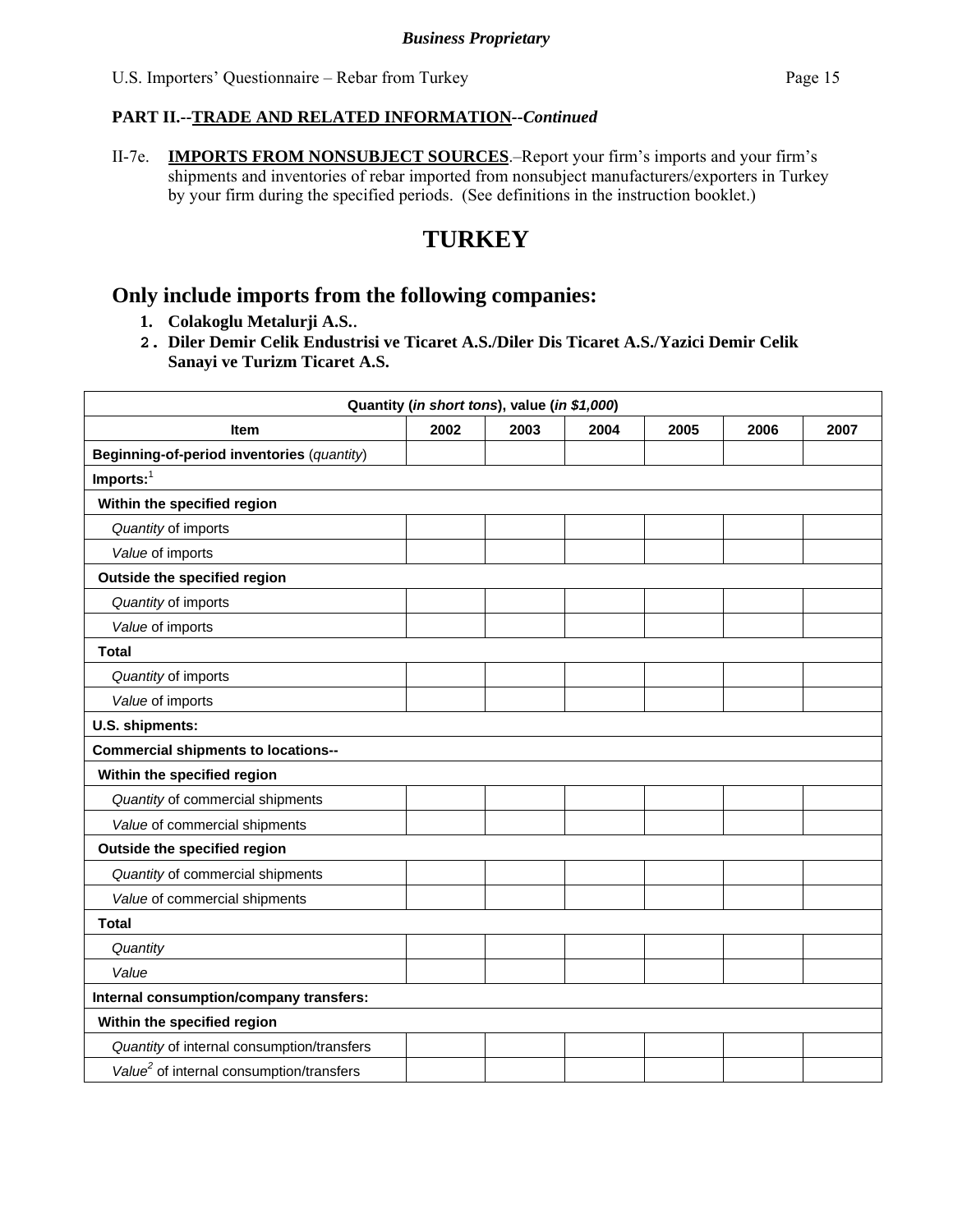#### *Business Proprietary*

#### **PART II.--TRADE AND RELATED INFORMATION***--Continued*

| Quantity (in short tons), value (in \$1,000)                                                                                                                                                                                                                                                                                |      |      |      |      |      |      |
|-----------------------------------------------------------------------------------------------------------------------------------------------------------------------------------------------------------------------------------------------------------------------------------------------------------------------------|------|------|------|------|------|------|
| ltem                                                                                                                                                                                                                                                                                                                        | 2002 | 2003 | 2004 | 2005 | 2006 | 2007 |
| Outside the specified region                                                                                                                                                                                                                                                                                                |      |      |      |      |      |      |
| Quantity of internal consumption/transfers                                                                                                                                                                                                                                                                                  |      |      |      |      |      |      |
| Value <sup>2</sup> of internal consumption/transfers                                                                                                                                                                                                                                                                        |      |      |      |      |      |      |
| Total                                                                                                                                                                                                                                                                                                                       |      |      |      |      |      |      |
| Quantity                                                                                                                                                                                                                                                                                                                    |      |      |      |      |      |      |
| Value                                                                                                                                                                                                                                                                                                                       |      |      |      |      |      |      |
| Export shipments: <sup>3</sup>                                                                                                                                                                                                                                                                                              |      |      |      |      |      |      |
| Quantity of export shipments                                                                                                                                                                                                                                                                                                |      |      |      |      |      |      |
| Value of export shipments                                                                                                                                                                                                                                                                                                   |      |      |      |      |      |      |
| End-of-period inventories <sup>4</sup> (quantity)                                                                                                                                                                                                                                                                           |      |      |      |      |      |      |
| U.S. shipments to firms that are only<br>distributors that are located:                                                                                                                                                                                                                                                     |      |      |      |      |      |      |
| Within the specified region (quantity) <sup>5</sup>                                                                                                                                                                                                                                                                         |      |      |      |      |      |      |
| Outside the specified region (quantity) $6$                                                                                                                                                                                                                                                                                 |      |      |      |      |      |      |
| Total to firms that are only distributors<br>(quantity)                                                                                                                                                                                                                                                                     |      |      |      |      |      |      |
| U.S. shipments to firms that are only end<br>users that are located:                                                                                                                                                                                                                                                        |      |      |      |      |      |      |
| Within the specified region (quantity) <sup>5</sup>                                                                                                                                                                                                                                                                         |      |      |      |      |      |      |
| Outside the specified region (quantity) $6$                                                                                                                                                                                                                                                                                 |      |      |      |      |      |      |
| Total to firms that are only end users<br>(quantity)                                                                                                                                                                                                                                                                        |      |      |      |      |      |      |
| U.S. shipments to firms that are both end                                                                                                                                                                                                                                                                                   |      |      |      |      |      |      |
| users and distributors that are located:                                                                                                                                                                                                                                                                                    |      |      |      |      |      |      |
| Within the specified region (quantity) <sup>5</sup>                                                                                                                                                                                                                                                                         |      |      |      |      |      |      |
| Outside the specified region (quantity) <sup>6</sup>                                                                                                                                                                                                                                                                        |      |      |      |      |      |      |
| Total to firms that are both end users and<br>distributors (quantity)                                                                                                                                                                                                                                                       |      |      |      |      |      |      |
| Please identify the foreign producers, if known:                                                                                                                                                                                                                                                                            |      |      |      |      |      |      |
| <sup>2</sup> Sales to related firms (including internal consumption) must be valued at fair market value. In the event that you use a<br>different basis for valuing these sales within your company, please specify that basis (e.g., cost, cost plus, etc.) and provide<br>value data using that basis for 2002-07 below: |      |      |      |      |      |      |
| <sup>3</sup> Identify your principal export markets:<br>Reconciliation of data.--Please note that the quantities reported above should reconcile as follows: beginning-of-period<br>inventories, plus production, less total shipments, equals end-of-period inventories. Do the data reported reconcile?                   |      |      |      |      |      |      |
| $\Box$ No--Please explain:<br>∐ Yes<br><sup>5</sup> Please note that the total of U.S. shipments to all distributors and end users within the region should equal the total of                                                                                                                                              |      |      |      |      |      |      |

commercial U.S. shipments to locations inside the region **plus** transfers to related U.S. establishments/firms that are inside the region plus your plant's internal consumption (if your plant is located inside the specified region).<br><sup>6</sup> Please note that the total of U.S. shipments to all distributors and end users outside the region should equal the t

commercial U.S. shipments to locations outside the region **plus** transfers to related U.S. establishments/firms that are outside the region **plus** your plant's internal consumption (if your plant is located outside the specified region).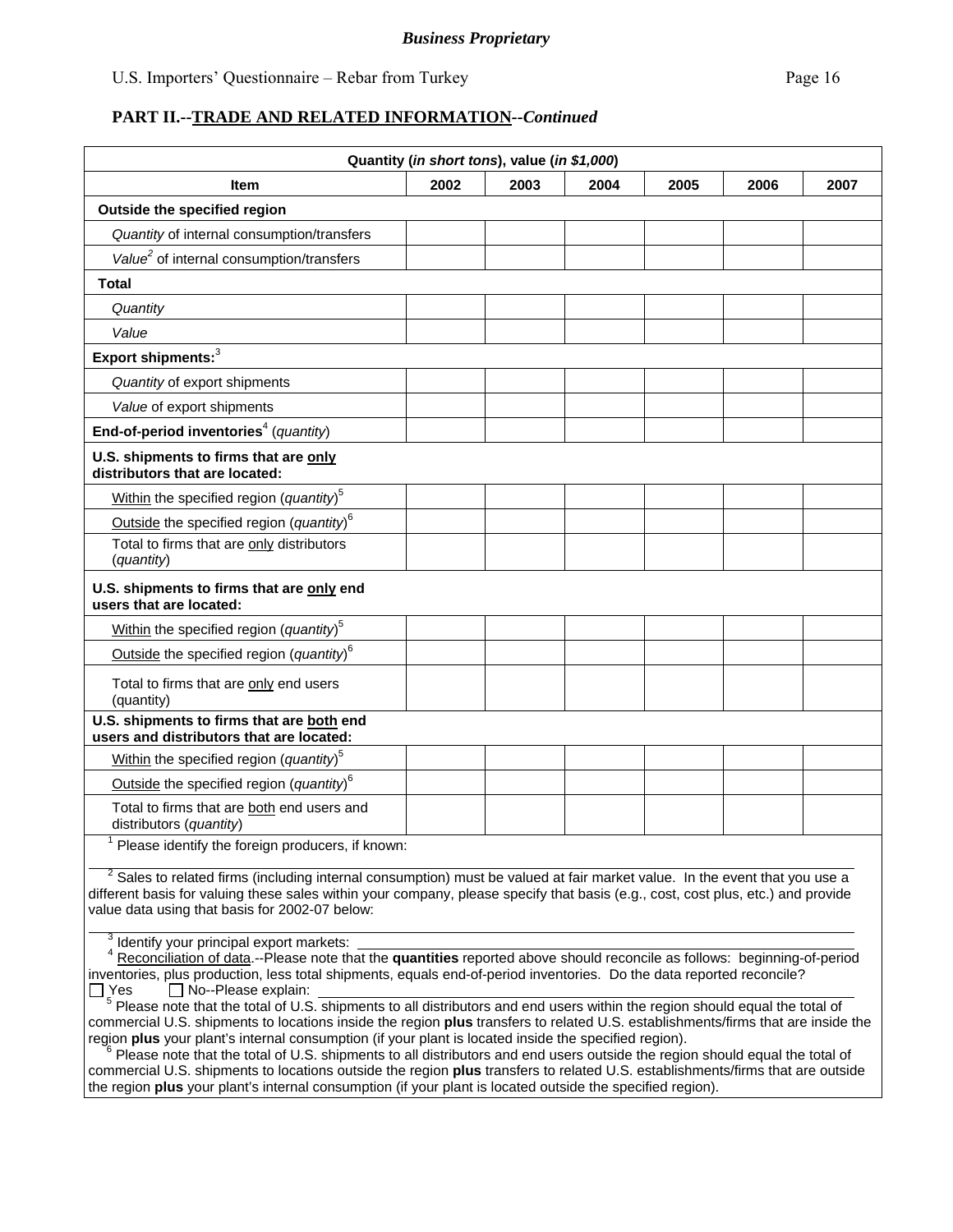II-7f. **IMPORTS FROM NONSUBJECT SOURCES**.–Report your firm's imports and your firm's shipments and inventories of rebar imported from nonsubject manufacturers/exporters in Turkey by your firm during the specified periods. (See definitions in the instruction booklet.)

# **TURKEY**

## **Only include imports from the following companies:**

- **1. Colakoglu Metalurji A.S.**.
- **2. Diler Demir Celik Endustrisi ve Ticaret A.S./Diler Dis Ticaret A.S./Yazici Demir Celik Sanayi ve Turizm Ticaret A.S.**

| Quantity (in short tons), value (in \$1,000)         |                   |                   |  |  |
|------------------------------------------------------|-------------------|-------------------|--|--|
| <b>Item</b>                                          | January-June 2007 | January-June 2008 |  |  |
| Beginning-of-period inventories (quantity)           |                   |                   |  |  |
| $Imports:$ <sup>1</sup>                              |                   |                   |  |  |
| Within the specified region                          |                   |                   |  |  |
| Quantity of imports                                  |                   |                   |  |  |
| Value of imports                                     |                   |                   |  |  |
| Outside the specified region                         |                   |                   |  |  |
| Quantity of imports                                  |                   |                   |  |  |
| Value of imports                                     |                   |                   |  |  |
| <b>Total</b>                                         |                   |                   |  |  |
| Quantity of imports                                  |                   |                   |  |  |
| Value of imports                                     |                   |                   |  |  |
| U.S. shipments:                                      |                   |                   |  |  |
| <b>Commercial shipments to locations--</b>           |                   |                   |  |  |
| Within the specified region                          |                   |                   |  |  |
| Quantity of commercial shipments                     |                   |                   |  |  |
| Value of commercial shipments                        |                   |                   |  |  |
| Outside the specified region                         |                   |                   |  |  |
| Quantity of commercial shipments                     |                   |                   |  |  |
| Value of commercial shipments                        |                   |                   |  |  |
| <b>Total</b>                                         |                   |                   |  |  |
| Quantity                                             |                   |                   |  |  |
| Value                                                |                   |                   |  |  |
| Internal consumption/company transfers:              |                   |                   |  |  |
| Within the specified region                          |                   |                   |  |  |
| Quantity of internal consumption/transfers           |                   |                   |  |  |
| Value <sup>2</sup> of internal consumption/transfers |                   |                   |  |  |
| Outside the specified region                         |                   |                   |  |  |
| Quantity of internal consumption/transfers           |                   |                   |  |  |
| Value <sup>2</sup> of internal consumption/transfers |                   |                   |  |  |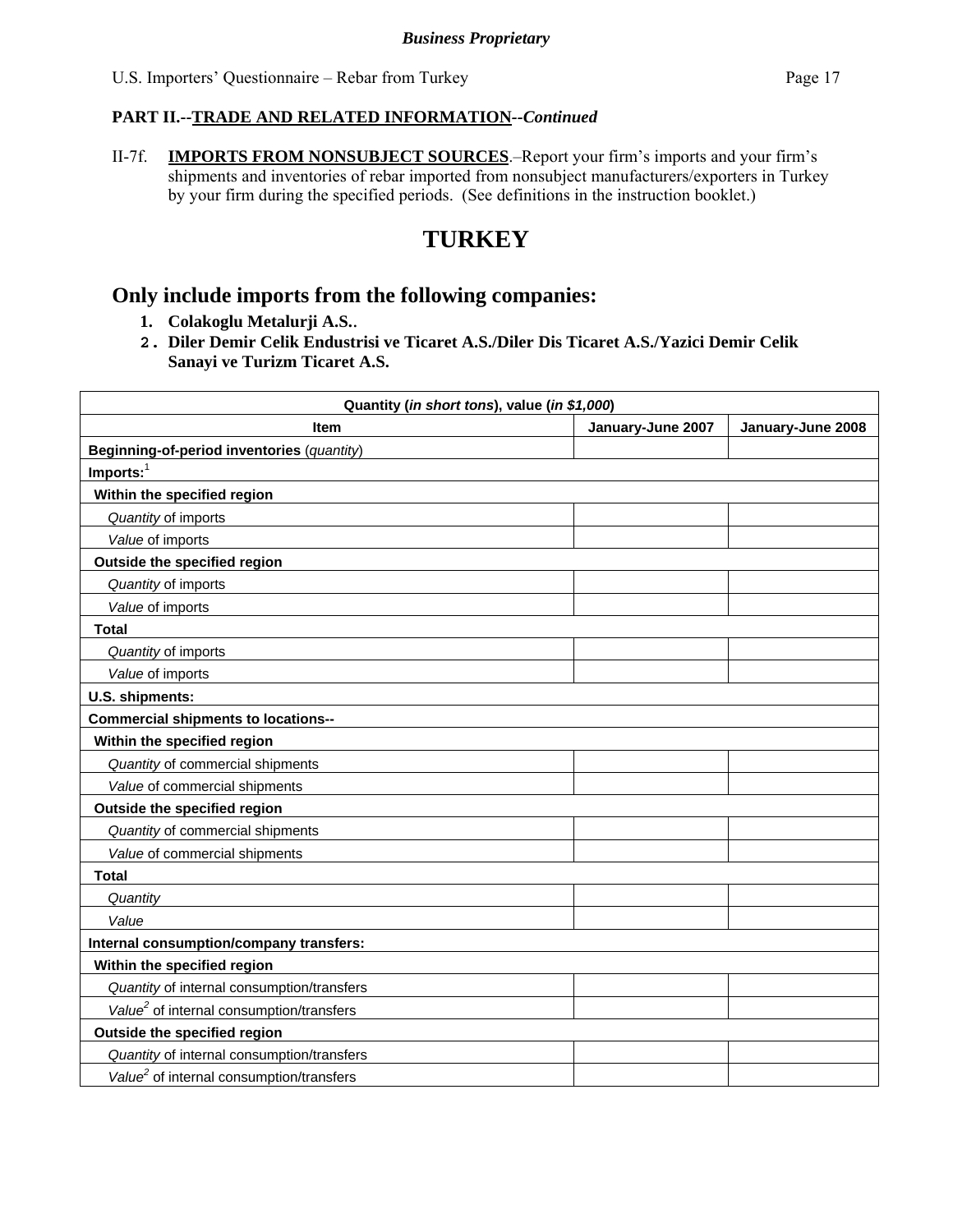| Quantity (in short tons), value (in \$1,000)                                          |                   |                   |  |  |
|---------------------------------------------------------------------------------------|-------------------|-------------------|--|--|
| <b>Item</b>                                                                           | January-June 2007 | January-June 2008 |  |  |
| <b>Total</b>                                                                          |                   |                   |  |  |
| Quantity                                                                              |                   |                   |  |  |
| Value                                                                                 |                   |                   |  |  |
| Export shipments: <sup>3</sup>                                                        |                   |                   |  |  |
| Quantity of export shipments                                                          |                   |                   |  |  |
| Value of export shipments                                                             |                   |                   |  |  |
| End-of-period inventories <sup>4</sup> (quantity)                                     |                   |                   |  |  |
| U.S. shipments to firms that are only distributors that are located:                  |                   |                   |  |  |
| Within the specified region (quantity) <sup>5</sup>                                   |                   |                   |  |  |
| Outside the specified region (quantity) <sup>6</sup>                                  |                   |                   |  |  |
| Total to firms that are only distributors (quantity)                                  |                   |                   |  |  |
| U.S. shipments to firms that are only end users that are located:                     |                   |                   |  |  |
| Within the specified region (quantity) <sup>5</sup>                                   |                   |                   |  |  |
| Outside the specified region (quantity) <sup>6</sup>                                  |                   |                   |  |  |
| Total to firms that are only end users (quantity)                                     |                   |                   |  |  |
| U.S. shipments to firms that are both end users and distributors that<br>are located: |                   |                   |  |  |
| Within the specified region (quantity) <sup>5</sup>                                   |                   |                   |  |  |
| Outside the specified region (quantity) $6$                                           |                   |                   |  |  |
| Total to firms that are both end users and distributors (quantity)                    |                   |                   |  |  |
| <sup>1</sup> Please identify the foreign producers, if known:                         |                   |                   |  |  |

 $2$  Sales to related firms (including internal consumption) must be valued at fair market value. In the event that you use a different basis for valuing these sales within your company, please specify that basis (e.g., cost, cost plus, etc.) and provide value data using that basis for 2002-07 below:  $\overline{a}$ 

<sup>3</sup> Identify your principal export markets:

 <sup>4</sup> Reconciliation of data.--Please note that the **quantities** reported above should reconcile as follows: beginning-of-period inventories, plus production, less total shipments, equals end-of-period inventories. Do the data reported reconcile?

 $\overline{a}$ 

 $\Box$  Yes  $\Box$  No--Please explain:  $\Box$ <br><sup>5</sup> Please note that the total of U.S. shipments to all distributors and end users within the region should equal the total of commercial U.S. shipments to locations inside the region **plus** transfers to related U.S. establishments/firms that are inside the region plus your plant's internal consumption (if your plant is located inside the specified region).<br><sup>6</sup> Please note that the total of U.S. shipments to all distributors and end users outside the region should equal t

commercial U.S. shipments to locations outside the region **plus** transfers to related U.S. establishments/firms that are outside the region **plus** your plant's internal consumption (if your plant is located outside the specified region).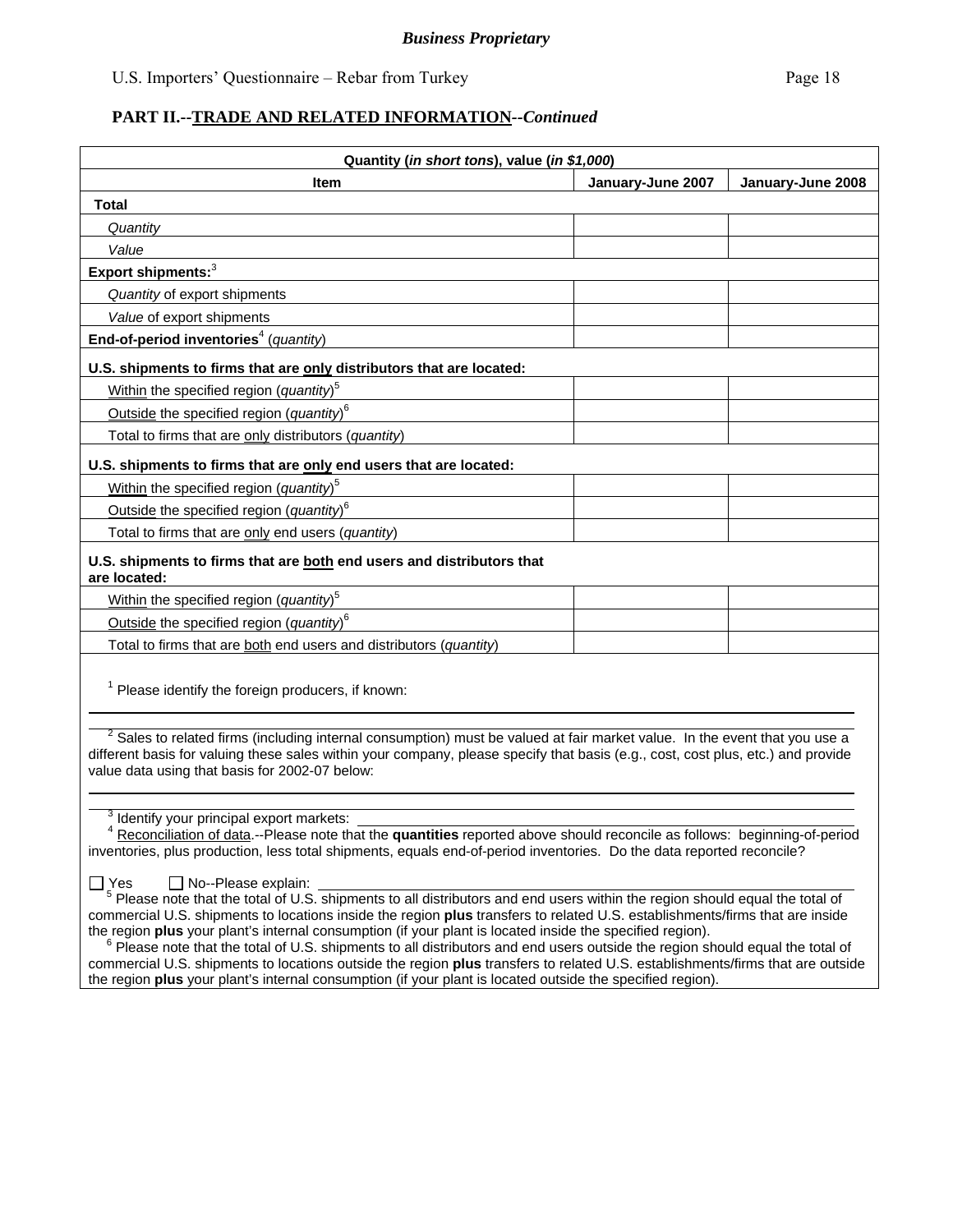II-8a. **IMPORTS FROM NONSUBJECT SOURCES**.–Report your firm's imports and your firm's shipments and inventories of rebar imported from **all other sources combined** by your firm during the specified periods. (See definitions in the instruction booklet.)

# **ALL OTHER SOURCES COMBINED**

| Quantity (in short tons), value (in \$1,000)         |      |      |      |      |      |      |
|------------------------------------------------------|------|------|------|------|------|------|
| <b>Item</b>                                          | 2002 | 2003 | 2004 | 2005 | 2006 | 2007 |
| Beginning-of-period inventories (quantity)           |      |      |      |      |      |      |
| $Imports:$ <sup>1</sup>                              |      |      |      |      |      |      |
| Within the specified region                          |      |      |      |      |      |      |
| Quantity of imports                                  |      |      |      |      |      |      |
| Value of imports                                     |      |      |      |      |      |      |
| Outside the specified region                         |      |      |      |      |      |      |
| Quantity of imports                                  |      |      |      |      |      |      |
| Value of imports                                     |      |      |      |      |      |      |
| <b>Total</b>                                         |      |      |      |      |      |      |
| Quantity of imports                                  |      |      |      |      |      |      |
| Value of imports                                     |      |      |      |      |      |      |
| U.S. shipments:                                      |      |      |      |      |      |      |
| <b>Commercial shipments to locations:</b>            |      |      |      |      |      |      |
| Within the specified region                          |      |      |      |      |      |      |
| Quantity of commercial shipments                     |      |      |      |      |      |      |
| Value of commercial shipments                        |      |      |      |      |      |      |
| Outside the specified region                         |      |      |      |      |      |      |
| Quantity of commercial shipments                     |      |      |      |      |      |      |
| Value of commercial shipments                        |      |      |      |      |      |      |
| <b>Total</b>                                         |      |      |      |      |      |      |
| Quantity                                             |      |      |      |      |      |      |
| Value                                                |      |      |      |      |      |      |
| Internal consumption/company transfers:              |      |      |      |      |      |      |
| Within the specified region                          |      |      |      |      |      |      |
| Quantity of internal consumption/transfers           |      |      |      |      |      |      |
| Value <sup>2</sup> of internal consumption/transfers |      |      |      |      |      |      |
| Outside the specified region                         |      |      |      |      |      |      |
| Quantity of internal consumption/transfers           |      |      |      |      |      |      |
| Value <sup>2</sup> of internal consumption/transfers |      |      |      |      |      |      |
| <b>Total</b>                                         |      |      |      |      |      |      |
| Quantity                                             |      |      |      |      |      |      |
| Value                                                |      |      |      |      |      |      |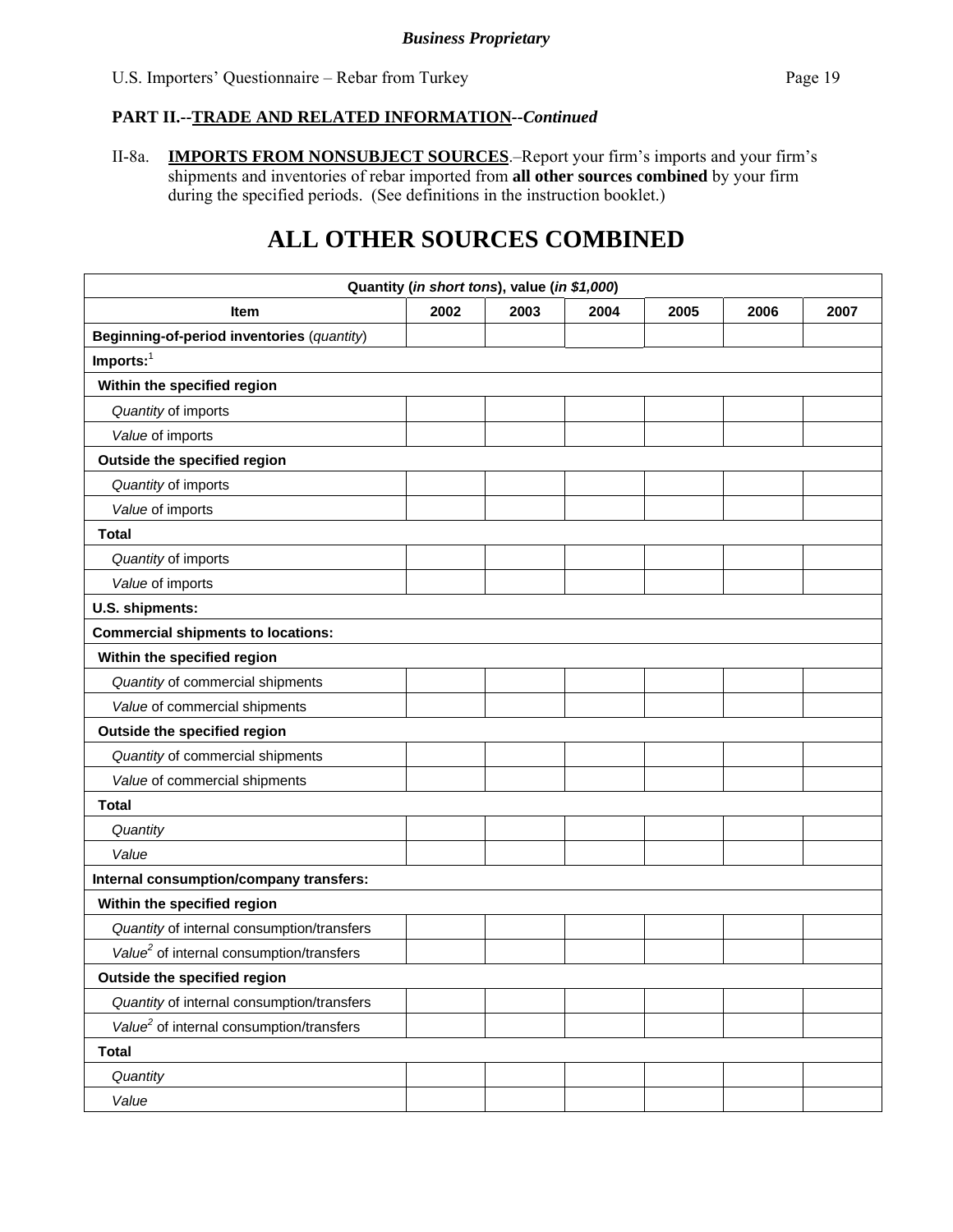|                                                                                                                                                                                                                                                                                                                                                                            |      | Quantity (in short tons), value (in \$1,000) |      |      |      |      |
|----------------------------------------------------------------------------------------------------------------------------------------------------------------------------------------------------------------------------------------------------------------------------------------------------------------------------------------------------------------------------|------|----------------------------------------------|------|------|------|------|
| <b>Item</b>                                                                                                                                                                                                                                                                                                                                                                | 2002 | 2003                                         | 2004 | 2005 | 2006 | 2007 |
| Export shipments: <sup>3</sup>                                                                                                                                                                                                                                                                                                                                             |      |                                              |      |      |      |      |
| Quantity of export shipments                                                                                                                                                                                                                                                                                                                                               |      |                                              |      |      |      |      |
| Value of export shipments                                                                                                                                                                                                                                                                                                                                                  |      |                                              |      |      |      |      |
| End-of-period inventories <sup>4</sup> (quantity)                                                                                                                                                                                                                                                                                                                          |      |                                              |      |      |      |      |
| U.S. shipments to firms that are only<br>distributors that are located:                                                                                                                                                                                                                                                                                                    |      |                                              |      |      |      |      |
| Within the specified region (quantity) <sup>5</sup>                                                                                                                                                                                                                                                                                                                        |      |                                              |      |      |      |      |
| Outside the specified region (quantity) <sup>6</sup>                                                                                                                                                                                                                                                                                                                       |      |                                              |      |      |      |      |
| Total to firms that are only distributors<br>(quantity)                                                                                                                                                                                                                                                                                                                    |      |                                              |      |      |      |      |
| U.S. shipments to firms that are only end<br>users that are located:                                                                                                                                                                                                                                                                                                       |      |                                              |      |      |      |      |
| Within the specified region (quantity) <sup>5</sup>                                                                                                                                                                                                                                                                                                                        |      |                                              |      |      |      |      |
| Outside the specified region (quantity) $6$                                                                                                                                                                                                                                                                                                                                |      |                                              |      |      |      |      |
| Total to firms that are only end users<br>(quantity)                                                                                                                                                                                                                                                                                                                       |      |                                              |      |      |      |      |
| U.S. shipments to firms that are both end<br>users and distributors that are located:                                                                                                                                                                                                                                                                                      |      |                                              |      |      |      |      |
| Within the specified region (quantity) <sup>5</sup>                                                                                                                                                                                                                                                                                                                        |      |                                              |      |      |      |      |
| Outside the specified region (quantity) $6$                                                                                                                                                                                                                                                                                                                                |      |                                              |      |      |      |      |
| Total to firms that are both end users and<br>distributors (quantity)                                                                                                                                                                                                                                                                                                      |      |                                              |      |      |      |      |
| Please identify the foreign producers, if known:                                                                                                                                                                                                                                                                                                                           |      |                                              |      |      |      |      |
| $2$ Sales to related firms (including internal consumption) must be valued at fair market value. In the event that you use a<br>different basis for valuing these sales within your company, please specify that basis (e.g., cost, cost plus, etc.) and provide<br>value data using that basis for 2002-07 below:<br><sup>3</sup> Identify your principal export markets: |      |                                              |      |      |      |      |
| Reconciliation of data.--Please note that the quantities reported above should reconcile as follows: beginning-of-period<br>inventories, plus production, less total shipments, equals end-of-period inventories. Do the data reported reconcile?                                                                                                                          |      |                                              |      |      |      |      |
| ∏ Yes<br>$\Box$ No--Please explain:<br>Please note that the total of U.S. shipments to all distributors and end users within the region should equal the total of                                                                                                                                                                                                          |      |                                              |      |      |      |      |

commercial U.S. shipments to locations inside the region **plus** transfers to related U.S. establishments/firms that are inside the

 $6$  Please note that the total of U.S. shipments to all distributors and end users outside the region should equal the total of commercial U.S. shipments to locations outside the region **plus** transfers to related U.S. establishments/firms that are outside the region **plus** your plant's internal consumption (if your plant is located outside the specified region).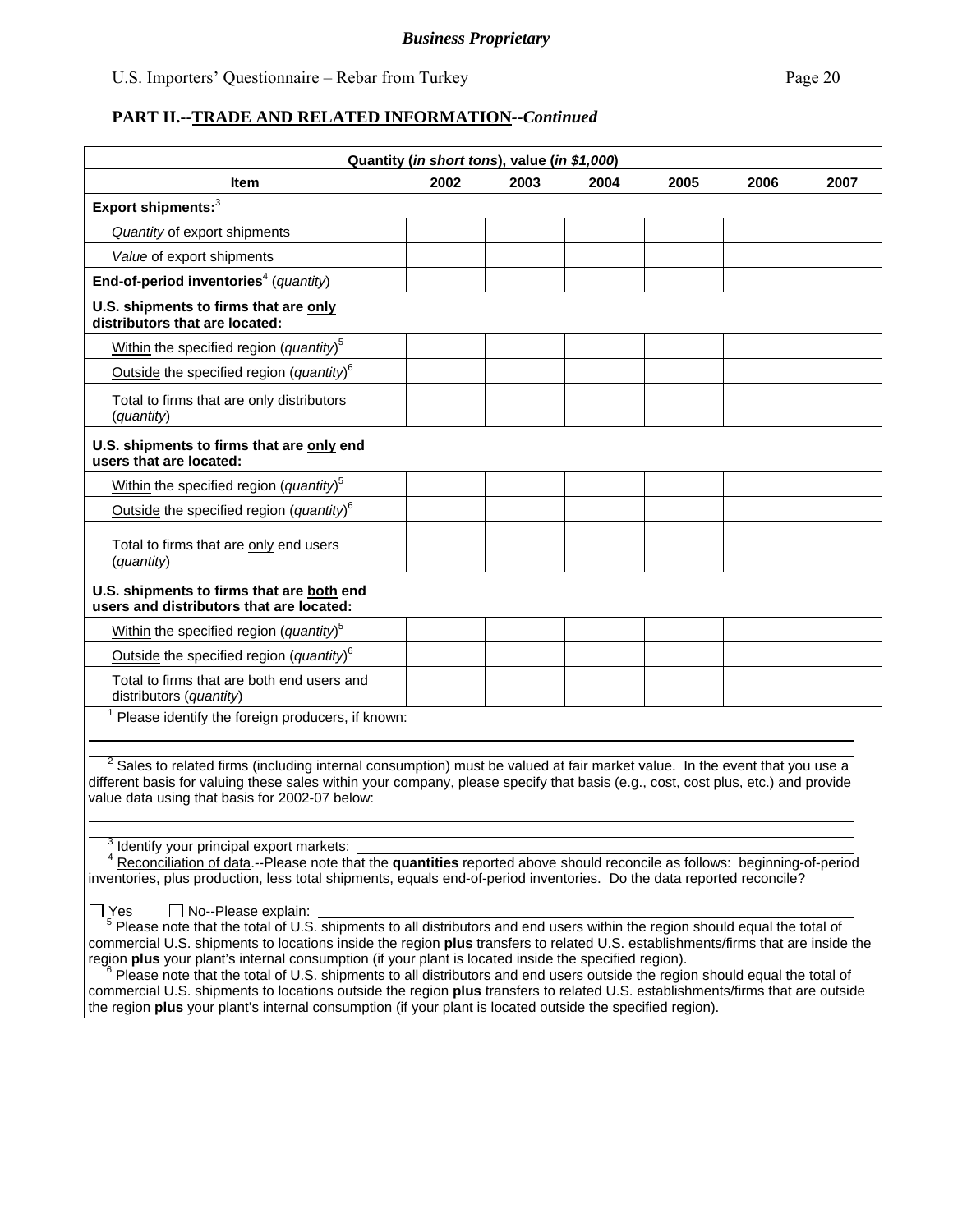II-8b. **IMPORTS FROM NONSUBJECT SOURCES**.–Report your firm's imports and your firm's shipments and inventories of rebar imported from **all other sources combined** by your firm during the specified periods. (See definitions in the instruction booklet.)

# **ALL OTHER SOURCES COMBINED**

| Quantity (in short tons), value (in \$1,000)         |                   |                   |  |  |
|------------------------------------------------------|-------------------|-------------------|--|--|
| <b>Item</b>                                          | January-June 2007 | January-June 2008 |  |  |
| Beginning-of-period inventories (quantity)           |                   |                   |  |  |
| $Imports:$ <sup>1</sup>                              |                   |                   |  |  |
| Within the specified region                          |                   |                   |  |  |
| Quantity of imports                                  |                   |                   |  |  |
| Value of imports                                     |                   |                   |  |  |
| Outside the specified region                         |                   |                   |  |  |
| Quantity of imports                                  |                   |                   |  |  |
| Value of imports                                     |                   |                   |  |  |
| <b>Total</b>                                         |                   |                   |  |  |
| Quantity of imports                                  |                   |                   |  |  |
| Value of imports                                     |                   |                   |  |  |
| U.S. shipments:                                      |                   |                   |  |  |
| <b>Commercial shipments to locations:</b>            |                   |                   |  |  |
| Within the specified region                          |                   |                   |  |  |
| Quantity of commercial shipments                     |                   |                   |  |  |
| Value of commercial shipments                        |                   |                   |  |  |
| Outside the specified region                         |                   |                   |  |  |
| Quantity of commercial shipments                     |                   |                   |  |  |
| Value of commercial shipments                        |                   |                   |  |  |
| <b>Total</b>                                         |                   |                   |  |  |
| Quantity                                             |                   |                   |  |  |
| Value                                                |                   |                   |  |  |
| Internal consumption/company transfers:              |                   |                   |  |  |
| Within the specified region                          |                   |                   |  |  |
| Quantity of internal consumption/transfers           |                   |                   |  |  |
| Value <sup>2</sup> of internal consumption/transfers |                   |                   |  |  |
| Outside the specified region                         |                   |                   |  |  |
| Quantity of internal consumption/transfers           |                   |                   |  |  |
| Value <sup>2</sup> of internal consumption/transfers |                   |                   |  |  |
| <b>Total</b>                                         |                   |                   |  |  |
| Quantity                                             |                   |                   |  |  |
| Value                                                |                   |                   |  |  |
| Export shipments: <sup>3</sup>                       |                   |                   |  |  |
| Quantity of export shipments                         |                   |                   |  |  |
| Value of export shipments                            |                   |                   |  |  |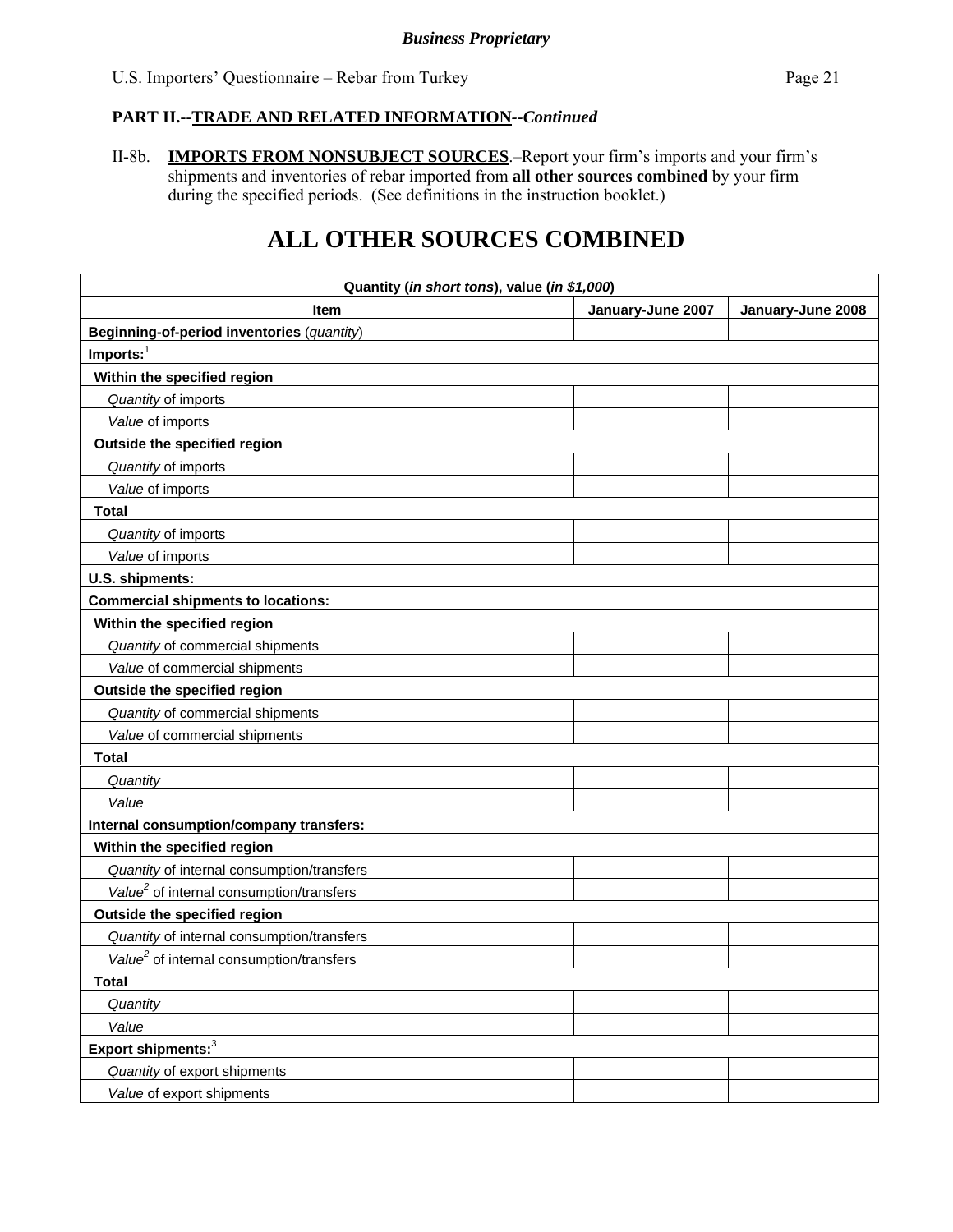| Quantity (in short tons), value (in \$1,000)                                                                                                                                                                                                                                                                                                                                                                       |                   |                   |  |  |
|--------------------------------------------------------------------------------------------------------------------------------------------------------------------------------------------------------------------------------------------------------------------------------------------------------------------------------------------------------------------------------------------------------------------|-------------------|-------------------|--|--|
| <b>Item</b>                                                                                                                                                                                                                                                                                                                                                                                                        | January-June 2007 | January-June 2008 |  |  |
| End-of-period inventories <sup>4</sup> (quantity)                                                                                                                                                                                                                                                                                                                                                                  |                   |                   |  |  |
| U.S. shipments to firms that are only distributors that are located:                                                                                                                                                                                                                                                                                                                                               |                   |                   |  |  |
| Within the specified region (quantity) <sup>5</sup>                                                                                                                                                                                                                                                                                                                                                                |                   |                   |  |  |
| Outside the specified region (quantity) <sup>6</sup>                                                                                                                                                                                                                                                                                                                                                               |                   |                   |  |  |
| Total to firms that are only distributors (quantity)                                                                                                                                                                                                                                                                                                                                                               |                   |                   |  |  |
| U.S. shipments to firms that are only end users that are located:                                                                                                                                                                                                                                                                                                                                                  |                   |                   |  |  |
| Within the specified region (quantity) <sup>5</sup>                                                                                                                                                                                                                                                                                                                                                                |                   |                   |  |  |
| Outside the specified region (quantity) <sup>6</sup>                                                                                                                                                                                                                                                                                                                                                               |                   |                   |  |  |
| Total to firms that are only end users (quantity)                                                                                                                                                                                                                                                                                                                                                                  |                   |                   |  |  |
| U.S. shipments to firms that are both end users and distributors that<br>are located:                                                                                                                                                                                                                                                                                                                              |                   |                   |  |  |
| Within the specified region (quantity) <sup>5</sup>                                                                                                                                                                                                                                                                                                                                                                |                   |                   |  |  |
| Outside the specified region (quantity) <sup>6</sup>                                                                                                                                                                                                                                                                                                                                                               |                   |                   |  |  |
| Total to firms that are both end users and distributors (quantity)                                                                                                                                                                                                                                                                                                                                                 |                   |                   |  |  |
| $1$ Please identify the foreign producers, if known:                                                                                                                                                                                                                                                                                                                                                               |                   |                   |  |  |
|                                                                                                                                                                                                                                                                                                                                                                                                                    |                   |                   |  |  |
| $2$ Sales to related firms (including internal consumption) must be valued at fair market value. In the event that you use a<br>different basis for valuing these sales within your company, please specify that basis (e.g., cost, cost plus, etc.) and provide<br>value data using that basis for 2002-07 below:                                                                                                 |                   |                   |  |  |
| Identify your principal export markets:<br><sup>4</sup> Reconciliation of data.--Please note that the quantities reported above should reconcile as follows: beginning-of-period<br>inventories, plus production, less total shipments, equals end-of-period inventories. Do the data reported reconcile?                                                                                                          |                   |                   |  |  |
| No--Please explain:<br>Yes<br><sup>5</sup> Please note that the total of U.S. shipments to all distributors and end users within the region should equal the total of<br>commercial U.S. shipments to locations inside the region plus transfers to related U.S. establishments/firms that are inside<br>the region plus your plant's internal consumption (if your plant is located inside the specified region). |                   |                   |  |  |

 $6$  Please note that the total of U.S. shipments to all distributors and end users outside the region should equal the total of commercial U.S. shipments to locations outside the region **plus** transfers to related U.S. establishments/firms that are outside the region **plus** your plant's internal consumption (if your plant is located outside the specified region).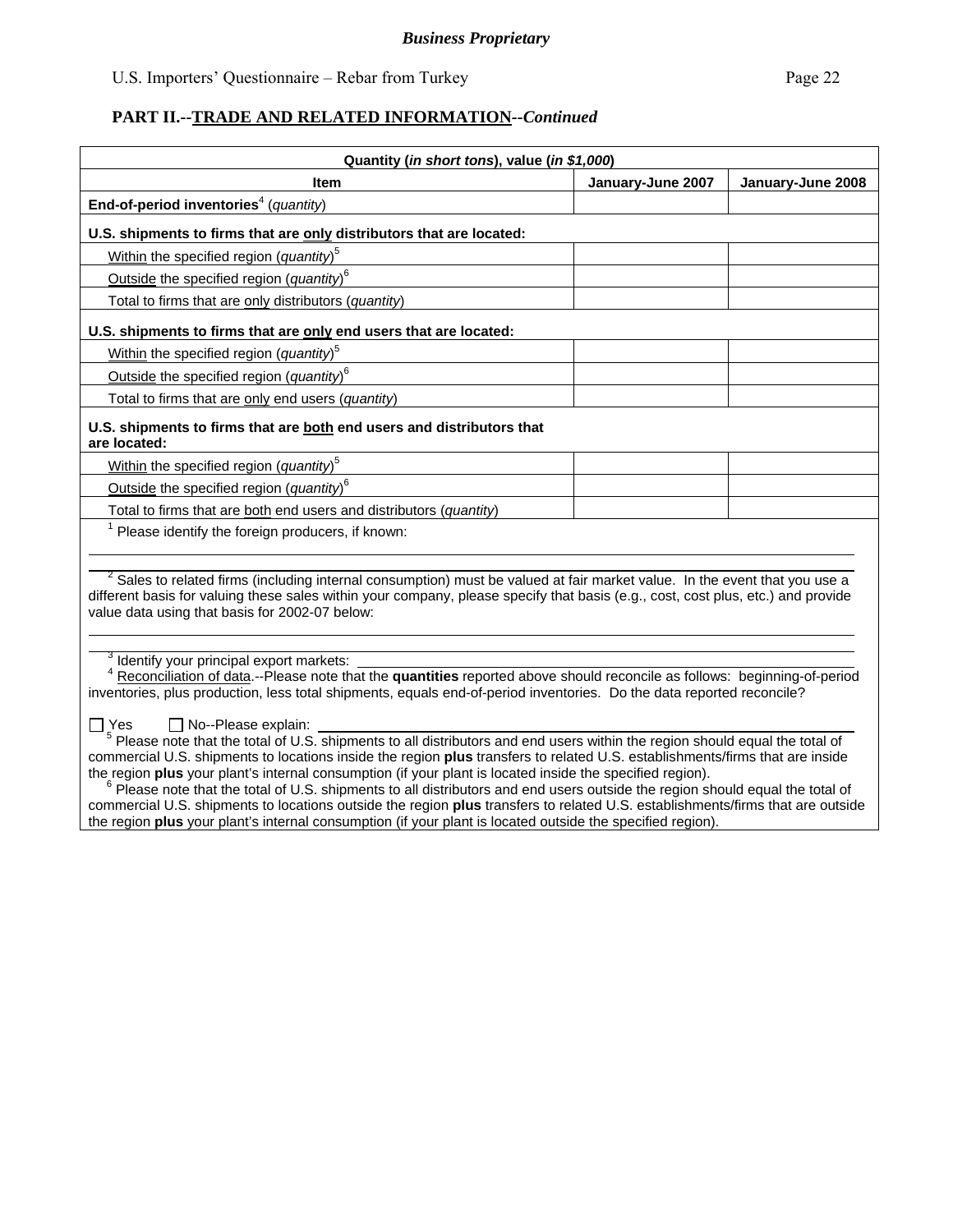**Imports by Source. --** Report your firm's imports (II-9 and II-10) or U.S. shipments of imports (II-11) of rebar during 2002-2007.

# **TURKEY**

# **Only include imports from companies** *other than* **the following:**

- **1. Colakoglu Metalurji A.S.**
- **2. ICDAS Celik Enerji Tersane ve Ulasim Sanayi, A.S.**
- **3. Diler Demir Celik Endustrisi ve Ticaret A.S./Diler Dis Ticaret A.S./Yazici Demir Celik Sanayi ve Turizm Ticaret A.S.**
- II-9. **For each establishment:** Please provide an estimated percentage of each type of rebar your firm imported during 2007. The sum of percentages listed should equal 100 percent:

| <b>Length of product</b> | <b>Share of imports (percent)</b> |
|--------------------------|-----------------------------------|
| $\leq$ 20 feet           |                                   |
| $\geq 20$ but < 40 feet  |                                   |
| $\geq 40$ but < 60 feet  |                                   |
| $\geq 60$ feet           |                                   |
| Total                    | 100.0                             |

II-10. **For each establishment:** Please provide an estimated percentage of each type of rebar your firm imported during 2007. The sum of percentages listed should equal 100 percent:

| <b>Size</b>         | <b>Share (percent)</b> | <b>Size</b> | <b>Share (percent)</b> | <b>Size</b>        | Share (percent) |
|---------------------|------------------------|-------------|------------------------|--------------------|-----------------|
| No. 3               |                        | No. 7       |                        | No. 11             |                 |
| No. 4               |                        | No. 8       |                        | No. 14/18          |                 |
| No. 5               |                        | No. 9       |                        | Other <sup>1</sup> |                 |
| No. 6               |                        | No. 10      |                        | Total              | 100.0           |
| $1$ Please identify |                        |             |                        |                    |                 |

II-11. **Commercial U.S. shipments by mileage:** Report the estimated quantity of your firm's commercial U.S. shipments (U.S. shipments minus internal consumption and company transfers) of rebar that was imported by your firm and shipped within the following distances from your firm in calendar year 2007.

| ( <i>Quantity</i> in short tons) |                                                                     |  |  |  |  |  |
|----------------------------------|---------------------------------------------------------------------|--|--|--|--|--|
|                                  | <b>Estimated shipments made within</b>                              |  |  |  |  |  |
| Item                             | 101-250 miles<br>251-500 miles<br>$0-100$ miles<br>  Over 500 miles |  |  |  |  |  |
| Commercial U.S. shipments:       |                                                                     |  |  |  |  |  |
| Inside the specified region      |                                                                     |  |  |  |  |  |
| Outside the specified region     |                                                                     |  |  |  |  |  |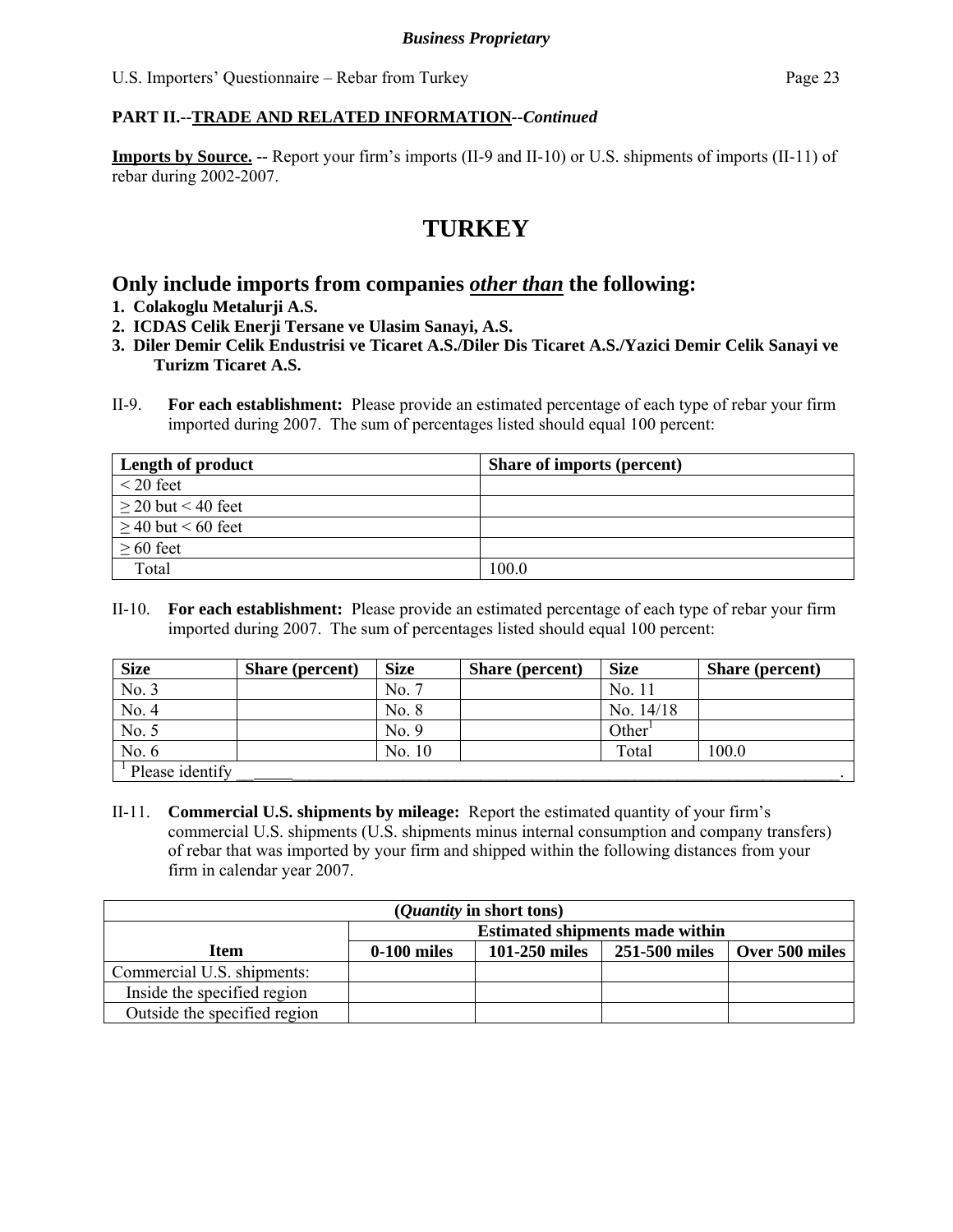**Imports by Source. --** Report your firm's imports (II-12 and II-13) or U.S. shipments of imports (II-14) of rebar during 2002-2007.

# **TURKEY**

## **Only include imports from the following company:**

**ICDAS Celik Enerji Tersane ve Ulasim Sanayi, A.S**.

II-12. **For each establishment:** Please provide an estimated percentage of each type of rebar your firm imported during 2007. The sum of percentages listed should equal 100 percent:

| <b>Length of product</b> | <b>Share of imports (percent)</b> |
|--------------------------|-----------------------------------|
| $\leq$ 20 feet           |                                   |
| $\geq 20$ but < 40 feet  |                                   |
| $\geq$ 40 but < 60 feet  |                                   |
| $\geq 60$ feet           |                                   |
| Total                    | 100.0                             |

II-13. **For each establishment:** Please provide an estimated percentage of each type of rebar your firm imported during 2007. The sum of percentages listed should equal 100 percent:

| <b>Size</b>                  | Share (percent) | <b>Size</b> | <b>Share</b> (percent) | <b>Size</b>        | Share (percent) |
|------------------------------|-----------------|-------------|------------------------|--------------------|-----------------|
| No. 3                        |                 | No. 7       |                        | No. 11             |                 |
| No. 4                        |                 | No. 8       |                        | No. $14/18$        |                 |
| No. 5                        |                 | No. 9       |                        | Other <sup>1</sup> |                 |
| No. $6$                      |                 | No. 10      |                        | Total              | 100.0           |
| <sup>1</sup> Please identify |                 |             |                        |                    |                 |

II-14. **Commercial U.S. shipments by mileage:** Report the estimated quantity of your firm's commercial U.S. shipments (U.S. shipments minus internal consumption and company transfers) of rebar that was imported by your firm and shipped within the following distances from your firm in calendar year 2007.

| ( <i>Quantity</i> in short tons) |                                                                   |  |  |  |  |  |
|----------------------------------|-------------------------------------------------------------------|--|--|--|--|--|
|                                  | <b>Estimated shipments made within</b>                            |  |  |  |  |  |
| Item                             | 101-250 miles<br>251-500 miles<br>Over 500 miles<br>$0-100$ miles |  |  |  |  |  |
| Commercial U.S. shipments:       |                                                                   |  |  |  |  |  |
| Inside the specified region      |                                                                   |  |  |  |  |  |
| Outside the specified region     |                                                                   |  |  |  |  |  |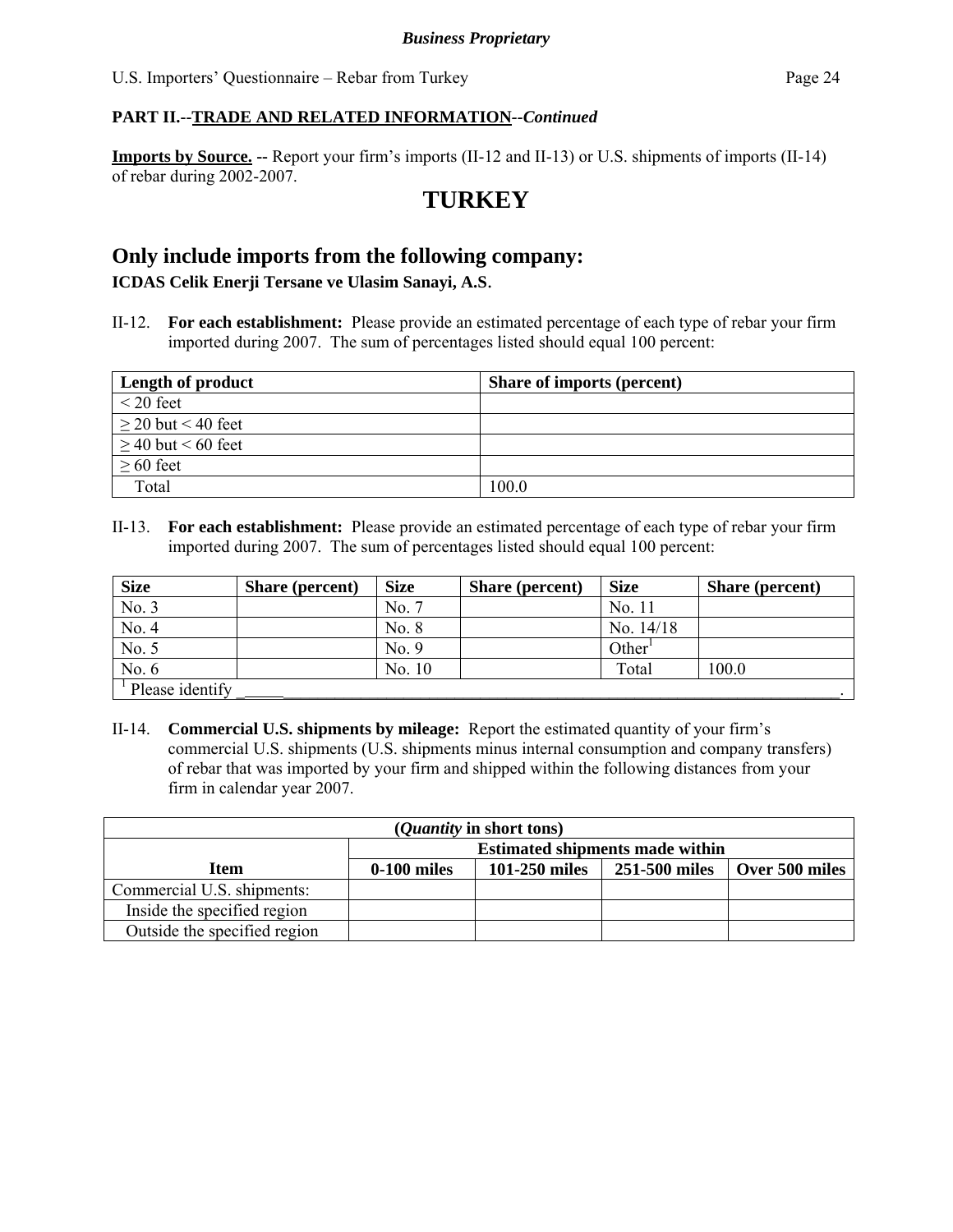**Imports by Source. --** Report your firm's imports (II-15 and II-16) or U.S. shipments of imports (II-17) of rebar during 2002-2007.

# **TURKEY**

### **Only include imports from the following companies:**

- **1. Colakoglu Metalurji A.S.**.
- **2. Diler Demir Celik Endustrisi ve Ticaret A.S./Diler Dis Ticaret A.S./Yazici Demir Celik Sanayi ve Turizm Ticaret A.S.**
- II-15. **For each establishment:** Please provide an estimated percentage of each type of rebar your firm imported during 2007. The sum of percentages listed should equal 100 percent:

| Length of product       | <b>Share of imports (percent)</b> |
|-------------------------|-----------------------------------|
| $\leq$ 20 feet          |                                   |
| $\geq$ 20 but < 40 feet |                                   |
| $\geq$ 40 but < 60 feet |                                   |
| $\geq 60$ feet          |                                   |
| Total                   | 100.0                             |

II-16. **For each establishment:** Please provide an estimated percentage of each type of rebar your firm imported during 2007. The sum of percentages listed should equal 100 percent:

| <b>Size</b>                   | <b>Share (percent)</b> | <b>Size</b> | Share (percent) | <b>Size</b> | <b>Share</b> (percent) |
|-------------------------------|------------------------|-------------|-----------------|-------------|------------------------|
| No. 3                         |                        | No. 7       |                 | No. 11      |                        |
| No. 4                         |                        | No. 8       |                 | No. 14/18   |                        |
| No. 5                         |                        | No. 9       |                 | Other       |                        |
| No. 6                         |                        | No. 10      |                 | Total       | 100.0                  |
| $\frac{1}{2}$ Please identify |                        |             |                 |             |                        |

II-17. **Commercial U.S. shipments by mileage:** Report the estimated quantity of your firm's commercial U.S. shipments (U.S. shipments minus internal consumption and company transfers) of rebar that was imported by your firm and shipped within the following distances from your firm in calendar year 2007.

| ( <i>Quantity</i> in short tons) |                                                                                                               |  |  |  |  |  |
|----------------------------------|---------------------------------------------------------------------------------------------------------------|--|--|--|--|--|
|                                  | <b>Estimated shipments made within</b><br>251-500 miles<br>101-250 miles<br>  Over 500 miles<br>$0-100$ miles |  |  |  |  |  |
| Item                             |                                                                                                               |  |  |  |  |  |
| Commercial U.S. shipments:       |                                                                                                               |  |  |  |  |  |
| Inside the specified region      |                                                                                                               |  |  |  |  |  |
| Outside the specified region     |                                                                                                               |  |  |  |  |  |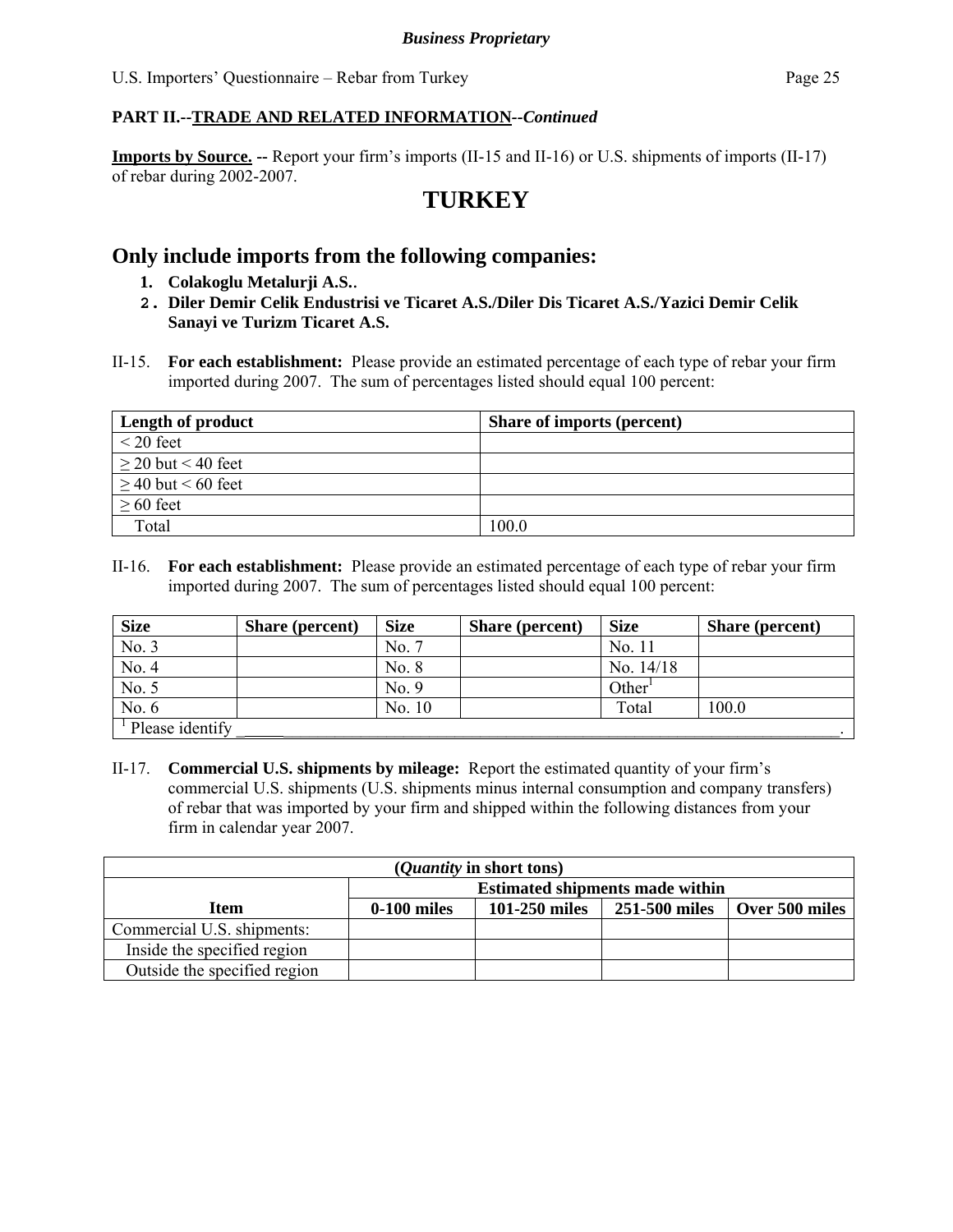**Imports by Source. --** Report your firm's imports (II-18 and II-19) or U.S. shipments of imports (II-20) of rebar during 2002-2007.

# **ALL OTHER SOURCES COMBINED**

II-18. **For each establishment:** Please provide an estimated percentage of each type of rebar your firm imported during 2007. The sum of percentages listed should equal 100 percent:

| Length of product       | <b>Share of imports (percent)</b> |
|-------------------------|-----------------------------------|
| $\leq$ 20 feet          |                                   |
| $\geq$ 20 but < 40 feet |                                   |
| $\geq$ 40 but < 60 feet |                                   |
| $\geq 60$ feet          |                                   |
| Total                   | 100.0                             |

II-19. **For each establishment:** Please provide an estimated percentage of each type of rebar your firm imported during 2007. The sum of percentages listed should equal 100 percent:

| <b>Size</b>                  | <b>Share</b> (percent) | <b>Size</b> | <b>Share (percent)</b> | <b>Size</b>        | <b>Share (percent)</b> |
|------------------------------|------------------------|-------------|------------------------|--------------------|------------------------|
| No. 3                        |                        | No. 7       |                        | No. 11             |                        |
| No. 4                        |                        | No. 8       |                        | No. 14/18          |                        |
| No. 5                        |                        | No. 9       |                        | Other <sup>1</sup> |                        |
| No. 6                        |                        | No. 10      |                        | Total              | 100.0                  |
| <sup>1</sup> Please identify |                        |             |                        |                    |                        |

II-20. **Commercial U.S. shipments by mileage:** Report the estimated quantity of your firm's commercial U.S. shipments (U.S. shipments minus internal consumption and company transfers) of rebar that was imported by your firm and shipped within the following distances from your firm in calendar year 2007.

| ( <i>Quantity</i> in short tons) |                                                                   |  |  |  |  |  |
|----------------------------------|-------------------------------------------------------------------|--|--|--|--|--|
|                                  | <b>Estimated shipments made within</b>                            |  |  |  |  |  |
| <b>Item</b>                      | 101-250 miles<br>Over 500 miles<br>$0-100$ miles<br>251-500 miles |  |  |  |  |  |
| Commercial U.S. shipments:       |                                                                   |  |  |  |  |  |
| Inside the specified region      |                                                                   |  |  |  |  |  |
| Outside the specified region     |                                                                   |  |  |  |  |  |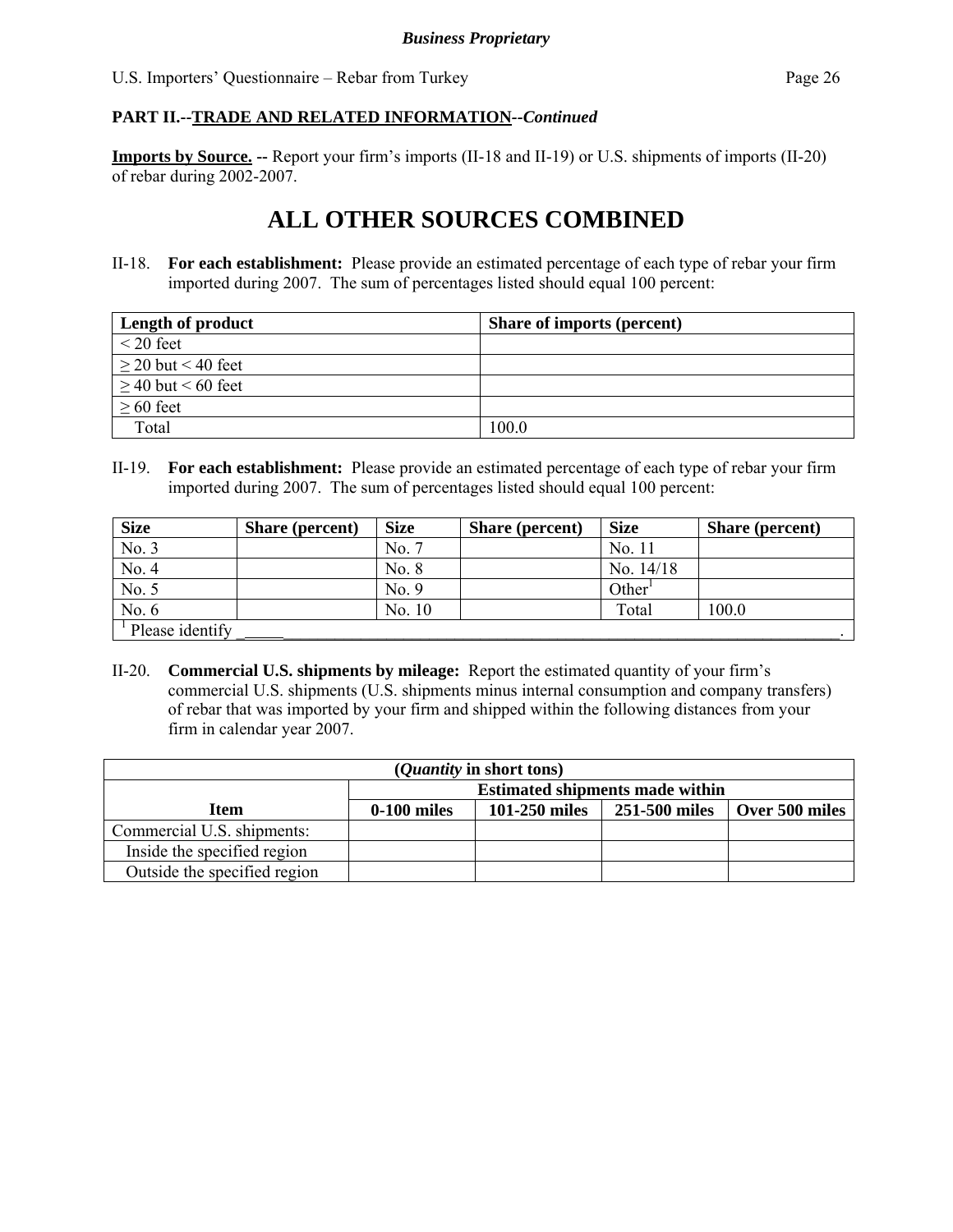#### **PART III.--PRICING AND MARKET FACTORS**

Further information on this part of the questionnaire can be obtained from James Fetzer (202-708-5403, james.fetzer@usitc.gov)

III-1. Who should be contacted regarding the requested pricing and related information?

Company contact:

Name and title

 $($ Phone number E-mail address

### **PRICE DATA**

This section requests quarterly price and quantity data, f.o.b. your U.S. point of shipment, concerning your firm's U.S. commercial shipments to unrelated U.S. customers of the following products imported from Turkey during January 2002-June 2008:

*Product 1.*-- ASTM A615, #3, grade 60 stock rebar, straight or coiled *Product 2*.-- ASTM A615, #4, grade 60 stock rebar, straight or coiled *Product 3*.-- ASTM A615, #5, grade 60 stock rebar, straight or coiled *Product 4*.-- ASTM A615, #6, grade 60 stock rebar, straight or coiled

**Please note that total dollar values should be f.o.b., U.S. point of shipment and should not include U.S.-inland transportation costs. Total dollar values should reflect the** *final net* **amount paid to you (i.e., should be net of all deductions for discounts or rebates). See instruction booklet.**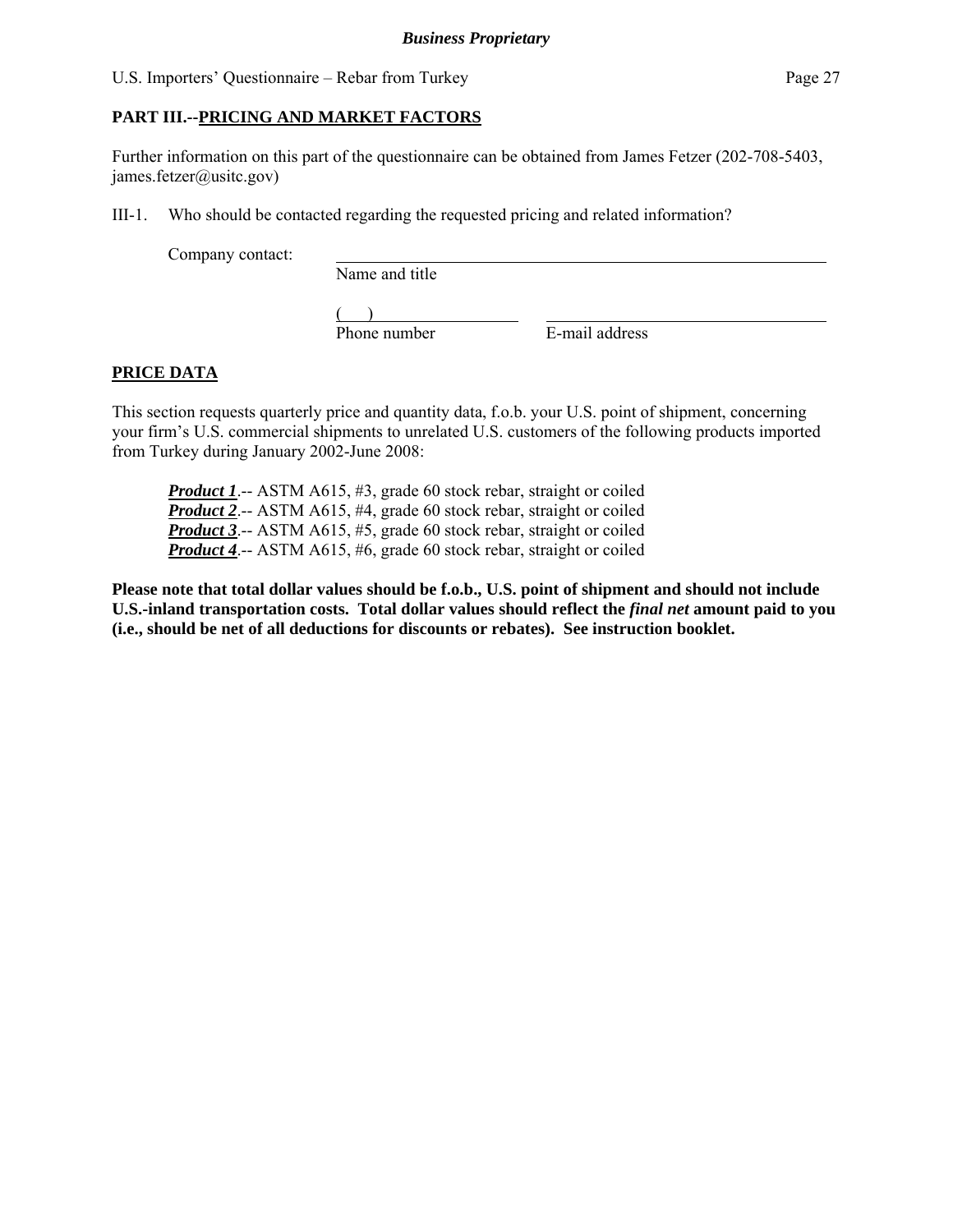III-2a. Report below the quarterly price data<sup>1</sup> for pricing products<sup>2</sup> imported from Turkey and sold by your firm.

### Turkey-Shipments to customers within the region

(For purposes of this question, please **do not include** imports of rebar from the following manufactures/exporters in Turkey: Colakoglu Metalurji A.S.; ICDAS Celik Enerji Tersane ve Ulasim Sanayi, A.S.; and Diler Demir Celik Endustrisi ve Ticaret A.S./Diler Dis Ticaret A.S./Yazici Demir Celik Sanayi ve Turizm Ticaret A.S.)

|                                                                                                                                                                                                                                |                  |       | (Quantity in short tons, value in dollars)                                                                            |       |          |           |          |           |
|--------------------------------------------------------------------------------------------------------------------------------------------------------------------------------------------------------------------------------|------------------|-------|-----------------------------------------------------------------------------------------------------------------------|-------|----------|-----------|----------|-----------|
|                                                                                                                                                                                                                                | <b>Product 1</b> |       | <b>Product 2</b>                                                                                                      |       |          | Product 3 |          | Product 4 |
| Period of shipment                                                                                                                                                                                                             | Quantity         | Value | Quantity                                                                                                              | Value | Quantity | Value     | Quantity | Value     |
| 2002:<br>January-March                                                                                                                                                                                                         |                  |       |                                                                                                                       |       |          |           |          |           |
|                                                                                                                                                                                                                                |                  |       |                                                                                                                       |       |          |           |          |           |
| April-June                                                                                                                                                                                                                     |                  |       |                                                                                                                       |       |          |           |          |           |
| July-September                                                                                                                                                                                                                 |                  |       |                                                                                                                       |       |          |           |          |           |
| October-December                                                                                                                                                                                                               |                  |       |                                                                                                                       |       |          |           |          |           |
| 2003:<br>January-March                                                                                                                                                                                                         |                  |       |                                                                                                                       |       |          |           |          |           |
| April-June                                                                                                                                                                                                                     |                  |       |                                                                                                                       |       |          |           |          |           |
| July-September                                                                                                                                                                                                                 |                  |       |                                                                                                                       |       |          |           |          |           |
| October-December                                                                                                                                                                                                               |                  |       |                                                                                                                       |       |          |           |          |           |
| 2004:<br>January-March                                                                                                                                                                                                         |                  |       |                                                                                                                       |       |          |           |          |           |
| April-June                                                                                                                                                                                                                     |                  |       |                                                                                                                       |       |          |           |          |           |
| July-September                                                                                                                                                                                                                 |                  |       |                                                                                                                       |       |          |           |          |           |
| October-December                                                                                                                                                                                                               |                  |       |                                                                                                                       |       |          |           |          |           |
| 2005:<br>January-March                                                                                                                                                                                                         |                  |       |                                                                                                                       |       |          |           |          |           |
| April-June                                                                                                                                                                                                                     |                  |       |                                                                                                                       |       |          |           |          |           |
| July-September                                                                                                                                                                                                                 |                  |       |                                                                                                                       |       |          |           |          |           |
| October-December                                                                                                                                                                                                               |                  |       |                                                                                                                       |       |          |           |          |           |
| 2006:                                                                                                                                                                                                                          |                  |       |                                                                                                                       |       |          |           |          |           |
| January-March                                                                                                                                                                                                                  |                  |       |                                                                                                                       |       |          |           |          |           |
| April-June                                                                                                                                                                                                                     |                  |       |                                                                                                                       |       |          |           |          |           |
| July-September                                                                                                                                                                                                                 |                  |       |                                                                                                                       |       |          |           |          |           |
| October-December                                                                                                                                                                                                               |                  |       |                                                                                                                       |       |          |           |          |           |
| 2007:                                                                                                                                                                                                                          |                  |       |                                                                                                                       |       |          |           |          |           |
| January-March                                                                                                                                                                                                                  |                  |       |                                                                                                                       |       |          |           |          |           |
| April-June                                                                                                                                                                                                                     |                  |       |                                                                                                                       |       |          |           |          |           |
| July-September                                                                                                                                                                                                                 |                  |       |                                                                                                                       |       |          |           |          |           |
| October-December                                                                                                                                                                                                               |                  |       |                                                                                                                       |       |          |           |          |           |
| 2008:<br>January-March                                                                                                                                                                                                         |                  |       |                                                                                                                       |       |          |           |          |           |
| April-June                                                                                                                                                                                                                     |                  |       |                                                                                                                       |       |          |           |          |           |
| Net values (i.e., gross sales values less all discounts, allowances, rebates, prepaid freight, and the value of                                                                                                                |                  |       |                                                                                                                       |       |          |           |          |           |
| returned goods), f.o.b. your U.S. point of shipment.<br>ے<br>Pricing product definitions are provided on the first page of Part III.                                                                                           |                  |       |                                                                                                                       |       |          |           |          |           |
| Note.--If your product does not exactly meet the product specifications but is competitive with the specified product,<br>provide a description of your product:                                                               |                  |       |                                                                                                                       |       |          |           |          |           |
| Product 1: Product 1: All and the second contract of the second contract of the second contract of the second contract of the second contract of the second contract of the second contract of the second contract of the seco |                  |       |                                                                                                                       |       |          |           |          |           |
| Product 2:                                                                                                                                                                                                                     |                  |       | <u> 1989 - Johann Stoff, deutscher Stoff, der Stoff, der Stoff, der Stoff, der Stoff, der Stoff, der Stoff, der S</u> |       |          |           |          |           |
| Product 3: <b>Product 3: Product 3: Product 3: Product 3: Product 3: Product 3: Product 3: Product 3: Product 3: Product 3: Product 3: Product 3: Product 3: Product 3: Product 3: Product 3: Pr</b>                           |                  |       |                                                                                                                       |       |          |           |          |           |
| Product 4:                                                                                                                                                                                                                     |                  |       |                                                                                                                       |       |          |           |          |           |

III-2b. Report below the quarterly price data<sup>1</sup> for pricing products<sup>2</sup> imported from Turkey and sold by your firm. Turkey-Shipments to customers outside the region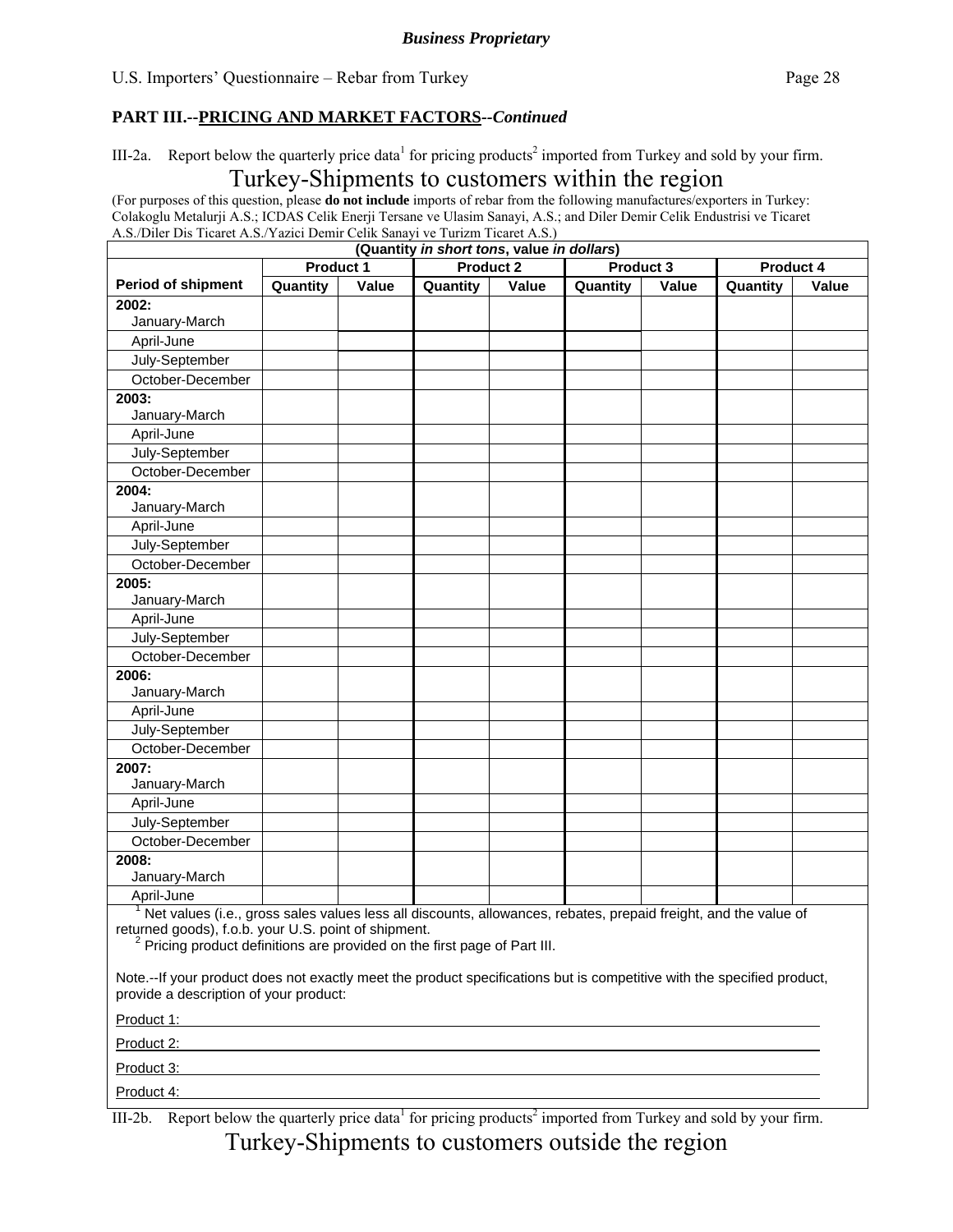#### **PART III.--PRICING AND MARKET FACTORS***--Continued*

(For purposes of this question, please **do not include** imports of rebar from the following manufactures/exporters in Turkey: Colakoglu Metalurji A.S., ICDAS Celik Enerji Tersane ve Ulasim Sanayi, A.S., and Diler Demir Celik Endustrisi ve Ticaret A.S./Diler Dis Ticaret A.S./Yazici Demir Celik Sanayi ve Turizm Ticaret A.S.)

| (Quantity in short tons, value in dollars)                                                                                                                       |                                                                  |       |                  |       |           |       |           |       |
|------------------------------------------------------------------------------------------------------------------------------------------------------------------|------------------------------------------------------------------|-------|------------------|-------|-----------|-------|-----------|-------|
|                                                                                                                                                                  | <b>Product 1</b>                                                 |       | <b>Product 2</b> |       | Product 3 |       | Product 4 |       |
| <b>Period of shipment</b>                                                                                                                                        | Quantity                                                         | Value | Quantity         | Value | Quantity  | Value | Quantity  | Value |
| 2002:                                                                                                                                                            |                                                                  |       |                  |       |           |       |           |       |
| January-March                                                                                                                                                    |                                                                  |       |                  |       |           |       |           |       |
| April-June                                                                                                                                                       |                                                                  |       |                  |       |           |       |           |       |
| July-September                                                                                                                                                   |                                                                  |       |                  |       |           |       |           |       |
| October-December                                                                                                                                                 |                                                                  |       |                  |       |           |       |           |       |
| 2003:                                                                                                                                                            |                                                                  |       |                  |       |           |       |           |       |
| January-March                                                                                                                                                    |                                                                  |       |                  |       |           |       |           |       |
| April-June                                                                                                                                                       |                                                                  |       |                  |       |           |       |           |       |
| July-September                                                                                                                                                   |                                                                  |       |                  |       |           |       |           |       |
| October-December                                                                                                                                                 |                                                                  |       |                  |       |           |       |           |       |
| 2004:                                                                                                                                                            |                                                                  |       |                  |       |           |       |           |       |
| January-March                                                                                                                                                    |                                                                  |       |                  |       |           |       |           |       |
| April-June                                                                                                                                                       |                                                                  |       |                  |       |           |       |           |       |
| July-September<br>October-December                                                                                                                               |                                                                  |       |                  |       |           |       |           |       |
|                                                                                                                                                                  |                                                                  |       |                  |       |           |       |           |       |
| 2005:<br>January-March                                                                                                                                           |                                                                  |       |                  |       |           |       |           |       |
| April-June                                                                                                                                                       |                                                                  |       |                  |       |           |       |           |       |
| July-September                                                                                                                                                   |                                                                  |       |                  |       |           |       |           |       |
| October-December                                                                                                                                                 |                                                                  |       |                  |       |           |       |           |       |
| 2006:                                                                                                                                                            |                                                                  |       |                  |       |           |       |           |       |
| January-March                                                                                                                                                    |                                                                  |       |                  |       |           |       |           |       |
| April-June                                                                                                                                                       |                                                                  |       |                  |       |           |       |           |       |
| July-September                                                                                                                                                   |                                                                  |       |                  |       |           |       |           |       |
| October-December                                                                                                                                                 |                                                                  |       |                  |       |           |       |           |       |
| 2007:                                                                                                                                                            |                                                                  |       |                  |       |           |       |           |       |
| January-March                                                                                                                                                    |                                                                  |       |                  |       |           |       |           |       |
| April-June                                                                                                                                                       |                                                                  |       |                  |       |           |       |           |       |
| July-September                                                                                                                                                   |                                                                  |       |                  |       |           |       |           |       |
| October-December                                                                                                                                                 |                                                                  |       |                  |       |           |       |           |       |
| 2008:                                                                                                                                                            |                                                                  |       |                  |       |           |       |           |       |
| January-March                                                                                                                                                    |                                                                  |       |                  |       |           |       |           |       |
| April-June                                                                                                                                                       |                                                                  |       |                  |       |           |       |           |       |
| Net values (i.e., gross sales values less all discounts, allowances, rebates, prepaid freight, and the value of                                                  |                                                                  |       |                  |       |           |       |           |       |
| returned goods), f.o.b. your U.S. point of shipment.<br>$\frac{2}{3}$ Pricing product definitions are provided on the first page of Part III.                    |                                                                  |       |                  |       |           |       |           |       |
|                                                                                                                                                                  |                                                                  |       |                  |       |           |       |           |       |
| Note.--If your product does not exactly meet the product specifications but is competitive with the specified product,<br>provide a description of your product: |                                                                  |       |                  |       |           |       |           |       |
| Product 1:                                                                                                                                                       | <u> 1989 - Johann John Stone, Amerikaansk politiker († 1908)</u> |       |                  |       |           |       |           |       |
| Product 2:                                                                                                                                                       |                                                                  |       |                  |       |           |       |           |       |
| Product 3:                                                                                                                                                       |                                                                  |       |                  |       |           |       |           |       |
| Product 4:                                                                                                                                                       | <u> 1989 - Jan Barnett, fransk politiker (d. 1989)</u>           |       |                  |       |           |       |           |       |
|                                                                                                                                                                  |                                                                  |       |                  |       |           |       |           |       |

III-2c. Report below the quarterly price data<sup>1</sup> for pricing products<sup>2</sup> imported from Turkey and sold by your firm. Turkey (Imports of rebar from ICDAS Celik Enerji Tersane ve Ulasim Sanayi, A.S ONLY)-Shipments to customers within the region

**(Quantity** *in short tons***, value** *in dollars***)**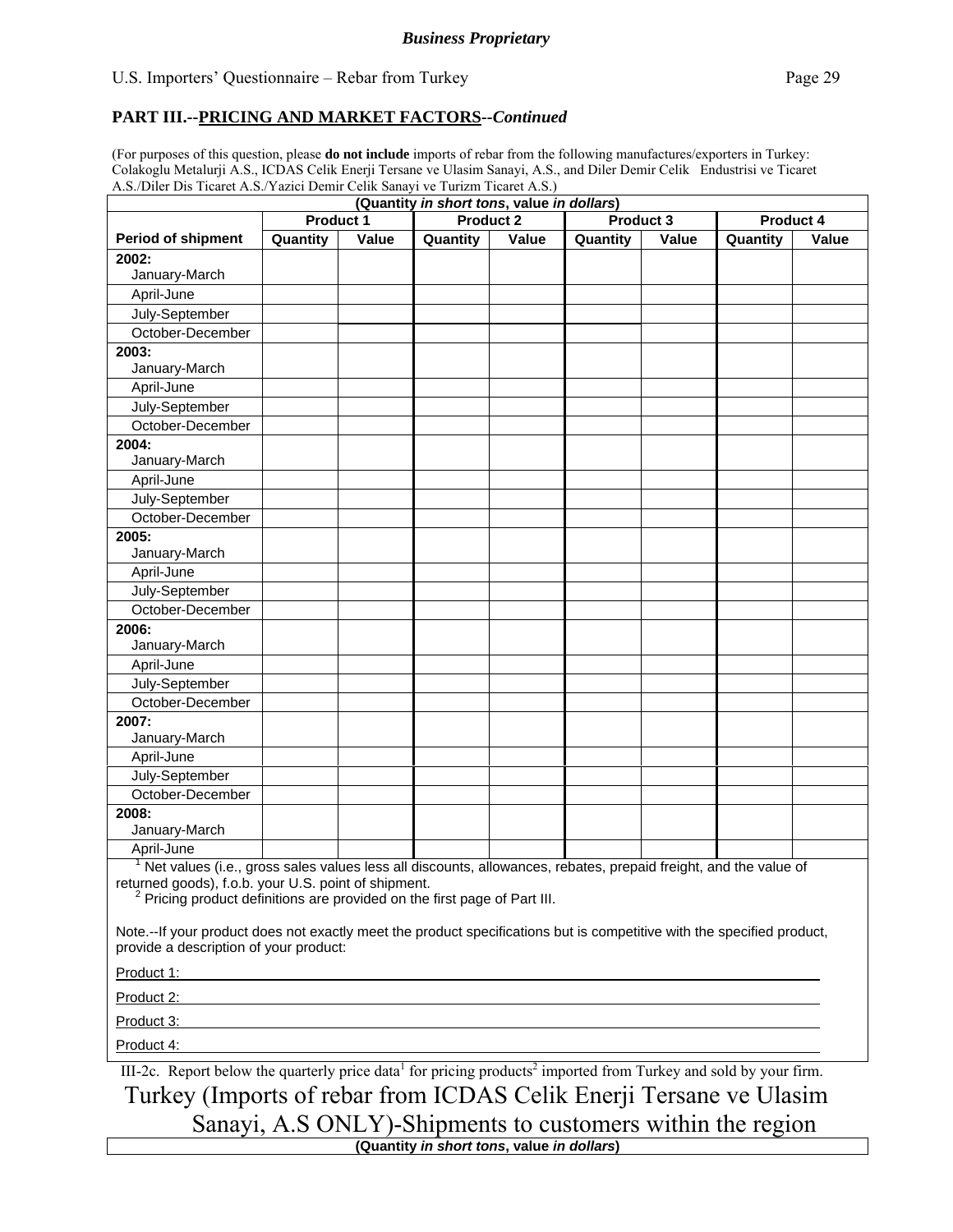|                                                                                                                                              | Product 1                                                     |       | <b>Product 2</b> |       | Product 3 |       | Product 4 |       |
|----------------------------------------------------------------------------------------------------------------------------------------------|---------------------------------------------------------------|-------|------------------|-------|-----------|-------|-----------|-------|
| <b>Period of shipment</b>                                                                                                                    | Quantity                                                      | Value | Quantity         | Value | Quantity  | Value | Quantity  | Value |
| 2002:                                                                                                                                        |                                                               |       |                  |       |           |       |           |       |
| January-March                                                                                                                                |                                                               |       |                  |       |           |       |           |       |
| April-June                                                                                                                                   |                                                               |       |                  |       |           |       |           |       |
| July-September                                                                                                                               |                                                               |       |                  |       |           |       |           |       |
| October-December                                                                                                                             |                                                               |       |                  |       |           |       |           |       |
| 2003:                                                                                                                                        |                                                               |       |                  |       |           |       |           |       |
| January-March                                                                                                                                |                                                               |       |                  |       |           |       |           |       |
| April-June                                                                                                                                   |                                                               |       |                  |       |           |       |           |       |
| July-September                                                                                                                               |                                                               |       |                  |       |           |       |           |       |
| October-December                                                                                                                             |                                                               |       |                  |       |           |       |           |       |
| 2004:                                                                                                                                        |                                                               |       |                  |       |           |       |           |       |
| January-March                                                                                                                                |                                                               |       |                  |       |           |       |           |       |
| April-June                                                                                                                                   |                                                               |       |                  |       |           |       |           |       |
| July-September                                                                                                                               |                                                               |       |                  |       |           |       |           |       |
| October-December                                                                                                                             |                                                               |       |                  |       |           |       |           |       |
| 2005:                                                                                                                                        |                                                               |       |                  |       |           |       |           |       |
| January-March                                                                                                                                |                                                               |       |                  |       |           |       |           |       |
| April-June                                                                                                                                   |                                                               |       |                  |       |           |       |           |       |
| July-September                                                                                                                               |                                                               |       |                  |       |           |       |           |       |
| October-December                                                                                                                             |                                                               |       |                  |       |           |       |           |       |
| 2006:                                                                                                                                        |                                                               |       |                  |       |           |       |           |       |
| January-March                                                                                                                                |                                                               |       |                  |       |           |       |           |       |
| April-June                                                                                                                                   |                                                               |       |                  |       |           |       |           |       |
| July-September                                                                                                                               |                                                               |       |                  |       |           |       |           |       |
| October-December                                                                                                                             |                                                               |       |                  |       |           |       |           |       |
| 2007:                                                                                                                                        |                                                               |       |                  |       |           |       |           |       |
| January-March                                                                                                                                |                                                               |       |                  |       |           |       |           |       |
| April-June                                                                                                                                   |                                                               |       |                  |       |           |       |           |       |
| July-September                                                                                                                               |                                                               |       |                  |       |           |       |           |       |
| October-December                                                                                                                             |                                                               |       |                  |       |           |       |           |       |
| 2008:                                                                                                                                        |                                                               |       |                  |       |           |       |           |       |
| January-March                                                                                                                                |                                                               |       |                  |       |           |       |           |       |
| April-June                                                                                                                                   |                                                               |       |                  |       |           |       |           |       |
| Net values (i.e., gross sales values less all discounts, allowances, rebates, prepaid freight, and the value of                              |                                                               |       |                  |       |           |       |           |       |
| returned goods), f.o.b. your U.S. point of shipment.<br><sup>2</sup> Pricing product definitions are provided on the first page of Part III. |                                                               |       |                  |       |           |       |           |       |
|                                                                                                                                              |                                                               |       |                  |       |           |       |           |       |
| Note.--If your product does not exactly meet the product specifications but is competitive with the specified product,                       |                                                               |       |                  |       |           |       |           |       |
| provide a description of your product:                                                                                                       |                                                               |       |                  |       |           |       |           |       |
| Product 1:                                                                                                                                   | <u> 1989 - Johann Stein, mars an deutscher Stein († 1989)</u> |       |                  |       |           |       |           |       |
| Product 2:                                                                                                                                   |                                                               |       |                  |       |           |       |           |       |
| Product 3:                                                                                                                                   |                                                               |       |                  |       |           |       |           |       |
| Product 4:                                                                                                                                   |                                                               |       |                  |       |           |       |           |       |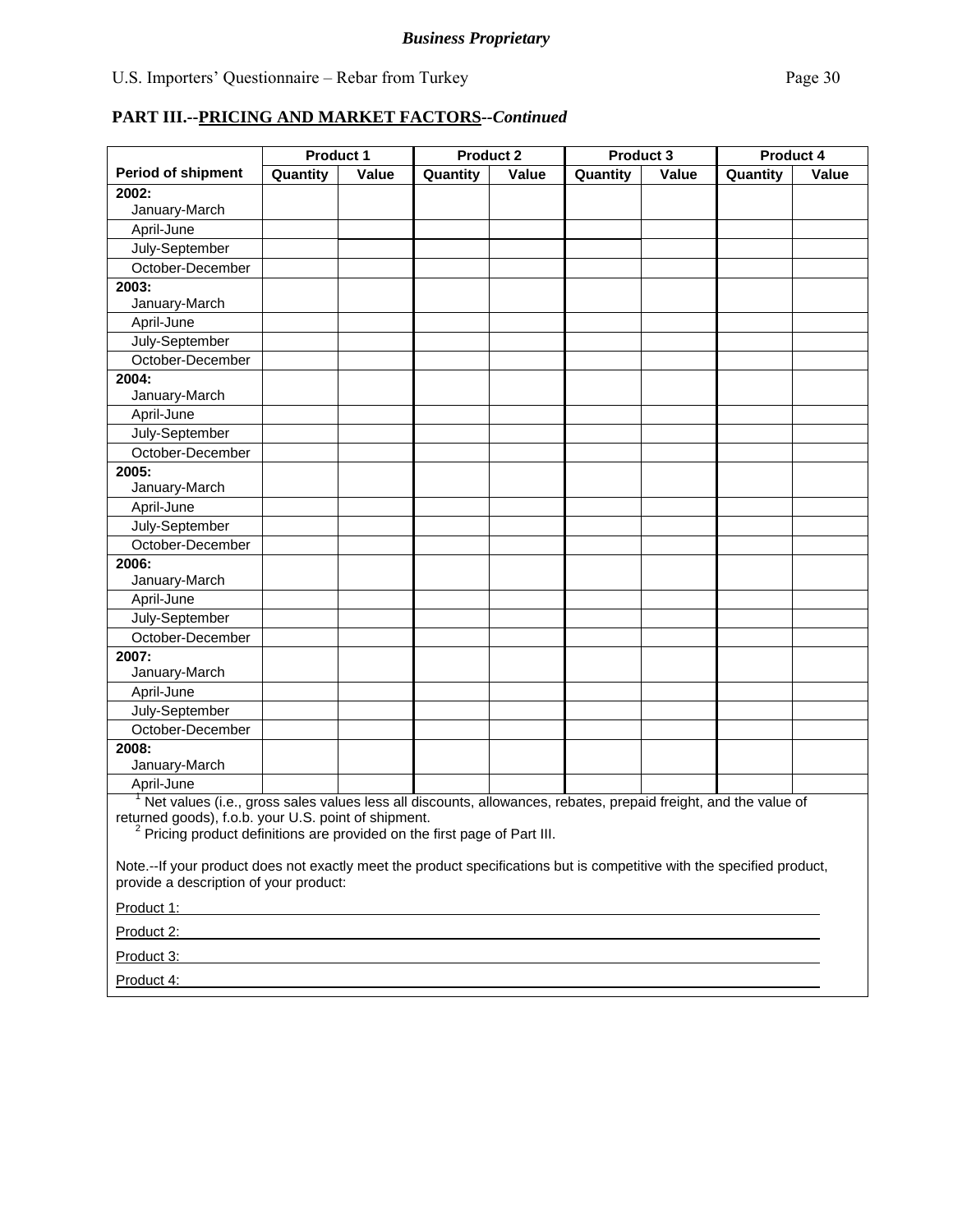III-2d. Report below the quarterly price data<sup>1</sup> for pricing products<sup>2</sup> imported from Turkey and sold by your firm. Turkey (Imports of rebar from ICDAS Celik Enerji Tersane ve Ulasim Sanayi, A.S ONLY)-Shipments to customers outside the region

|                                                                                                                 |                  |       | (Quantity in short tons, value in dollars) |       |           |       |           |       |
|-----------------------------------------------------------------------------------------------------------------|------------------|-------|--------------------------------------------|-------|-----------|-------|-----------|-------|
|                                                                                                                 | <b>Product 1</b> |       | <b>Product 2</b>                           |       | Product 3 |       | Product 4 |       |
| <b>Period of shipment</b>                                                                                       | Quantity         | Value | Quantity                                   | Value | Quantity  | Value | Quantity  | Value |
| 2002:                                                                                                           |                  |       |                                            |       |           |       |           |       |
| January-March                                                                                                   |                  |       |                                            |       |           |       |           |       |
| April-June                                                                                                      |                  |       |                                            |       |           |       |           |       |
| July-September                                                                                                  |                  |       |                                            |       |           |       |           |       |
| October-December                                                                                                |                  |       |                                            |       |           |       |           |       |
| 2003:                                                                                                           |                  |       |                                            |       |           |       |           |       |
| January-March                                                                                                   |                  |       |                                            |       |           |       |           |       |
| April-June                                                                                                      |                  |       |                                            |       |           |       |           |       |
| July-September                                                                                                  |                  |       |                                            |       |           |       |           |       |
| October-December                                                                                                |                  |       |                                            |       |           |       |           |       |
| 2004:                                                                                                           |                  |       |                                            |       |           |       |           |       |
| January-March                                                                                                   |                  |       |                                            |       |           |       |           |       |
| April-June                                                                                                      |                  |       |                                            |       |           |       |           |       |
| July-September                                                                                                  |                  |       |                                            |       |           |       |           |       |
| October-December                                                                                                |                  |       |                                            |       |           |       |           |       |
| 2005:                                                                                                           |                  |       |                                            |       |           |       |           |       |
| January-March                                                                                                   |                  |       |                                            |       |           |       |           |       |
| April-June                                                                                                      |                  |       |                                            |       |           |       |           |       |
| July-September                                                                                                  |                  |       |                                            |       |           |       |           |       |
| October-December                                                                                                |                  |       |                                            |       |           |       |           |       |
| 2006:                                                                                                           |                  |       |                                            |       |           |       |           |       |
| January-March                                                                                                   |                  |       |                                            |       |           |       |           |       |
| April-June                                                                                                      |                  |       |                                            |       |           |       |           |       |
| July-September                                                                                                  |                  |       |                                            |       |           |       |           |       |
| October-December                                                                                                |                  |       |                                            |       |           |       |           |       |
| 2007:                                                                                                           |                  |       |                                            |       |           |       |           |       |
| January-March                                                                                                   |                  |       |                                            |       |           |       |           |       |
| April-June                                                                                                      |                  |       |                                            |       |           |       |           |       |
| July-September                                                                                                  |                  |       |                                            |       |           |       |           |       |
| October-December                                                                                                |                  |       |                                            |       |           |       |           |       |
| 2008:                                                                                                           |                  |       |                                            |       |           |       |           |       |
| January-March                                                                                                   |                  |       |                                            |       |           |       |           |       |
| April-June                                                                                                      |                  |       |                                            |       |           |       |           |       |
| Net values (i.e., gross sales values less all discounts, allowances, rebates, prepaid freight, and the value of |                  |       |                                            |       |           |       |           |       |

returned goods), f.o.b. your U.S. point of shipment. <sup>2</sup> Pricing product definitions are provided on the first page of Part III.

Note.--If your product does not exactly meet the product specifications but is competitive with the specified product, provide a description of your product:

Product 1:

Product 2:

Product 3:

Product 4: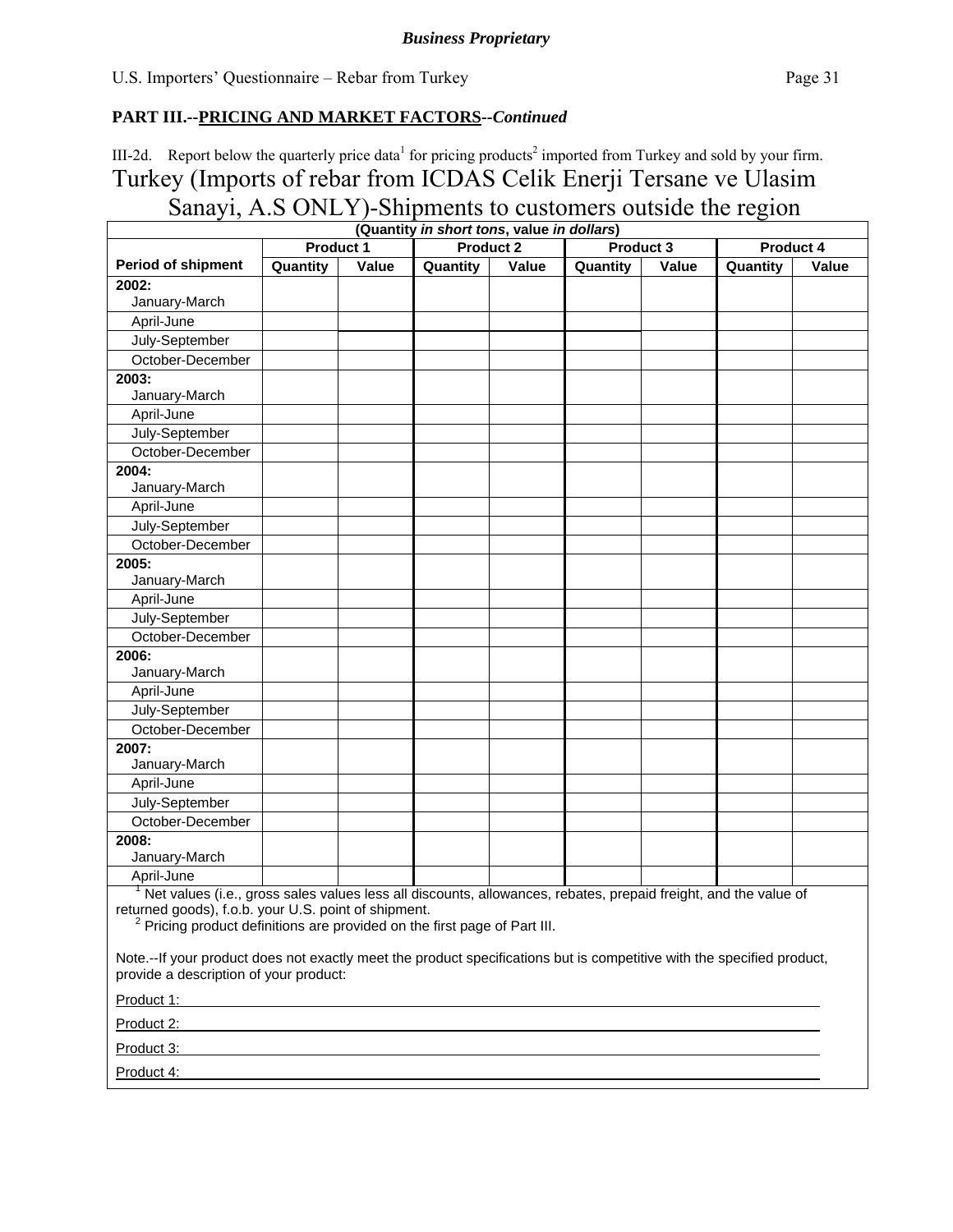III-2e. Report below the quarterly price data<sup>1</sup> for pricing products<sup>2</sup> imported from Turkey and sold by your firm. Turkey (Imports of rebar from Colakoglu Metalurji A.S. and Diler Demir Celik Endustrisi ve Ticaret A.S./Diler Dis Ticaret A.S./Yazici Demir Celik Sanayi

ve Turizm Ticaret A.S.)-Shipments to customers within the region

| (Quantity in short tons, value in dollars)                                                                                                                       |                  |       |                  |       |           |       |           |              |
|------------------------------------------------------------------------------------------------------------------------------------------------------------------|------------------|-------|------------------|-------|-----------|-------|-----------|--------------|
|                                                                                                                                                                  | <b>Product 1</b> |       | <b>Product 2</b> |       | Product 3 |       | Product 4 |              |
| <b>Period of shipment</b>                                                                                                                                        | Quantity         | Value | Quantity         | Value | Quantity  | Value | Quantity  | <b>Value</b> |
| 2002:                                                                                                                                                            |                  |       |                  |       |           |       |           |              |
| January-March                                                                                                                                                    |                  |       |                  |       |           |       |           |              |
| April-June                                                                                                                                                       |                  |       |                  |       |           |       |           |              |
| July-September                                                                                                                                                   |                  |       |                  |       |           |       |           |              |
| October-December                                                                                                                                                 |                  |       |                  |       |           |       |           |              |
| 2003:                                                                                                                                                            |                  |       |                  |       |           |       |           |              |
| January-March                                                                                                                                                    |                  |       |                  |       |           |       |           |              |
| April-June                                                                                                                                                       |                  |       |                  |       |           |       |           |              |
| July-September                                                                                                                                                   |                  |       |                  |       |           |       |           |              |
| October-December                                                                                                                                                 |                  |       |                  |       |           |       |           |              |
| 2004:<br>January-March                                                                                                                                           |                  |       |                  |       |           |       |           |              |
| April-June                                                                                                                                                       |                  |       |                  |       |           |       |           |              |
| July-September                                                                                                                                                   |                  |       |                  |       |           |       |           |              |
| October-December                                                                                                                                                 |                  |       |                  |       |           |       |           |              |
| 2005:                                                                                                                                                            |                  |       |                  |       |           |       |           |              |
| January-March                                                                                                                                                    |                  |       |                  |       |           |       |           |              |
| April-June                                                                                                                                                       |                  |       |                  |       |           |       |           |              |
| July-September                                                                                                                                                   |                  |       |                  |       |           |       |           |              |
| October-December                                                                                                                                                 |                  |       |                  |       |           |       |           |              |
| 2006:                                                                                                                                                            |                  |       |                  |       |           |       |           |              |
| January-March                                                                                                                                                    |                  |       |                  |       |           |       |           |              |
| April-June                                                                                                                                                       |                  |       |                  |       |           |       |           |              |
| July-September                                                                                                                                                   |                  |       |                  |       |           |       |           |              |
| October-December                                                                                                                                                 |                  |       |                  |       |           |       |           |              |
| 2007:<br>January-March                                                                                                                                           |                  |       |                  |       |           |       |           |              |
| April-June                                                                                                                                                       |                  |       |                  |       |           |       |           |              |
| July-September                                                                                                                                                   |                  |       |                  |       |           |       |           |              |
| October-December                                                                                                                                                 |                  |       |                  |       |           |       |           |              |
| 2008:<br>January-March                                                                                                                                           |                  |       |                  |       |           |       |           |              |
| April-June                                                                                                                                                       |                  |       |                  |       |           |       |           |              |
| <sup>1</sup> Net values (i.e., gross sales values less all discounts, allowances, rebates, prepaid freight, and the value of                                     |                  |       |                  |       |           |       |           |              |
| returned goods), f.o.b. your U.S. point of shipment.<br>Pricing product definitions are provided on the first page of Part III.                                  |                  |       |                  |       |           |       |           |              |
| Note.--If your product does not exactly meet the product specifications but is competitive with the specified product,<br>provide a description of your product: |                  |       |                  |       |           |       |           |              |
|                                                                                                                                                                  |                  |       |                  |       |           |       |           |              |
| Product 2:                                                                                                                                                       |                  |       |                  |       |           |       |           |              |
| Product 3:                                                                                                                                                       |                  |       |                  |       |           |       |           |              |
| Product 4:                                                                                                                                                       |                  |       |                  |       |           |       |           |              |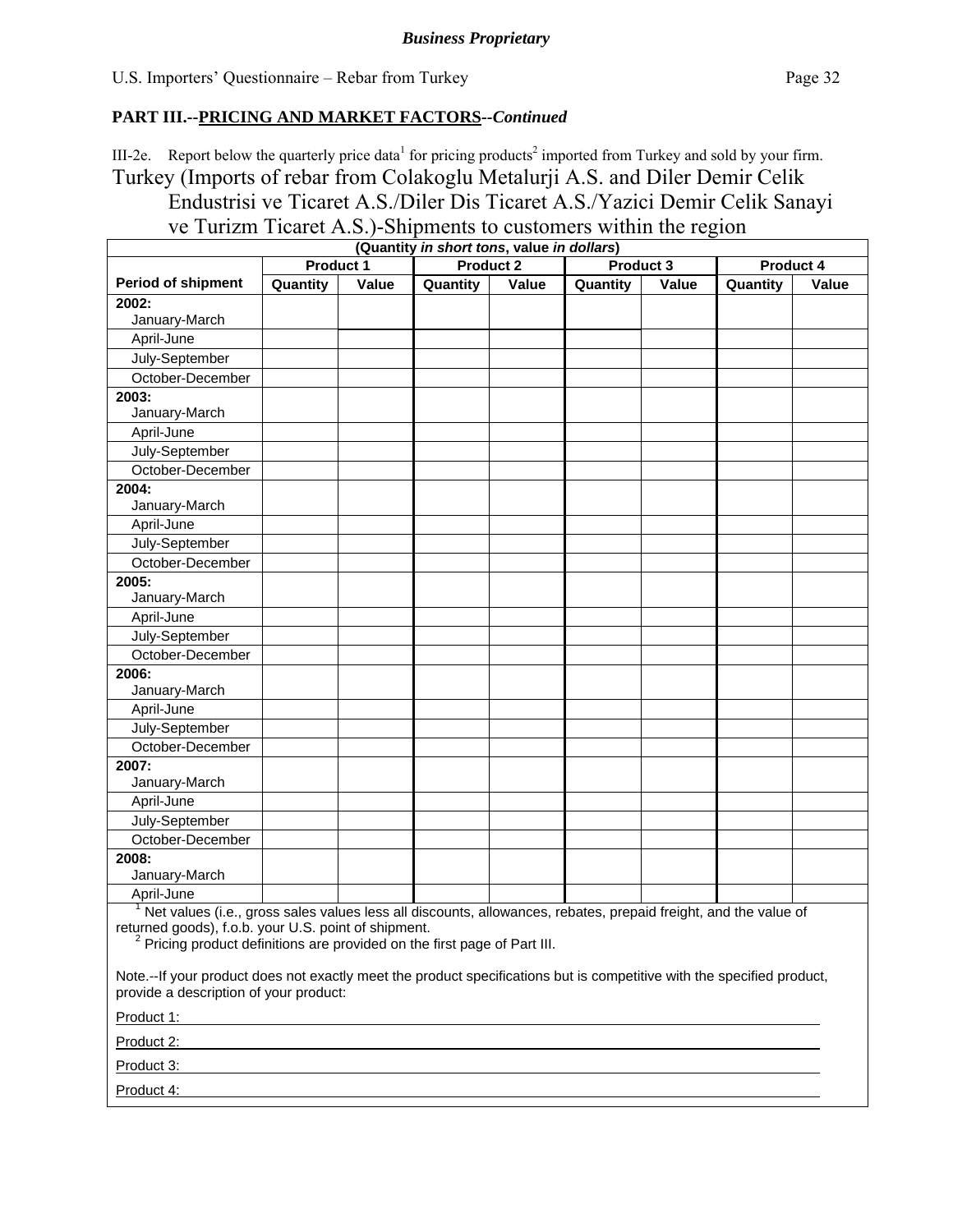III-2f. Report below the quarterly price data<sup>1</sup> for pricing products<sup>2</sup> imported from Turkey and sold by your firm. Turkey (Imports of rebar from Colakoglu Metalurji A.S. and Diler Demir Celik

Endustrisi ve Ticaret A.S./Diler Dis Ticaret A.S./Yazici Demir Celik Sanayi

ve Turizm Ticaret A.S.)-Shipments to customers outside the region

| (Quantity in short tons, value in dollars)                                                                                                                       |                                                                                                                       |       |                  |       |           |       |           |              |
|------------------------------------------------------------------------------------------------------------------------------------------------------------------|-----------------------------------------------------------------------------------------------------------------------|-------|------------------|-------|-----------|-------|-----------|--------------|
|                                                                                                                                                                  | <b>Product 1</b>                                                                                                      |       | <b>Product 2</b> |       | Product 3 |       | Product 4 |              |
| <b>Period of shipment</b>                                                                                                                                        | Quantity                                                                                                              | Value | Quantity         | Value | Quantity  | Value | Quantity  | <b>Value</b> |
| 2002:                                                                                                                                                            |                                                                                                                       |       |                  |       |           |       |           |              |
| January-March                                                                                                                                                    |                                                                                                                       |       |                  |       |           |       |           |              |
| April-June                                                                                                                                                       |                                                                                                                       |       |                  |       |           |       |           |              |
| July-September                                                                                                                                                   |                                                                                                                       |       |                  |       |           |       |           |              |
| October-December                                                                                                                                                 |                                                                                                                       |       |                  |       |           |       |           |              |
| 2003:                                                                                                                                                            |                                                                                                                       |       |                  |       |           |       |           |              |
| January-March                                                                                                                                                    |                                                                                                                       |       |                  |       |           |       |           |              |
| April-June                                                                                                                                                       |                                                                                                                       |       |                  |       |           |       |           |              |
| July-September                                                                                                                                                   |                                                                                                                       |       |                  |       |           |       |           |              |
| October-December                                                                                                                                                 |                                                                                                                       |       |                  |       |           |       |           |              |
| 2004:<br>January-March                                                                                                                                           |                                                                                                                       |       |                  |       |           |       |           |              |
|                                                                                                                                                                  |                                                                                                                       |       |                  |       |           |       |           |              |
| April-June                                                                                                                                                       |                                                                                                                       |       |                  |       |           |       |           |              |
| July-September<br>October-December                                                                                                                               |                                                                                                                       |       |                  |       |           |       |           |              |
| 2005:                                                                                                                                                            |                                                                                                                       |       |                  |       |           |       |           |              |
| January-March                                                                                                                                                    |                                                                                                                       |       |                  |       |           |       |           |              |
| April-June                                                                                                                                                       |                                                                                                                       |       |                  |       |           |       |           |              |
| July-September                                                                                                                                                   |                                                                                                                       |       |                  |       |           |       |           |              |
| October-December                                                                                                                                                 |                                                                                                                       |       |                  |       |           |       |           |              |
| 2006:                                                                                                                                                            |                                                                                                                       |       |                  |       |           |       |           |              |
| January-March                                                                                                                                                    |                                                                                                                       |       |                  |       |           |       |           |              |
| April-June                                                                                                                                                       |                                                                                                                       |       |                  |       |           |       |           |              |
| July-September                                                                                                                                                   |                                                                                                                       |       |                  |       |           |       |           |              |
| October-December                                                                                                                                                 |                                                                                                                       |       |                  |       |           |       |           |              |
| 2007:<br>January-March                                                                                                                                           |                                                                                                                       |       |                  |       |           |       |           |              |
| April-June                                                                                                                                                       |                                                                                                                       |       |                  |       |           |       |           |              |
| July-September                                                                                                                                                   |                                                                                                                       |       |                  |       |           |       |           |              |
| October-December                                                                                                                                                 |                                                                                                                       |       |                  |       |           |       |           |              |
| 2008:<br>January-March                                                                                                                                           |                                                                                                                       |       |                  |       |           |       |           |              |
| April-June                                                                                                                                                       |                                                                                                                       |       |                  |       |           |       |           |              |
| <sup>1</sup> Net values (i.e., gross sales values less all discounts, allowances, rebates, prepaid freight, and the value of                                     |                                                                                                                       |       |                  |       |           |       |           |              |
| returned goods), f.o.b. your U.S. point of shipment.<br>Pricing product definitions are provided on the first page of Part III.                                  |                                                                                                                       |       |                  |       |           |       |           |              |
| Note.--If your product does not exactly meet the product specifications but is competitive with the specified product,<br>provide a description of your product: |                                                                                                                       |       |                  |       |           |       |           |              |
| Product 1:                                                                                                                                                       | <u> 1980 - Johann Harry Harry Harry Harry Harry Harry Harry Harry Harry Harry Harry Harry Harry Harry Harry Harry</u> |       |                  |       |           |       |           |              |
| Product 2:                                                                                                                                                       |                                                                                                                       |       |                  |       |           |       |           |              |
| Product 3:                                                                                                                                                       |                                                                                                                       |       |                  |       |           |       |           |              |
| Product 4:                                                                                                                                                       |                                                                                                                       |       |                  |       |           |       |           |              |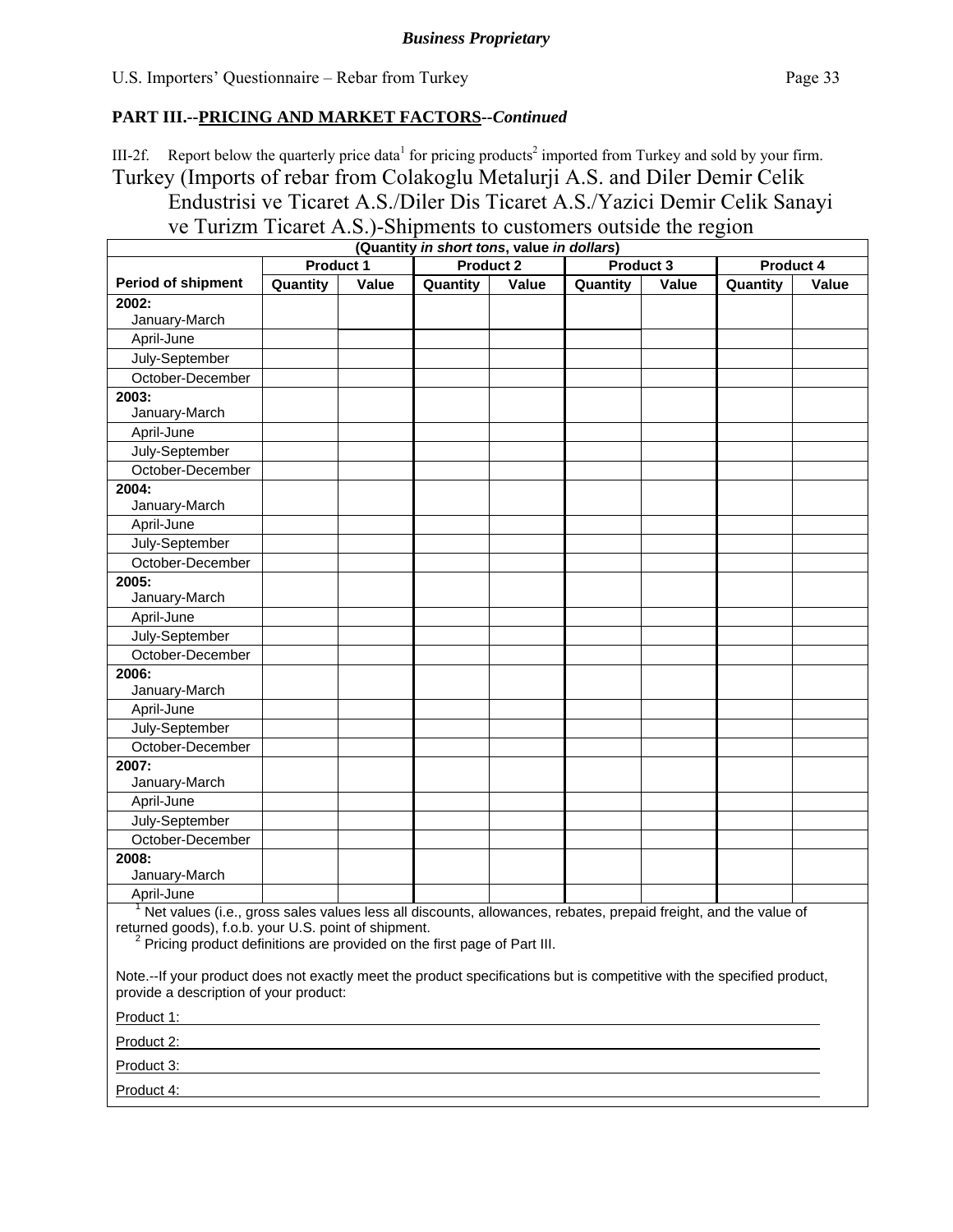$\overline{a}$ 

 $\overline{a}$ 

 $\overline{a}$ 

 $\overline{a}$ 

 $\overline{a}$ 

 $\overline{a}$ 

 $\overline{a}$ 

 $\overline{a}$ 

#### **PART III.--PRICING AND MARKET FACTORS***--Continued*

#### **Please indicate if your response is different for shipments inside and outside the specified region.**

III-3. Please describe how your firm determines the prices that it charges for sales of rebar (transaction by transaction negotiation, contracts for multiple shipments, set price lists, etc.). If your firm issues price lists, please include a copy of a recent price list with your submission. If your price list is large, please submit sample pages.

(b) Please describe the extent to which prices that your firm charges are made centrally at the corporate level or in decentralized manner at individual locations.

III-4. Please describe your firm's discount policy (quantity discounts, annual total volume discounts, *etc*.).

III-5. What are your firm's typical sales terms for rebar imported from Turkey (e.g., 2/10 net 30 days)? . On what basis are your prices of such product usually quoted (e.g., f.o.b. warehouse, or delivered)?

III-6. Approximately what share of your firm's sales of its rebar imported from Turkey in 2007 were on  $\hat{a}(1)$  long-term contract basis (multiple deliveries for more than 12 months), (2) short-term contract basis (multiple deliveries up to 12 months), and (3) spot sales basis (for a single delivery)?

| <b>Total</b>         | 100 %             | 100 %                    |  |
|----------------------|-------------------|--------------------------|--|
| Spot sales           |                   |                          |  |
| Short-term contracts |                   |                          |  |
| Long-term contracts  |                   |                          |  |
| Type of sale         | Within the region | In the entire U.S.       |  |
|                      |                   | Share of sales (percent) |  |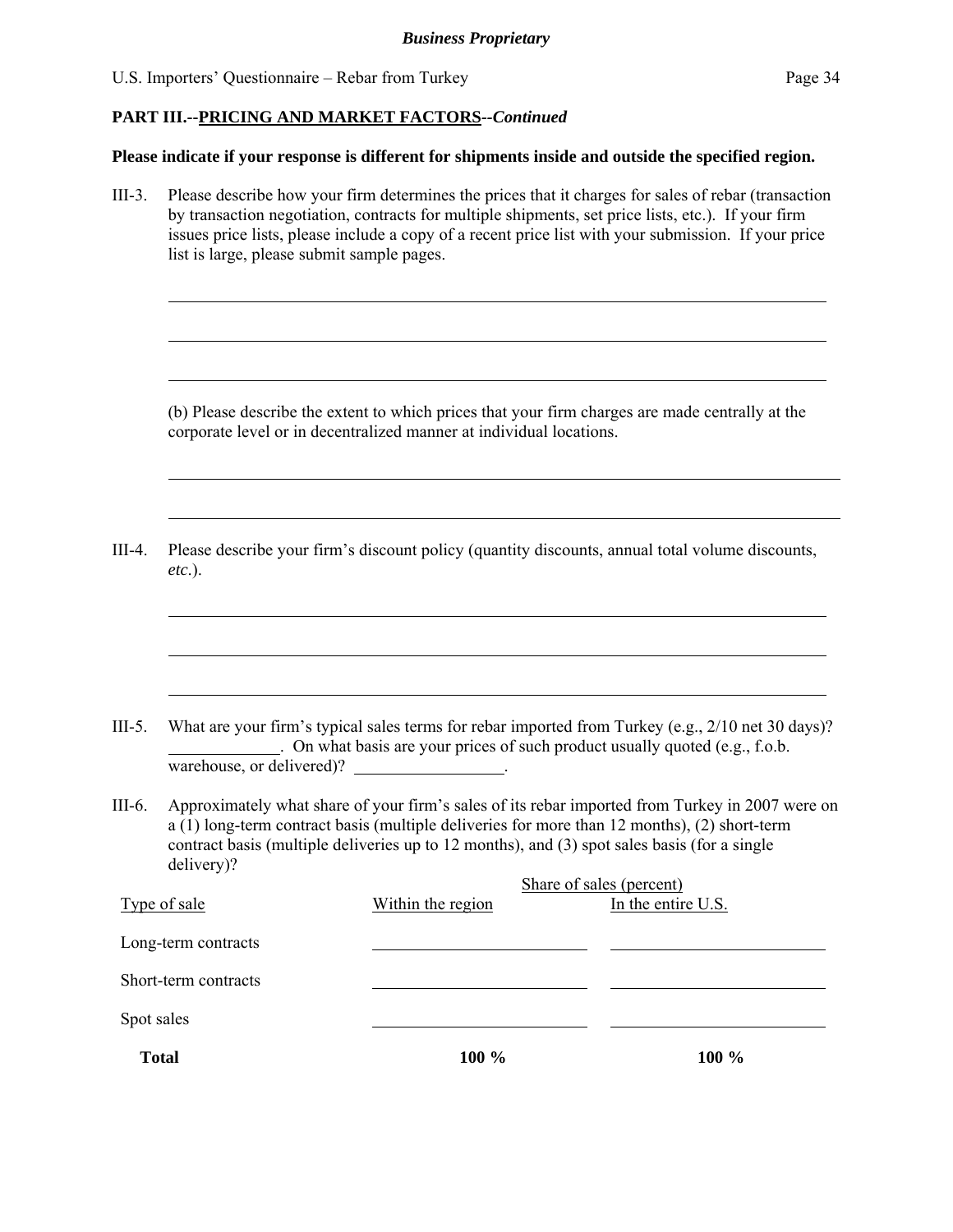| $III-7.$ | If you sell on a long-term contract basis, please answer the following questions with respect to |
|----------|--------------------------------------------------------------------------------------------------|
|          | provisions of a typical long-term contract.                                                      |
|          |                                                                                                  |

|        | (a) | What is the average duration of a contract?                                                                                                       |
|--------|-----|---------------------------------------------------------------------------------------------------------------------------------------------------|
|        | (b) | Can prices be renegotiated during the contract period?                                                                                            |
|        | (c) | Does the contract fix quantity, price, or both?                                                                                                   |
|        | (d) | Does the contract have a meet or release provision?                                                                                               |
| III-8. |     | If you sell on a short-term contract basis, please answer the following questions with respect to<br>provisions of a typical short-term contract. |
|        | (a) | What is the average duration of a contract?                                                                                                       |
|        | (b) | Can prices be renegotiated during the contract period?                                                                                            |
|        |     |                                                                                                                                                   |

- (c) Does the contract fix quantity, price, or both?
- (d) Does the contract have a meet or release provision?
- III-9. What is the average lead time between a customer's order and the date of delivery for your firm's sales of rebar?

|                   | Share of sales, 2007 |               | Lead time  |               |
|-------------------|----------------------|---------------|------------|---------------|
|                   | Within the           | In the entire | Within the | In the entire |
| Source            | region               | <u>U.S.</u>   | region     | <u>U.S.</u>   |
| From inventory    |                      |               |            |               |
| Produced to order |                      |               |            |               |
| <b>Total</b>      | 100 %                | $100\%$       |            |               |

- III-10. (a) What is the approximate percentage of the total delivered cost of rebar that is accounted for by U.S. inland transportation costs? \_\_\_\_\_ percent.
	- (b) Who generally arranges the transportation to your customers' locations? (check one)  $\Box$  Your firm  $\Box$  or purchaser
- III-11. Does your firm use freight equalization in the rates it charges for delivered rebar?<br>  $\Box$  No  $\Box$  Yes—for approximately what percentage of your firm's sales  $\Box$  Yes—for approximately what percentage of your firm's sales did you equalize freight? percent.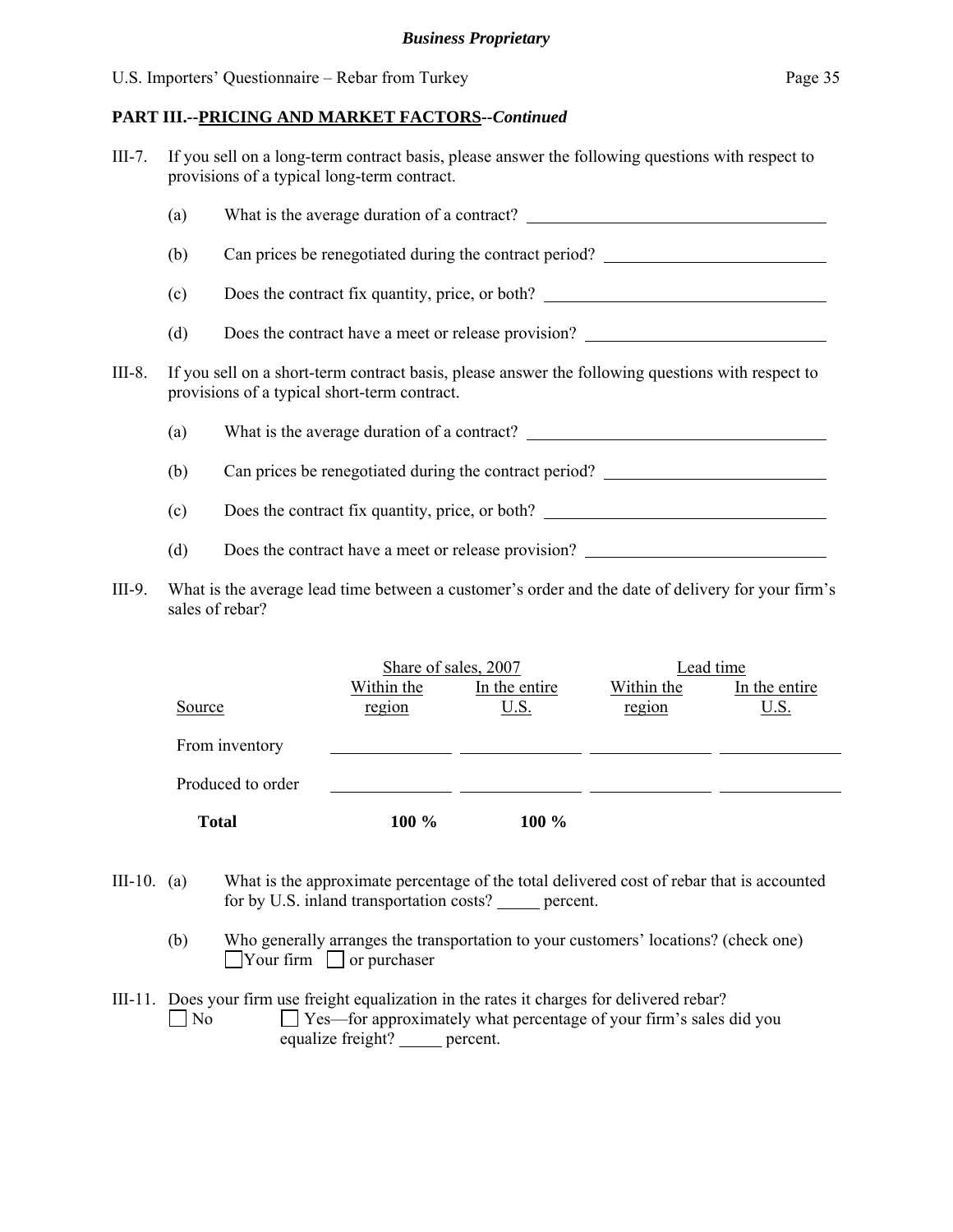III-12. Describe the end uses of the rebar that you import from Turkey. For each end-use product, what percentage of the total cost is accounted for by rebar?

| End use   |                                                                                                                                | Share of total cost (percent)                                                                                                                                  |
|-----------|--------------------------------------------------------------------------------------------------------------------------------|----------------------------------------------------------------------------------------------------------------------------------------------------------------|
|           |                                                                                                                                |                                                                                                                                                                |
|           | III-13. Have there been any changes in the end uses of rebar since 2002?                                                       |                                                                                                                                                                |
| $\Box$ No | $\Box$ Yes—Please describe.                                                                                                    |                                                                                                                                                                |
|           |                                                                                                                                |                                                                                                                                                                |
|           | III-14. Do you anticipate any changes in terms of the end uses of rebar in the future?                                         |                                                                                                                                                                |
| $\neg$ No | documentation that address this issue.                                                                                         | □ Yes--Please describe and identify the time period. Provide any underlying<br>assumptions, along with relevant portions of business plans or other supporting |
|           | III-15. (a) Can other products be substituted for rebar?                                                                       |                                                                                                                                                                |
| $\Box$ No | □ Yes--Please list these substitute products in order of importance.                                                           |                                                                                                                                                                |
|           | $(1)$ (2) (3)                                                                                                                  |                                                                                                                                                                |
|           | (b) For each possible substitute product, please give examples of applications and end uses for<br>which they are substitutes. |                                                                                                                                                                |
|           |                                                                                                                                |                                                                                                                                                                |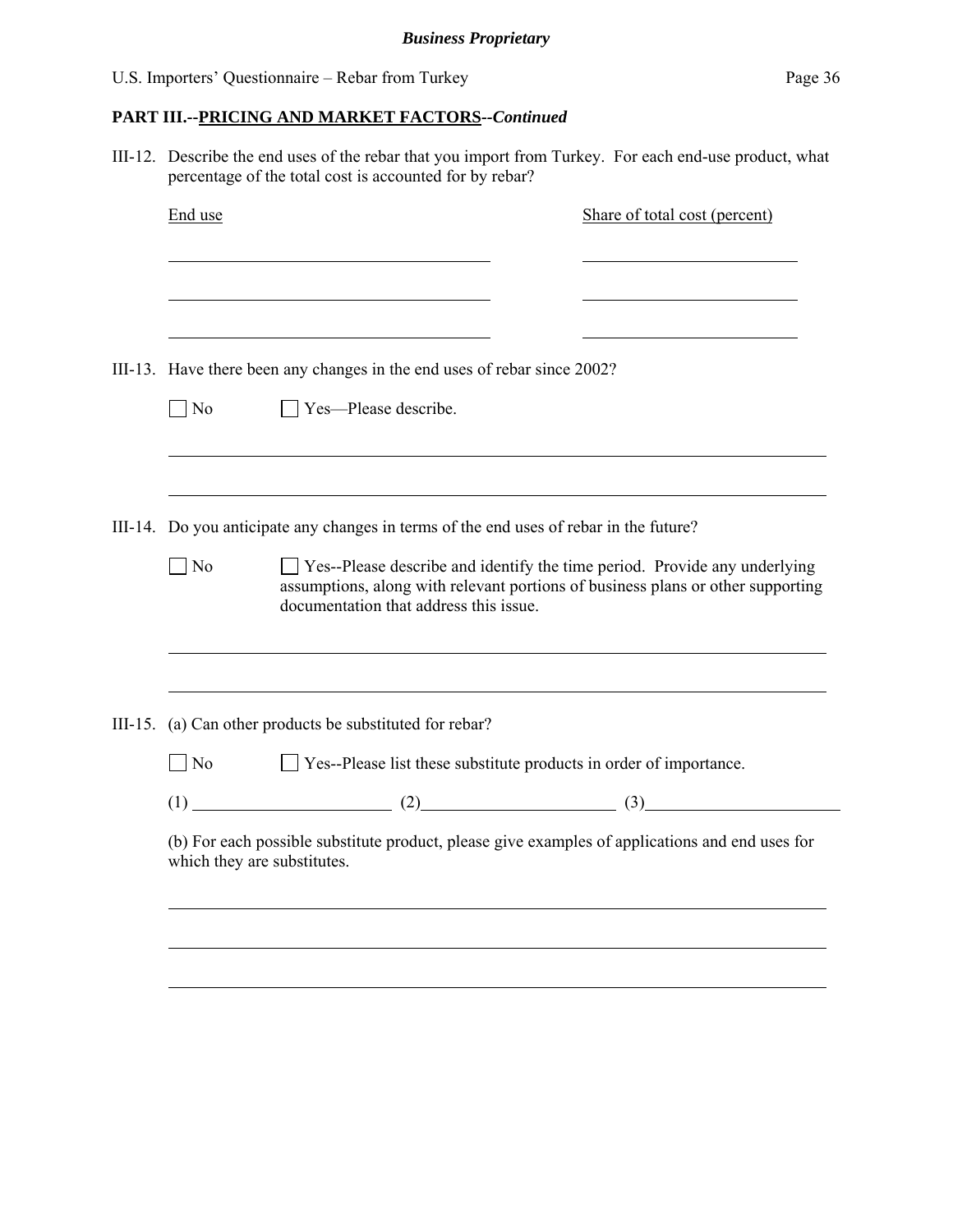| U.S. Importers' Questionnaire – Rebar from Turkey | Page 37 |
|---------------------------------------------------|---------|
|---------------------------------------------------|---------|

 $\overline{a}$ 

### **PART III.--PRICING AND MARKET FACTORS***--Continued*

III-15. (c) Have changes in the prices of these products affected the price for rebar?

|         | N <sub>o</sub> | Yes--To what degree do changes in their prices affect the price for<br>rebar? Does this effect have a time lag? If so, how long is the time lag for each<br>substitute product? Does this vary by type of rebar or final end use?                                                                                                                                                                                                                                                       |
|---------|----------------|-----------------------------------------------------------------------------------------------------------------------------------------------------------------------------------------------------------------------------------------------------------------------------------------------------------------------------------------------------------------------------------------------------------------------------------------------------------------------------------------|
|         |                |                                                                                                                                                                                                                                                                                                                                                                                                                                                                                         |
|         | since 2002?    | III-16. Have there been any changes in the number or types of products that can be substituted for rebar                                                                                                                                                                                                                                                                                                                                                                                |
|         | $\overline{N}$ | Yes-Please explain.                                                                                                                                                                                                                                                                                                                                                                                                                                                                     |
|         |                |                                                                                                                                                                                                                                                                                                                                                                                                                                                                                         |
| III-17. | future?        | Do you anticipate any changes in terms of the substitutability of other products for rebar in the                                                                                                                                                                                                                                                                                                                                                                                       |
|         | $\neg$ No      | Ves—Please describe. Provide any underlying assumptions, along with<br>relevant portions of business plans or other supporting documentation that<br>address this issue.                                                                                                                                                                                                                                                                                                                |
|         |                |                                                                                                                                                                                                                                                                                                                                                                                                                                                                                         |
|         |                | III-18. To what extent have changes in the prices of raw materials affected your firm's selling prices for<br>rebar since 2002? Also discuss any anticipated changes in your raw material costs in the future,<br>identifying the time period(s) involved and the factor(s) that you believe would be responsible for<br>such changes. Provide any underlying assumptions, along with relevant portions of business<br>plans or other supporting documentation that address this issue. |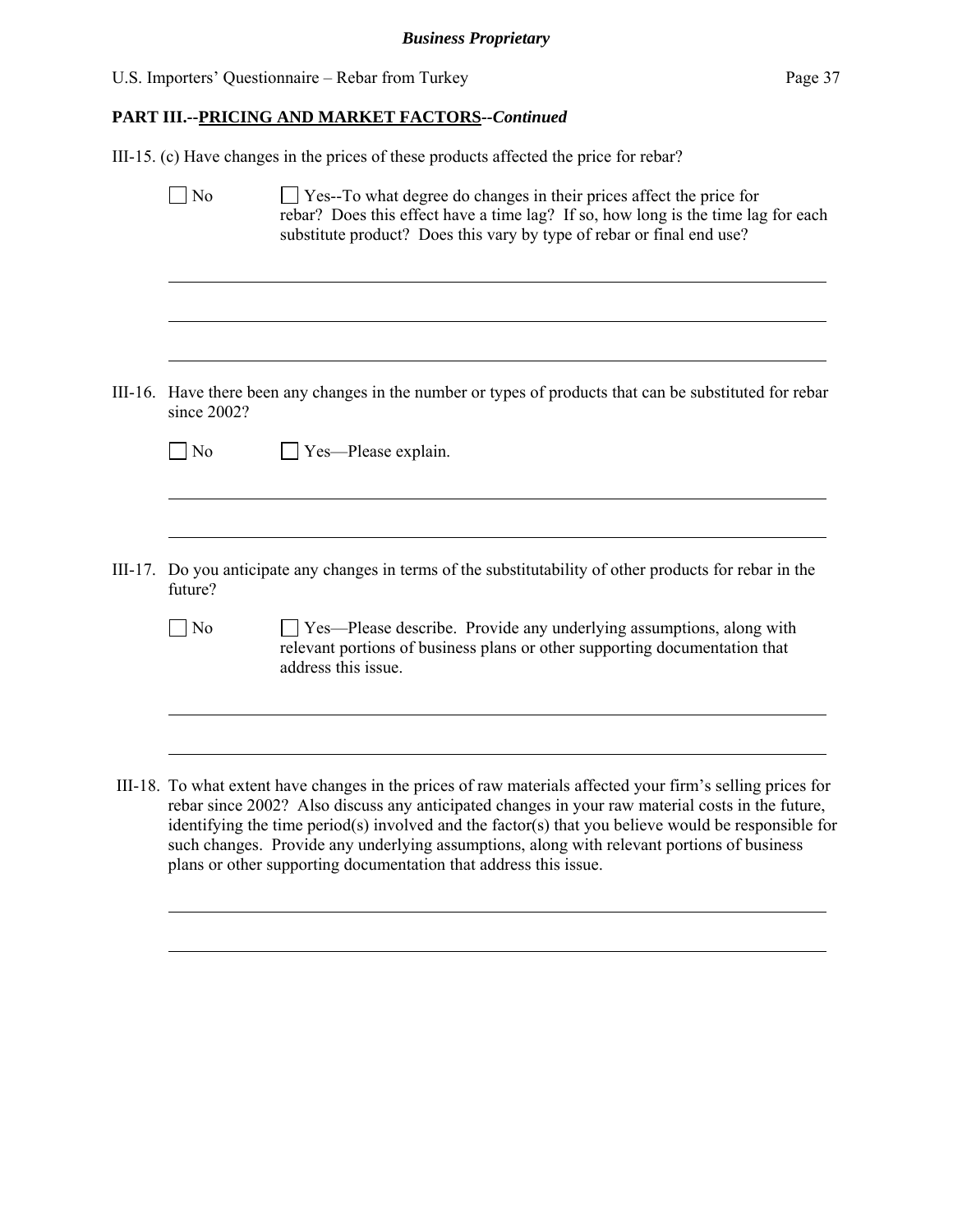### **PART III.--PRICING AND MARKET FACTORS***--Continued*

|         | III-19. Have any changes occurred in any other factors affecting supply (e.g., changes in availability or<br>prices of energy or labor; transportation conditions; production capacity and/or methods of<br>production; technology; export markets; or alternative production opportunities) that affected the<br>availability of U.S.-produced rebar in the U.S. market since 2002?                                                                                                                                             |  |  |  |  |
|---------|----------------------------------------------------------------------------------------------------------------------------------------------------------------------------------------------------------------------------------------------------------------------------------------------------------------------------------------------------------------------------------------------------------------------------------------------------------------------------------------------------------------------------------|--|--|--|--|
|         | $\exists$ Yes--Please note the time period(s) of any such changes, the factors(s)<br>N <sub>0</sub><br>involved, and the impact such changes had on your shipment volumes and prices.                                                                                                                                                                                                                                                                                                                                            |  |  |  |  |
| III-20. | (a) Do you anticipate any changes in terms of the availability of rebar imported from Turkey in<br>the U.S. market in the future?                                                                                                                                                                                                                                                                                                                                                                                                |  |  |  |  |
|         | No change<br>Increase<br>Decrease                                                                                                                                                                                                                                                                                                                                                                                                                                                                                                |  |  |  |  |
|         | (b) If you anticipate changes in supply, please identify the changes, including the time period and<br>the impact of such changes on shipment volumes and prices. Provide any underlying<br>assumptions, along with relevant portions of business plans or other supporting documentation<br>that address this issue.                                                                                                                                                                                                            |  |  |  |  |
|         |                                                                                                                                                                                                                                                                                                                                                                                                                                                                                                                                  |  |  |  |  |
|         | III-21. Has the availability of <b>NONSUBJECT</b> imported rebar changed since 2002?                                                                                                                                                                                                                                                                                                                                                                                                                                             |  |  |  |  |
|         | Yes--Please explain.<br>N <sub>0</sub>                                                                                                                                                                                                                                                                                                                                                                                                                                                                                           |  |  |  |  |
|         |                                                                                                                                                                                                                                                                                                                                                                                                                                                                                                                                  |  |  |  |  |
|         | III-22. Describe how easily your firm can shift its sales of rebar between the U.S. market and alternative<br>country markets. In your discussion, please describe any contracts, other sales arrangements, or<br>other constraints that would prevent or retard your firm from shifting rebar between the U.S. and<br>alternative country markets within a 12-month period. Provide any underlying assumptions,<br>along with relevant portions of business plans or other supporting documentation that address this<br>issue. |  |  |  |  |
|         |                                                                                                                                                                                                                                                                                                                                                                                                                                                                                                                                  |  |  |  |  |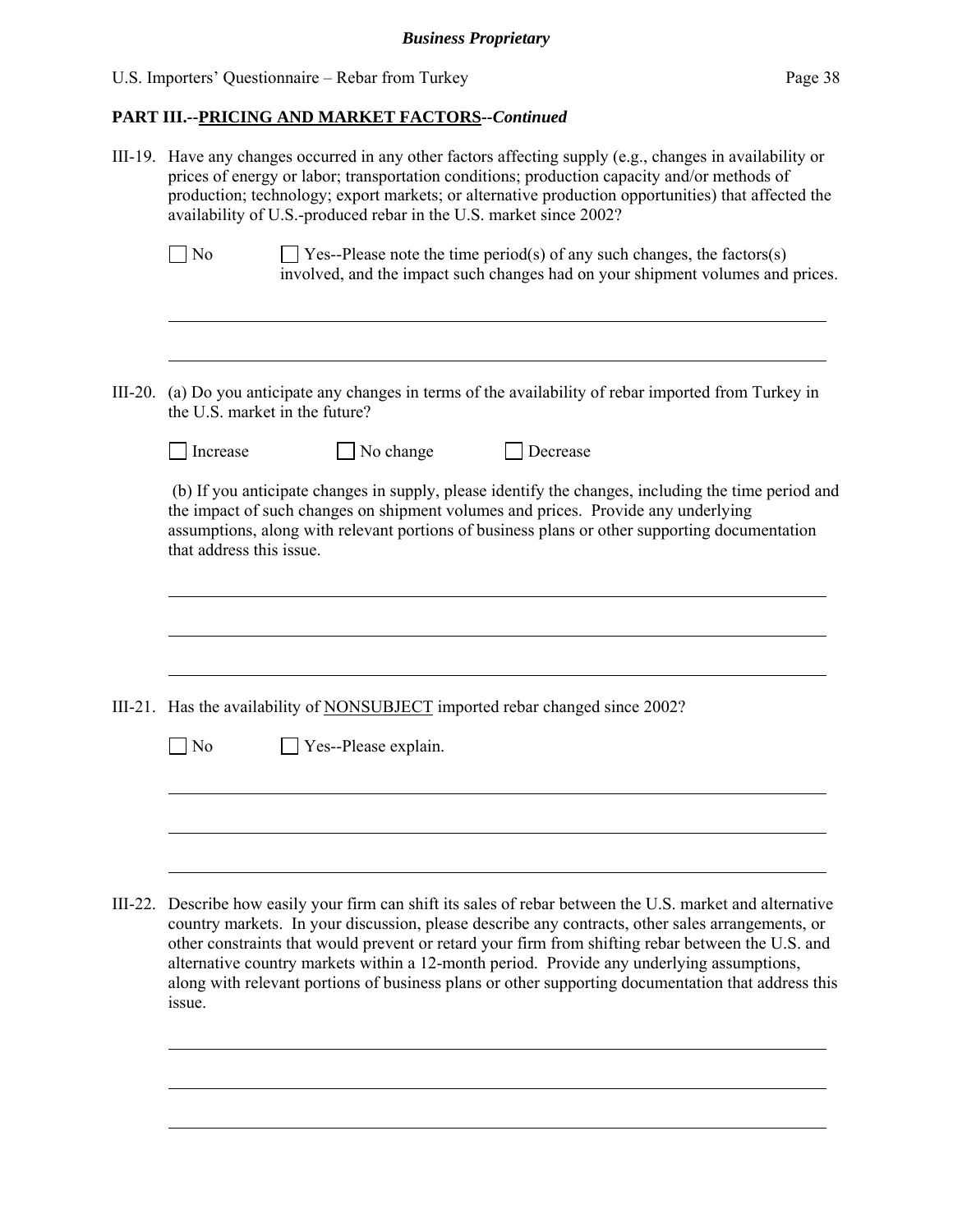| U.S. Importers' Questionnaire – Rebar from Turkey | Page 39 |
|---------------------------------------------------|---------|
|---------------------------------------------------|---------|

|           | III-23. Have there been any significant changes in the product range, product mix, or marketing<br>(including sales over the internet) of rebar since 2002?                                                                                                                                                       |                                                  |           |                                                                              |         |  |
|-----------|-------------------------------------------------------------------------------------------------------------------------------------------------------------------------------------------------------------------------------------------------------------------------------------------------------------------|--------------------------------------------------|-----------|------------------------------------------------------------------------------|---------|--|
|           | ] No                                                                                                                                                                                                                                                                                                              |                                                  |           | Yes--Please describe and quantify if possible.                               |         |  |
|           |                                                                                                                                                                                                                                                                                                                   |                                                  |           |                                                                              |         |  |
|           |                                                                                                                                                                                                                                                                                                                   |                                                  |           |                                                                              |         |  |
|           | III-24. Do you anticipate any changes in terms of the product range, product mix, or marketing<br>(including sales over the internet) of rebar in the future? Provide any underlying assumptions,<br>along with relevant portions of business plans or other supporting documentation that address this<br>issue. |                                                  |           |                                                                              |         |  |
|           | ] No                                                                                                                                                                                                                                                                                                              |                                                  |           | Yes--Please identify, including the time period.                             |         |  |
|           |                                                                                                                                                                                                                                                                                                                   |                                                  |           |                                                                              |         |  |
| $III-25.$ |                                                                                                                                                                                                                                                                                                                   |                                                  |           | (a) How has demand within the specified region for rebar changed since 2002? |         |  |
|           | Increased                                                                                                                                                                                                                                                                                                         |                                                  | No change | Decreased                                                                    | Unknown |  |
|           | What principal factors affect changes in demand?                                                                                                                                                                                                                                                                  |                                                  |           |                                                                              |         |  |
|           |                                                                                                                                                                                                                                                                                                                   |                                                  |           |                                                                              |         |  |
|           | (b) How has demand within the entire United States for rebar changed since 2002?                                                                                                                                                                                                                                  |                                                  |           |                                                                              |         |  |
|           | Increased                                                                                                                                                                                                                                                                                                         |                                                  | No change | Decreased                                                                    | Unknown |  |
|           |                                                                                                                                                                                                                                                                                                                   | What principal factors affect changes in demand? |           |                                                                              |         |  |
|           |                                                                                                                                                                                                                                                                                                                   |                                                  |           |                                                                              |         |  |
|           |                                                                                                                                                                                                                                                                                                                   |                                                  |           |                                                                              |         |  |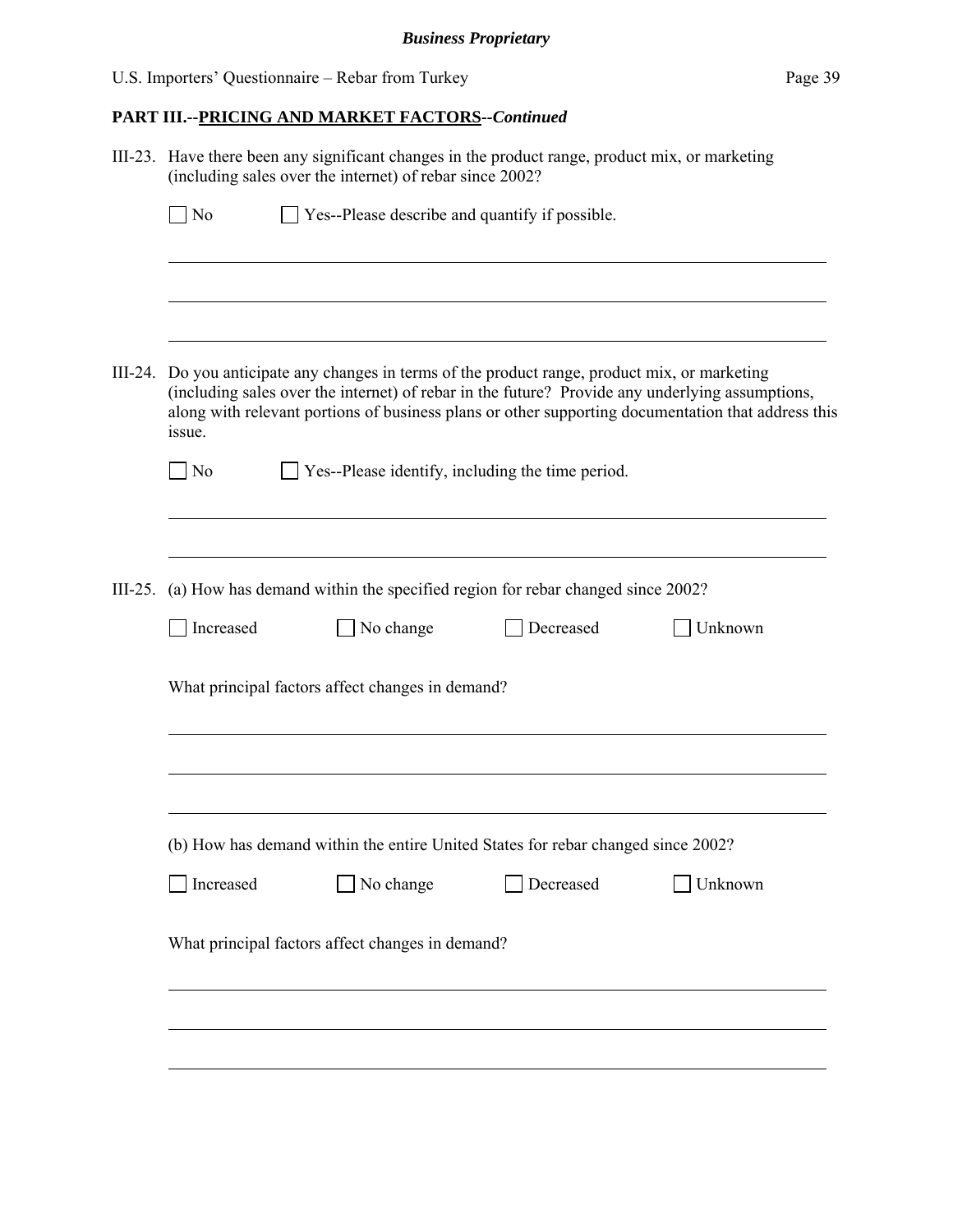| U.S. Importers' Questionnaire – Rebar from Turkey | Page 40 |
|---------------------------------------------------|---------|
|---------------------------------------------------|---------|

| $III-25$ | (c) How has demand outside the United States if known for rebar changed since 2002?                                        |                                                                                                                                                                                                               |           |         |  |  |
|----------|----------------------------------------------------------------------------------------------------------------------------|---------------------------------------------------------------------------------------------------------------------------------------------------------------------------------------------------------------|-----------|---------|--|--|
|          | Increased                                                                                                                  | No change                                                                                                                                                                                                     | Decreased | Unknown |  |  |
|          | What principal factors affect changes in demand?                                                                           |                                                                                                                                                                                                               |           |         |  |  |
|          |                                                                                                                            |                                                                                                                                                                                                               |           |         |  |  |
|          | III-26. Do you anticipate any future changes in rebar demand in the United States and, if known, the rest<br>of the world? |                                                                                                                                                                                                               |           |         |  |  |
|          | $\Box$ No                                                                                                                  | $\Box$ Yes--Please describe and identify the time period. Provide any underlying<br>assumptions, along with relevant portions of business plans or other supporting<br>documentation that address this issue. |           |         |  |  |
|          |                                                                                                                            |                                                                                                                                                                                                               |           |         |  |  |
|          |                                                                                                                            | III-27. Please compare market prices of rebar in U.S. and non-U.S. markets, if known. Provide specific<br>information as to time periods and regions for any price comparisons.                               |           |         |  |  |
|          |                                                                                                                            |                                                                                                                                                                                                               |           |         |  |  |
|          |                                                                                                                            | III-28. Please provide as a separate attachment to this request any studies, surveys, etc. that you are<br>aware of that quantify and/or otherwise discuss rebar supply (including production capacity and    |           |         |  |  |

aware of that quantify and/or otherwise discuss rebar supply (including production capacity and capacity utilization) and demand in (1) the United States, (2) each of the other major producing/consuming countries, including Turkey, and (3) the world as a whole. Of particular interest is such data from 2002 to the present and forecasts for the future.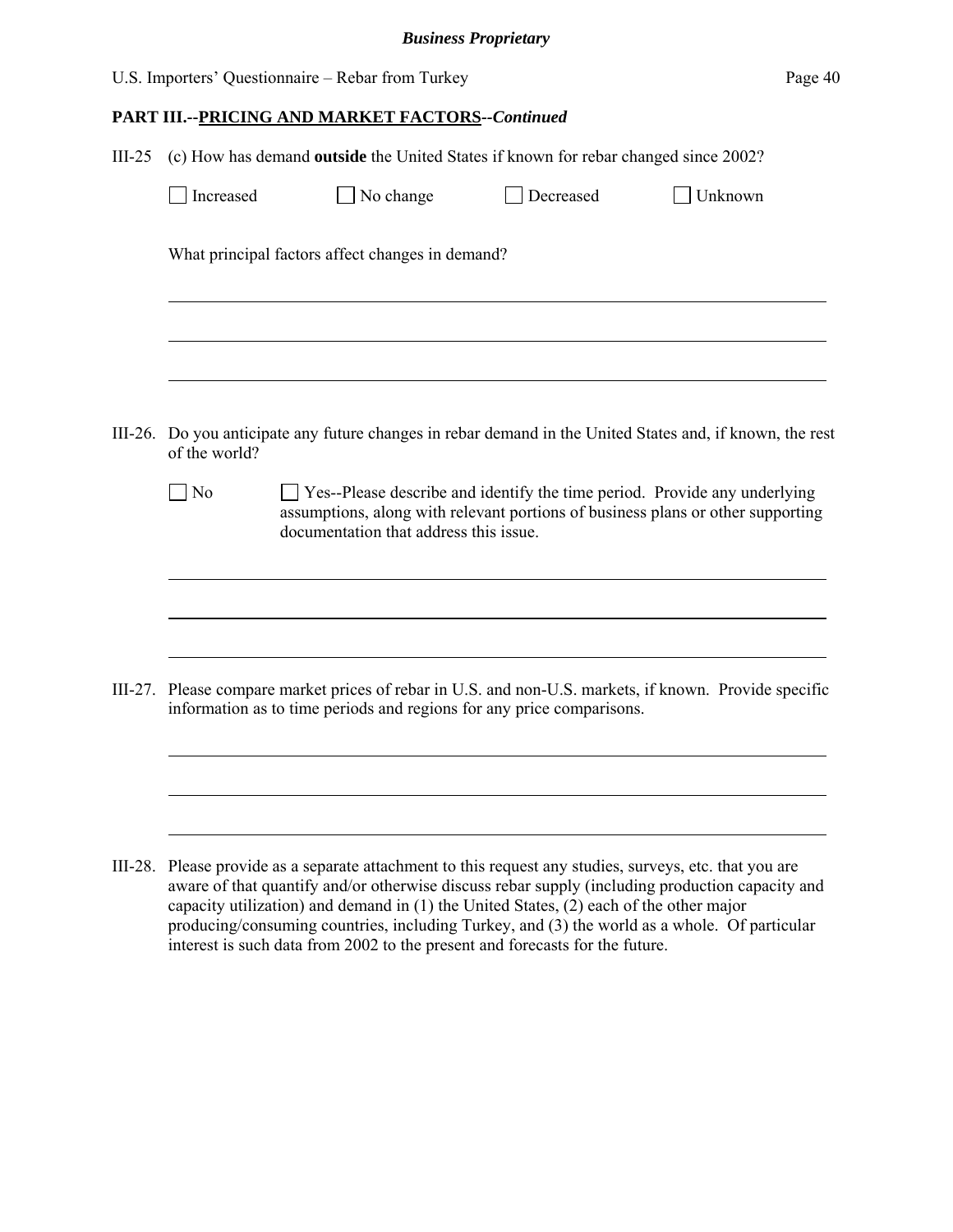### **PART III.--PRICING AND MARKET FACTORS***--Continued*

III-29. Are your exports of rebar subject to any tariff or non-tariff barriers to trade in other countries?

| N٥                                                   | Yes--Please list the countries and describe any such barriers and any<br>significant changes in such barriers that have occurred since 2002, or that are<br>expected to occur in the future. |  |  |  |
|------------------------------------------------------|----------------------------------------------------------------------------------------------------------------------------------------------------------------------------------------------|--|--|--|
|                                                      |                                                                                                                                                                                              |  |  |  |
|                                                      |                                                                                                                                                                                              |  |  |  |
| III-30. Does your firm sell rebar over the internet? |                                                                                                                                                                                              |  |  |  |
| $ $ No                                               | □ Yes--Please describe, noting the estimated percentage of your firm's total<br>sales of rebar in 2007 accounted for by internet sales.                                                      |  |  |  |
|                                                      |                                                                                                                                                                                              |  |  |  |
|                                                      |                                                                                                                                                                                              |  |  |  |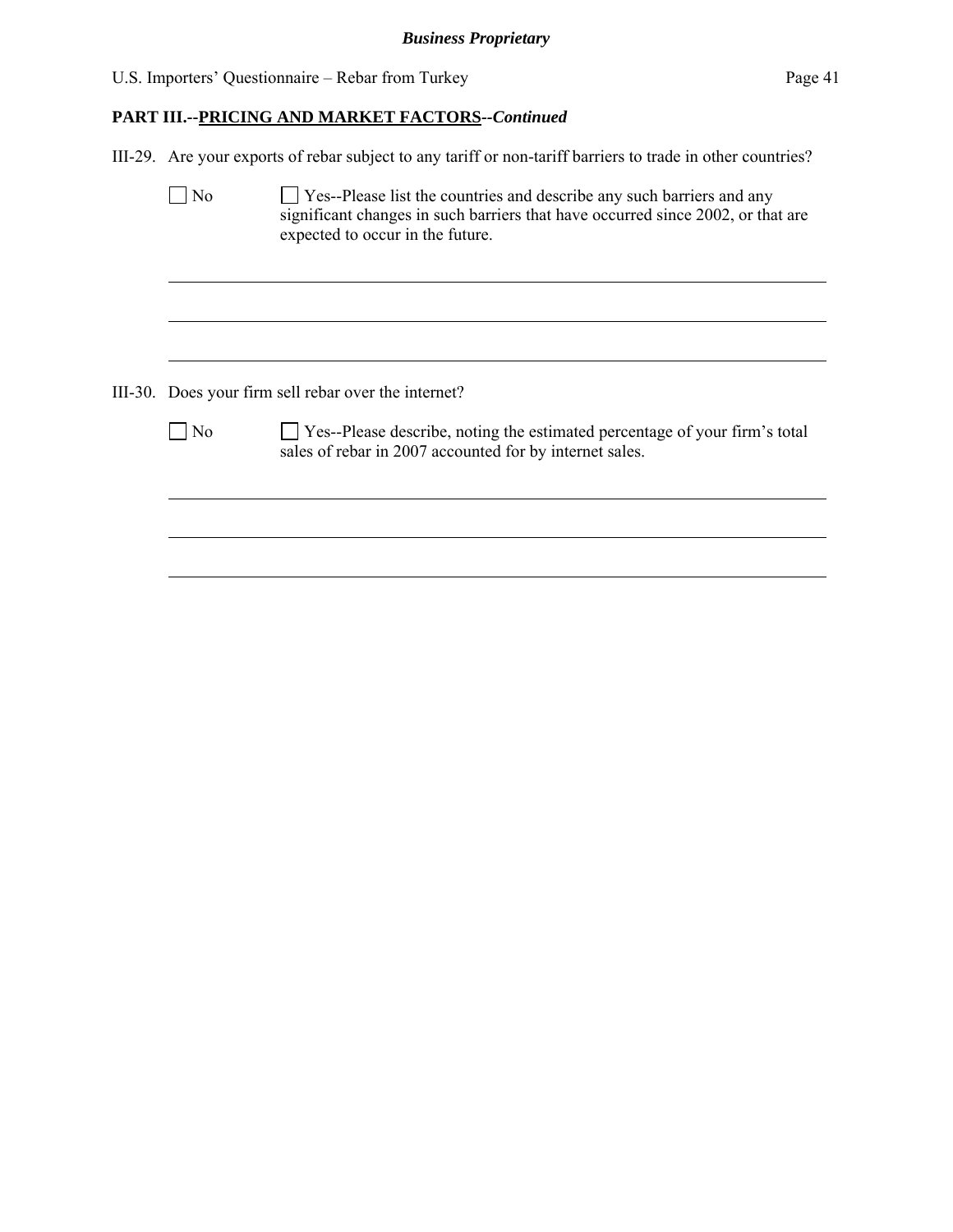III-31. Is rebar produced in the United States and in other countries interchangeable (*i.e.*, can they physically be used in the same applications)? Please indicate below, using "A" to indicate that the products from a specified country-pair are *always* interchangeable, "F" to indicate that the products are *frequently* interchangeable, "S" to indicate that the products are *sometimes* interchangeable, "N" to indicate that the products are *never* interchangeable, and "0" to indicate *no familiarity* with products from a specified country-pair.<sup>1</sup>

| <b>United States</b>                                                                                                                                            | Turkey | Non-Subject |  |  |  |
|-----------------------------------------------------------------------------------------------------------------------------------------------------------------|--------|-------------|--|--|--|
|                                                                                                                                                                 |        |             |  |  |  |
|                                                                                                                                                                 |        |             |  |  |  |
| $1$ For any country-pair producing rebar which is sometimes or never interchangeable, please explain<br>the factors that limit or preclude interchangeable use: |        |             |  |  |  |
|                                                                                                                                                                 |        |             |  |  |  |
|                                                                                                                                                                 |        |             |  |  |  |
|                                                                                                                                                                 |        |             |  |  |  |
|                                                                                                                                                                 |        |             |  |  |  |
| $2$ Specify:                                                                                                                                                    |        |             |  |  |  |
|                                                                                                                                                                 |        |             |  |  |  |
|                                                                                                                                                                 |        |             |  |  |  |
|                                                                                                                                                                 |        |             |  |  |  |